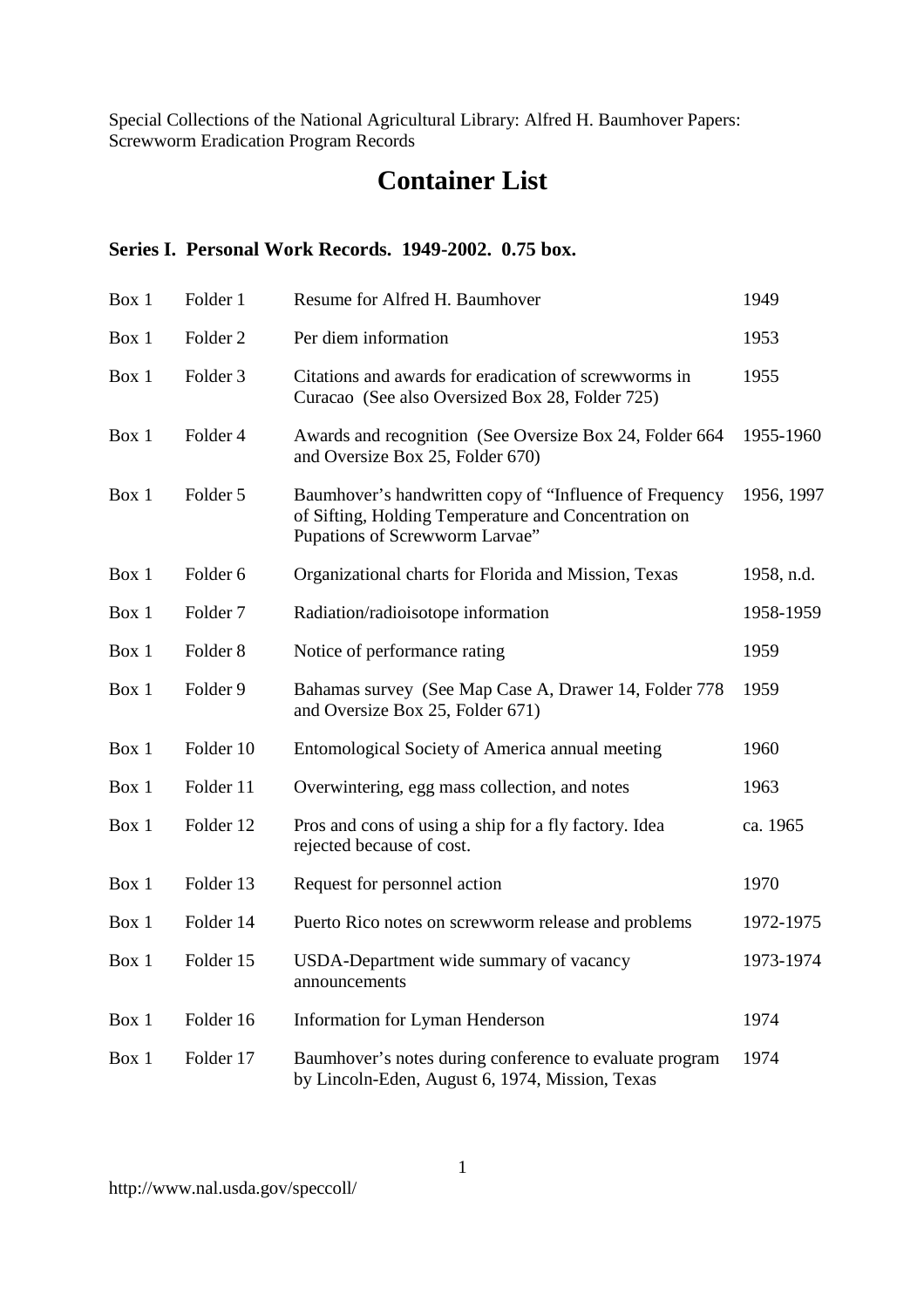| Box 1 | Folder 18            | Baumhover's consultations with Don Williams, Chief Staff<br>Officer, USDA-APHIS, Screwworm Eradication                    | 1974-1976 |
|-------|----------------------|---------------------------------------------------------------------------------------------------------------------------|-----------|
| Box 1 | Folder 19            | Comments of appreciation concerning Alfred Baumhover<br>from James L. Hourrigan, Senior Staff, APHIS, October<br>20, 1976 | 1976      |
| Box 1 | Folder 20            | Nomination of Bushland and Knipling for Nobel Prize,<br>January 1977                                                      | 1977      |
| Box 1 | Folder 21            | Chaplin, James Ferris, Case write up for Alfred H.<br>Baumhover, March 2, 1981                                            | 1981      |
| Box 1 | Folder <sub>22</sub> | Baumhover's notes for <i>Florida Entomologist</i> article<br>manuscript (See Oversize Box 28, Folder 726)                 | 2002      |
| Box 1 | Folder <sub>23</sub> | Baumhover's notes for <i>Florida Entomologist</i> article<br>manuscript                                                   | 2002      |
| Box 1 | Folder 24            | Baumhover's original collection box list                                                                                  | 2002      |
| Box 1 | Folder 25            | Notes of 1930s Texas reports                                                                                              | n.d.      |
| Box 1 | Folder <sub>26</sub> | Baumhover's notes on flies overwintering in Kerrville,<br>Texas                                                           | n.d.      |

# **Series II. Correspondence. 1943-1991. 1 box.**

#### **Subseries II.A. General. 1958-1984.**

| Box 1 | Folder 27 | Screwworm photographs and film                                                                     | 1957-1958,<br>1960 |
|-------|-----------|----------------------------------------------------------------------------------------------------|--------------------|
| Box 1 | Folder 28 | Correspondence regarding invitation to lecture and request<br>for information                      | 1959-1960          |
| Box 1 | Folder 29 | Insects and other arthropods affecting livestock and<br>poultry                                    | 1962               |
| Box 1 | Folder 30 | Dolph Brisco, Jr. on Baumhover's acceptance of a position<br>in the Tobacco Insects Investigations | 1964               |
| Box 1 | Folder 31 | Baumhover's account of early screwworm eradication<br>program for Charles G. Scruggs' book         | 1970               |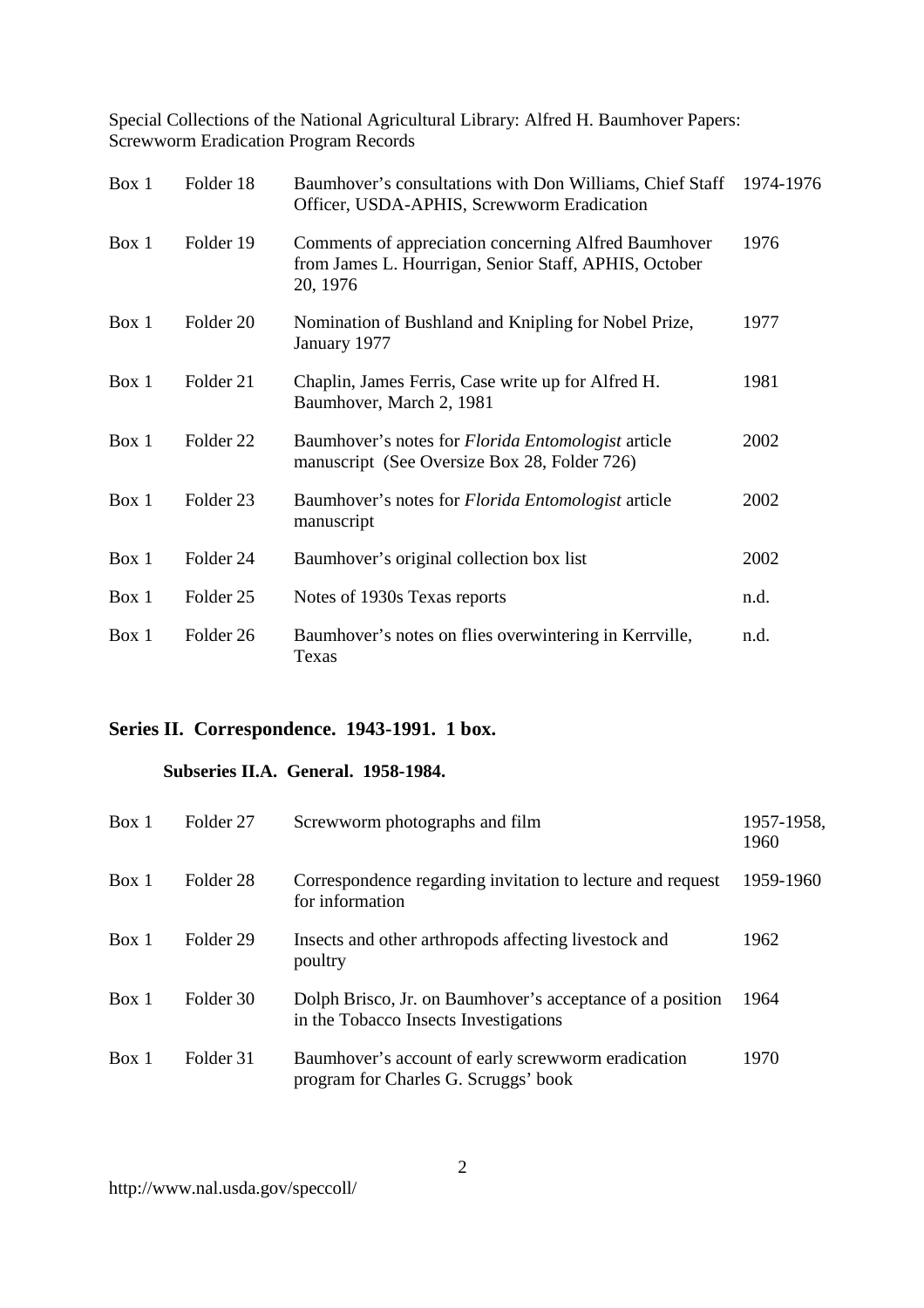| Box 1 | Folder 32 | Request for "Selected Parameters Influencing the Growth<br>and Survival of <i>Cochliomyia hominivorax</i> (Coquerel)" | 1975       |
|-------|-----------|-----------------------------------------------------------------------------------------------------------------------|------------|
| Box 1 | Folder 33 | Krafsur, Elliot S., Correspondence with regard to<br>screwworm research                                               | 1983, 1986 |
| Box 1 | Folder 34 | Mulhern, Jr., Frank J. commendation of James Wendell<br>Snow to Terry B. Kinny, Jr.                                   | 1984       |

# **Subseries II.B. Curaçao. 1953-1976.**

| Box 1 | Folder 35            | Request for funding for Curaçao screwworm eradication<br>project                                                       | ca. 1953  |
|-------|----------------------|------------------------------------------------------------------------------------------------------------------------|-----------|
| Box 1 | Folder 36            | Curação correspondence                                                                                                 | 1953      |
| Box 2 | Folder 37            | Curação correspondence                                                                                                 | 1954      |
| Box 2 | Folder 38            | Correspondence with Curaçao government officials for<br>permission to drop screwworm flies on the Island (in<br>Dutch) | 1954      |
| Box 2 | Folder 39            | Bitter, Benjamin A. to Baumhover regarding the<br>slaughtering of goat and sheep at the abattoir                       | 1956      |
| Box 2 | Folder <sub>40</sub> | Motion pictures of Curaçao by Alfred H. Baumhover                                                                      | 1958-1959 |
| Box 2 | Folder 41            | Baumhover to Charles G. Scruggs regarding the material<br>on the screwworm eradication program                         | 1970      |
| Box 2 | Folder <sub>42</sub> | Curaçao re-infestation                                                                                                 | 1972      |

# **Subseries II.C. Southeast United States. 1943-1974.**

| Box 2 | Folder 43 | Southeast correspondence  | 1943-1944           |
|-------|-----------|---------------------------|---------------------|
| Box 2 | Folder 44 | Screwworm surveys         | 1950, 1955-<br>1957 |
| Box 2 | Folder 45 | Usage of screwworm smears | 1951                |
| Box 2 | Folder 46 | Southeast correspondence  | 1951, 1953          |
| Box 2 | Folder 47 | Fly traps                 | 1951, 1953          |
| Box 2 | Folder 48 | Screwworm surveys         | 1952                |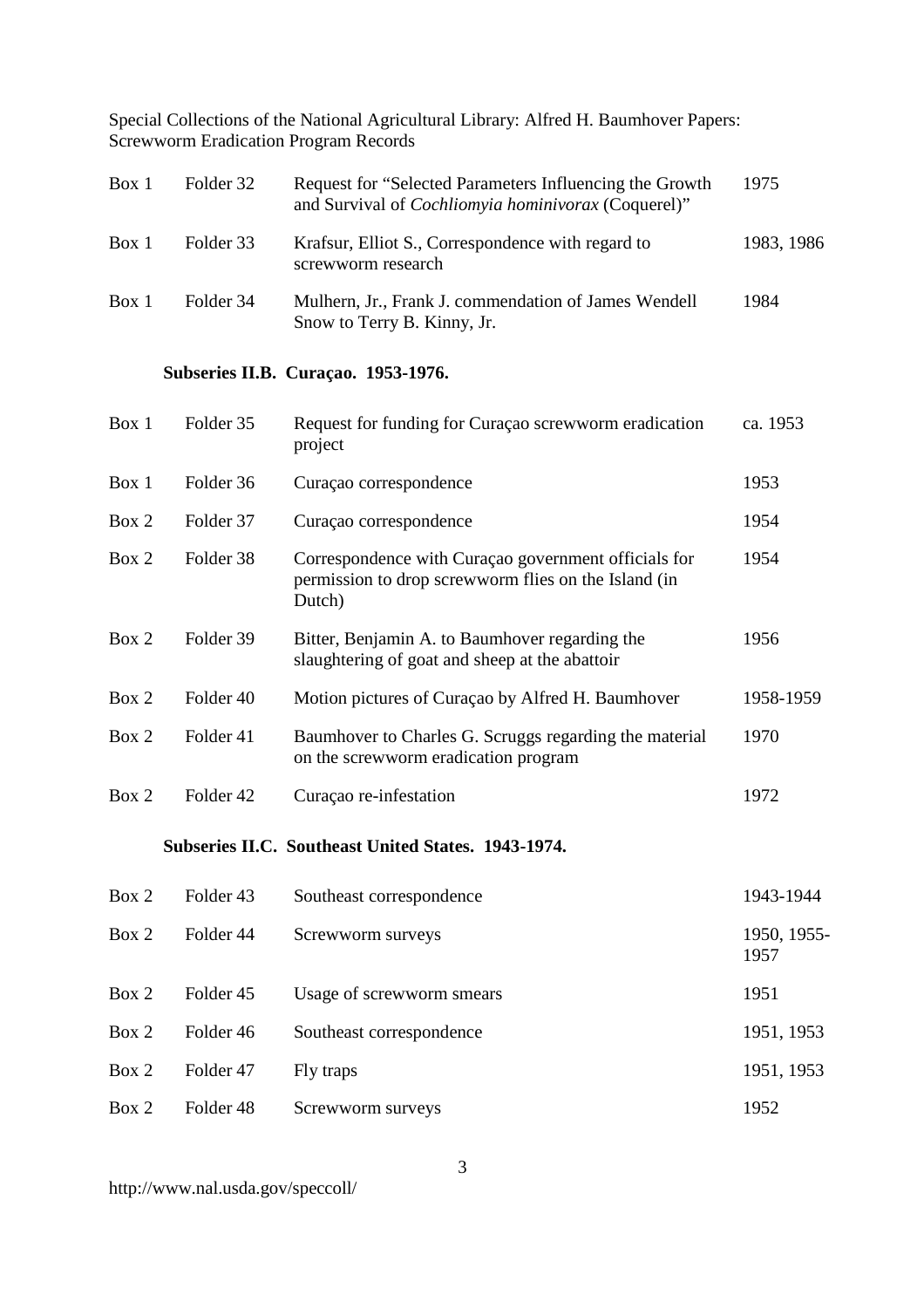| Box 2 | Folder 49            | Trenton, Florida, field tests                                                                                                                    | 1953       |
|-------|----------------------|--------------------------------------------------------------------------------------------------------------------------------------------------|------------|
| Box 2 | Folder 50            | Cobalt shipments to Florida                                                                                                                      | 1953       |
| Box 2 | Folder 51            | Bithlo, Florida, screwworm production                                                                                                            | 1956       |
| Box 2 | Folder 52            | Mailing list and corresponding letter pertaining to the<br>Florida field tests                                                                   | ca. 1956   |
| Box 2 | Folder 53            | Information for airplane pilots and insect dispensers                                                                                            | 1956       |
| Box 2 | Folder 54            | Screwworm photographs and instructions for screwworm<br>fly release/traps                                                                        | 1957-1958  |
| Box 2 | Folder 55            | Requests for publications- international                                                                                                         | 1958-1959  |
| Box 2 | Folder 56            | Sebring, Florida, correspondence                                                                                                                 | 1958       |
| Box 2 | Folder 57            | Reports and data about x-ray use in the screwworm<br>eradication project                                                                         | 1959       |
| Box 2 | Folder 58            | Radiation equipment                                                                                                                              | 1959       |
| Box 2 | Folder 59            | Southeast correspondence                                                                                                                         | 1959-1960  |
| Box 2 | Folder <sub>60</sub> | "Agricultural Firsts" in Orange County, correspondence<br>and manuscript                                                                         | 1974       |
|       |                      | Subseries II.D. Southwest United States. 1951-1977.                                                                                              |            |
| Box 2 | Folder 61            | Screwworm surveys in the Southwest United States                                                                                                 | 1951       |
| Box 2 | Folder 62            | Raymond C. Bushland's correspondence with Vioban<br>Corporation about fish flour for feed                                                        | 1962       |
| Box 2 | Folder <sub>63</sub> | Southwest correspondence                                                                                                                         | 1962, 1965 |
| Box 2 | Folder <sub>64</sub> | Financial losses due to screwworm infestation                                                                                                    | 1962-1975  |
| Box 2 | Folder <sub>65</sub> | Payment of photographs for Byron Dalrymple's article<br>"Sex and Science Doom a Pest" in True 44 no. 314 (July<br>1963) (See Box 24, Folder 649) | 1963       |
| Box 2 | Folder <sub>66</sub> | Recommendations for the eradication of screwworms in<br>Puerto Rico and Baumhover's transfer to Oxford, North<br>Carolina                        | 1964-1965  |
| Box 2 | Folder 67            | Hensley II, J. Coleman: Neutron activation of flies                                                                                              | 1971       |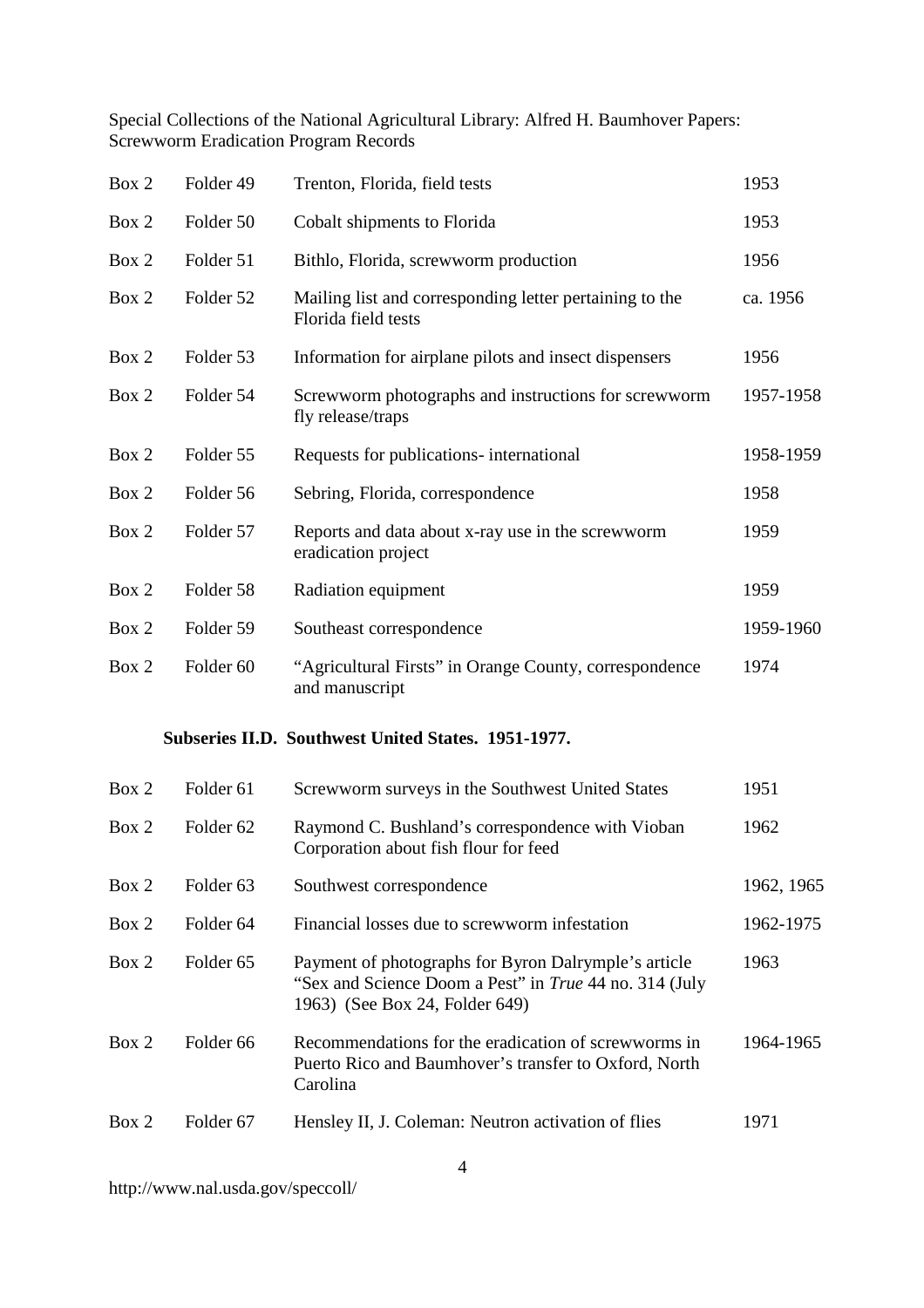| Box 2 | Folder <sub>68</sub> | Southwest correspondence                                                                                                         | 1972, 1974-<br>1975 |
|-------|----------------------|----------------------------------------------------------------------------------------------------------------------------------|---------------------|
| Box 2 | Folder <sub>69</sub> | Correspondence pertaining to the Lincoln-Eden report                                                                             | 1974-1975           |
| Box 2 | Folder 70            | Southwest correspondence                                                                                                         | 1976-1977           |
|       |                      | Subseries II.E. Mexico. 1974-1991.                                                                                               |                     |
| Box 2 | Folder 71            | James L. Hourrigan to Baumhover regarding copies of<br>memoranda from Victor C. Beal on Beal's analysis of<br>Mexican field data | 1974                |
| Box 2 | Folder <sub>72</sub> | Invitation to attend the Tuxtla Dedication ceremony                                                                              | 1976                |
| Box 2 | Folder <sub>73</sub> | Invitations to Mexican screwworm eradication declaration<br>ceremony                                                             | 1991                |
|       |                      |                                                                                                                                  |                     |
|       |                      | Subseries II.F. Puerto Rico. 1953-1975.                                                                                          |                     |
| Box 2 | Folder 74            | Correspondence regarding Baumhover's 1953 survey of<br>Puerto Rico and the Virgin Islands                                        | 1953                |
| Box 2 | Folder <sub>75</sub> | Puerto Rico correspondence regarding the success of the<br>program                                                               | 1975                |
|       |                      | Subseries II.G. Other Locations. 1952-1975.                                                                                      |                     |
| Box 2 | Folder 76            | Bahamas correspondence (See Oversize Box 25, Folder<br>675)                                                                      | 1952                |
| Box 2 | Folder 77            | Jamaica correspondence                                                                                                           | 1975                |

# **Series III. Memoranda. 1943-1997. 4 boxes.**

### **Subseries III.A. General. 1943-1980.**

| Box 2 | Folder 79 | Memoranda regarding request for reprints, shipment of<br>Smear 62, and conference on screwworm control | 1943 |
|-------|-----------|--------------------------------------------------------------------------------------------------------|------|
| Box 2 | Folder 80 | Screwworm photographic exhibit materials                                                               | 1958 |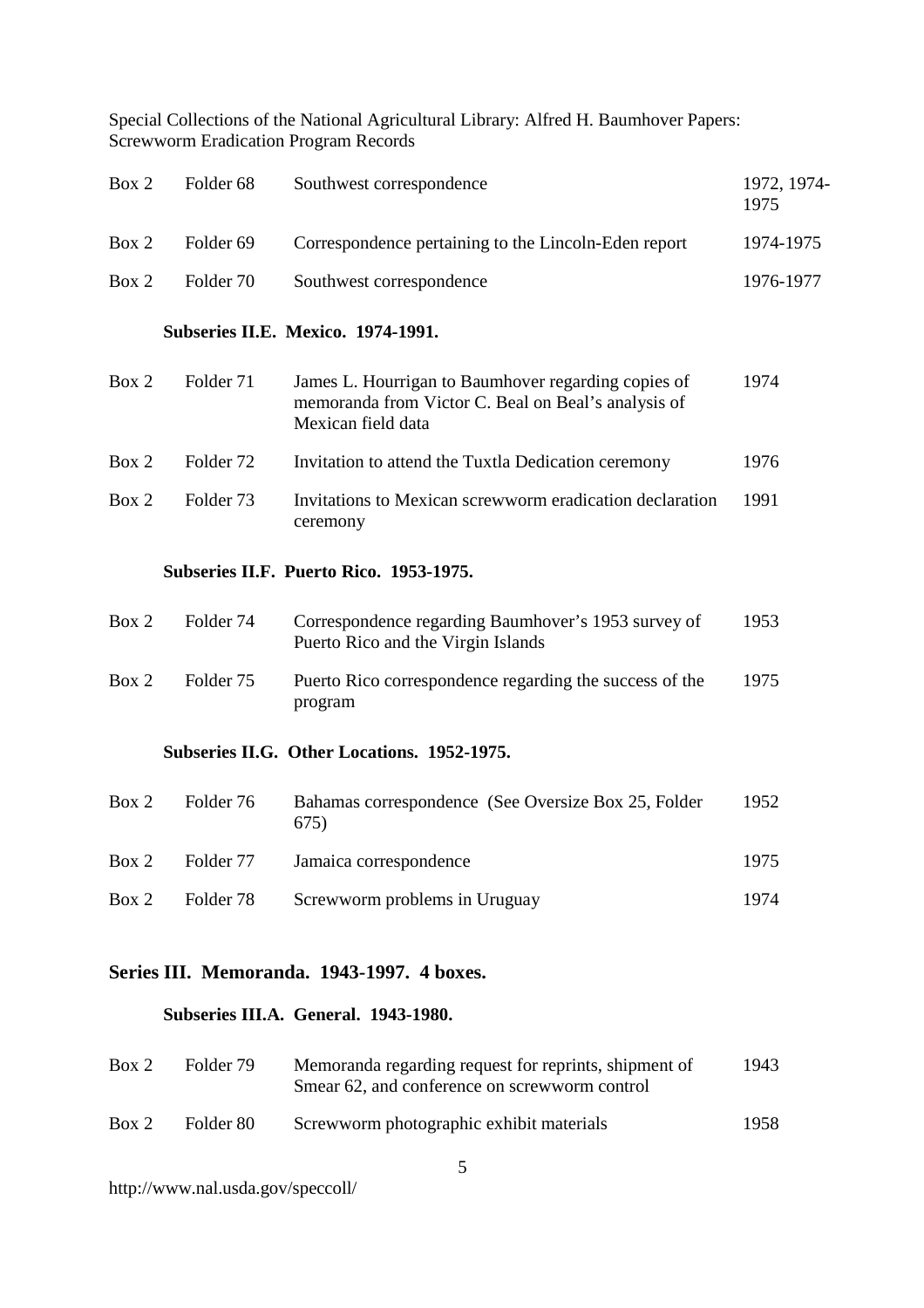| Box 2 | Folder 81            | Sharman, Robert S.: Screwworm Eradication Program -<br>tentative personnel responsibilities                                            | 1958      |
|-------|----------------------|----------------------------------------------------------------------------------------------------------------------------------------|-----------|
| Box 2 | Folder <sub>82</sub> | USDA/ARS: Summary of 1963 Animal Disease and<br>Parasite (ADP) conference                                                              | 1963      |
| Box 2 | Folder <sub>83</sub> | Meadows, Jr., Marion E.: Stainless steel canisters                                                                                     | 1971      |
| Box 2 | Folder 84            | Meadows, Jr., Marion E.: Report of fly mortality incident                                                                              | 1971      |
| Box 2 | Folder <sub>85</sub> | Technical conference on screwworm program                                                                                              | 1973-1974 |
| Box 2 | Folder <sub>86</sub> | Baumhover, Alfred H.: Release requirements to obtain<br>80% sterility at various efficiency rates on different<br>population densities | 1974      |
| Box 3 | Folder 87            | Competitiveness of released sterile screwworms                                                                                         | 1974      |
| Box 3 | Folder <sub>88</sub> | Lockheed Electronics: Selected parameters influencing the<br>growth and survival of Cochliomyia hominivorax<br>(Coquerel)              | 1974      |
| Box 3 | Folder 89            | Weidhaas, Donald: Calculations on percent trapping for<br>population control                                                           | 1976      |
| Box 3 | Folder 90            | Knipling, Edward Fred: Further comments on the impact<br>of attractants on the dynamics of insect populations                          | 1977      |
| Box 3 | Folder 91            | Research on the "Old World" Screwworm in the United<br><b>States</b>                                                                   | 1979      |
| Box 3 | Folder 92            | Smith, Floyd E.: Request for screwworm data                                                                                            | 1980      |
|       |                      | Subseries III.B. Curaçao. 1953-1954.                                                                                                   |           |
| Box 3 | Folder 93            | Curaçao memoranda                                                                                                                      | 1953      |

| Box 3    | Folder 94 | Curação memoranda                                              | 1954  |
|----------|-----------|----------------------------------------------------------------|-------|
| $Box\ 3$ | Folder 95 | Curação memoranda                                              | 1954  |
| $Box\ 3$ | Folder 96 | Memoranda to and from Baumhover and Arthur W.<br>Lindquist     | 1954  |
| $Box\ 3$ | Folder 97 | Baumhover, Alfred H.: I, II, III, IV Quarter weekly<br>reports | 1954  |
| Box 3    | Folder 98 | Baumhover, Alfred H.: Weekly reports                           | 1954. |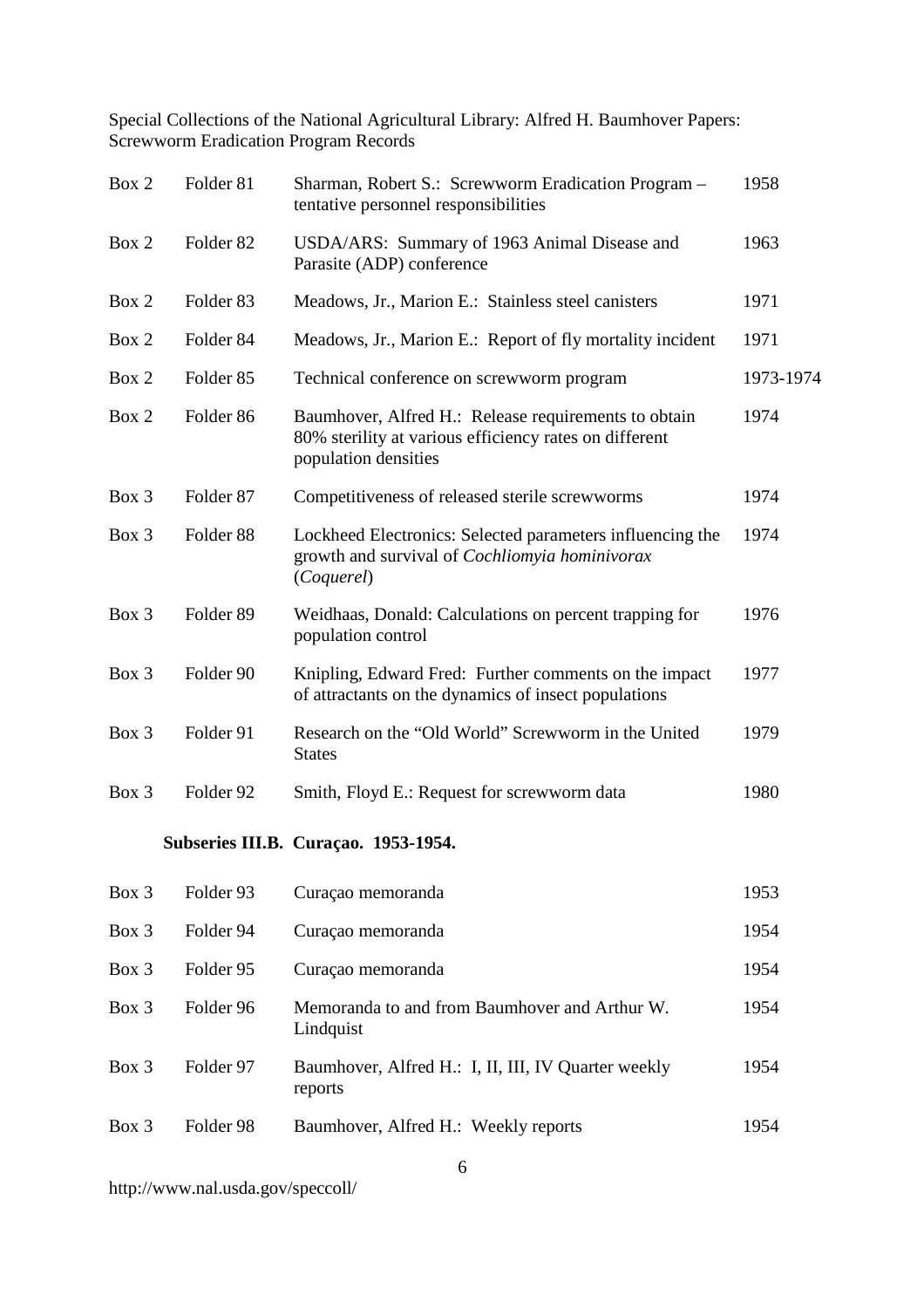#### **Subseries III.C. Southeast United States. 1943-1983.**

| Box 3 | Folder 99  | Screwworm survey (See Oversize Box 28, Folder 727)                           | 1943       |
|-------|------------|------------------------------------------------------------------------------|------------|
| Box 3 | Folder 100 | Screwworm survey                                                             | 1944       |
| Box 3 | Folder 101 | Screwworm survey                                                             | 1945       |
| Box 3 | Folder 102 | Screwworm survey                                                             | 1946       |
| Box 3 | Folder 103 | Bruce, Wesley G.: Screwworm survey for the month<br>ending February 28, 1946 | 1946       |
| Box 3 | Folder 104 | Personnel movement                                                           | 1951       |
| Box 3 | Folder 105 | Smith, A.L.: "Screwworm smear controversy"                                   | 1951       |
| Box 3 | Folder 106 | Usage of screwworm smears                                                    | 1951       |
| Box 3 | Folder 107 | Memoranda to and from Knipling, Eddy, and Bushland                           | 1951-1953  |
| Box 3 | Folder 108 | Fly traps                                                                    | 1951-1953  |
| Box 3 | Folder 109 | Southeast memoranda                                                          | 1951-1953  |
| Box 3 | Folder 110 | Weekly reports (egg masses) Sanibel, Florida                                 | 1951-1952  |
| Box 4 | Folder 111 | Screwworm surveys                                                            | 1952       |
| Box 4 | Folder 112 | Orlando, Florida, test data                                                  | 1952-1953  |
| Box 4 | Folder 113 | Trenton, Florida, field tests                                                | 1953       |
| Box 4 | Folder 114 | Trenton, Florida, reports and data. (See Oversize Box 28,<br>Folder 728)     | 1953       |
| Box 4 | Folder 115 | Cobalt shipments to Florida                                                  | 1953       |
| Box 4 | Folder 116 | Strain selection                                                             | 1953-1956  |
| Box 4 | Folder 117 | Ecological studies of the screwworm, Trenton, Florida<br>(Gaines W. Eddy)    | 1953       |
| Box 4 | Folder 118 | Weekly reports (egg masses) Sanibel, Florida (See Box<br>24, Folder 660)     | 1953, 1974 |
| Box 4 | Folder 119 | Livestock and wild animal population, Florida                                | 1955       |
| Box 4 | Folder 120 | Knipling, Edward Fred: Safety in handling insecticides and                   | 1956       |
|       |            |                                                                              |            |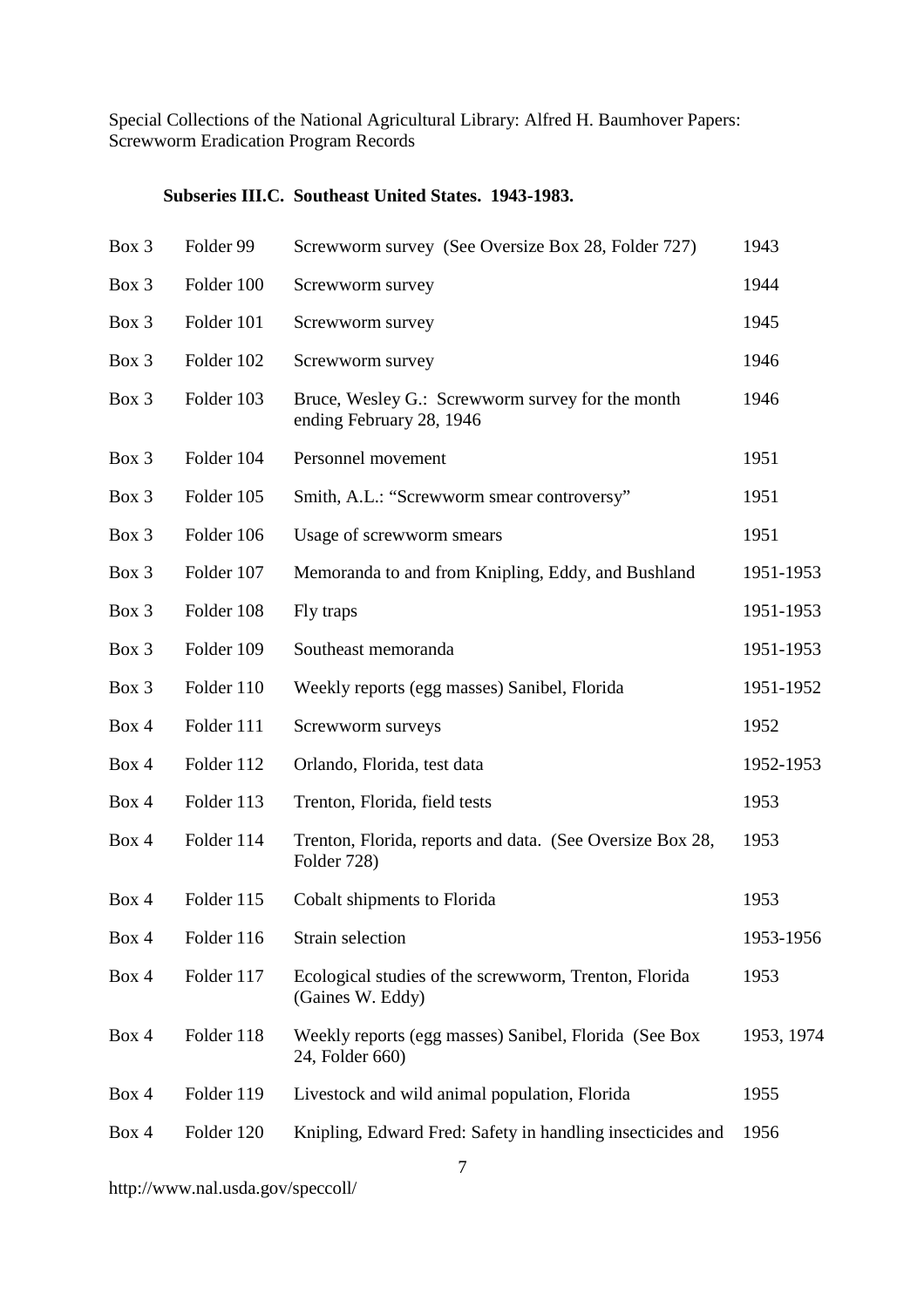#### other chemicals

| Box 4 | Folder 121 | Screwworm surveys                                                                                                                                                                      | 1956-1957  |
|-------|------------|----------------------------------------------------------------------------------------------------------------------------------------------------------------------------------------|------------|
| Box 4 | Folder 122 | Airplane/aircraft information (See Oversize Box 25,<br>Folder 697)                                                                                                                     | 1957, 1959 |
| Box 4 | Folder 123 | Baumhover weekly reports                                                                                                                                                               | 1957-1958  |
| Box 4 | Folder 124 | Screwworm field test, Orlando, Florida                                                                                                                                                 | 1957       |
| Box 4 | Folder 125 | Weekly reports, Florida                                                                                                                                                                | 1957       |
| Box 4 | Folder 126 | Oman, Paul W.: Report on specimens from Clewiston test<br>area                                                                                                                         | 1957       |
| Box 4 | Folder 127 | Information regarding screwworm photographs and<br>transparencies submitted for Insect Photo Salon                                                                                     | 1957       |
| Box 4 | Folder 128 | 2000 mile field test near Orlando, Florida, published,<br>weekly reports                                                                                                               | 1957       |
| Box 4 | Folder 129 | Screwworm case incidence                                                                                                                                                               | 1957       |
| Box 4 | Folder 130 | USDA/ARS: Statement relative to the screwworm<br>problem in the southeastern states                                                                                                    | 1957       |
| Box 4 | Folder 131 | Bruce, Wesley G.: Publications requested in connection<br>with screwworm research.                                                                                                     | 1957       |
| Box 4 | Folder 132 | First work for Mr. Husman                                                                                                                                                              | 1957       |
| Box 4 | Folder 133 | Baumhover: Field test photo data regarding 1957 Orlando,<br>Florida, field test                                                                                                        | 1957       |
| Box 4 | Folder 134 | Smith, Charles L. and Solomon C. Gartman: Fly security at<br>Bithlo laboratory and Orlando facilities                                                                                  | 1958       |
| Box 4 | Folder 135 | Florida Livestock Board: Dissemination of information<br>concerning the screwworm eradication program                                                                                  | 1958       |
| Box 4 | Folder 136 | Suggestions from Baumhover to William H. Cross, Head<br>Methods Development, Sebring, Florida                                                                                          | 1959       |
| Box 4 | Folder 137 | Cross, William H. and Andrew J. Graham: Results of<br>seven larval reading tests comparing several protein<br>sources with difference combinations of oat hulls or<br>cottonseed hulls | 1959       |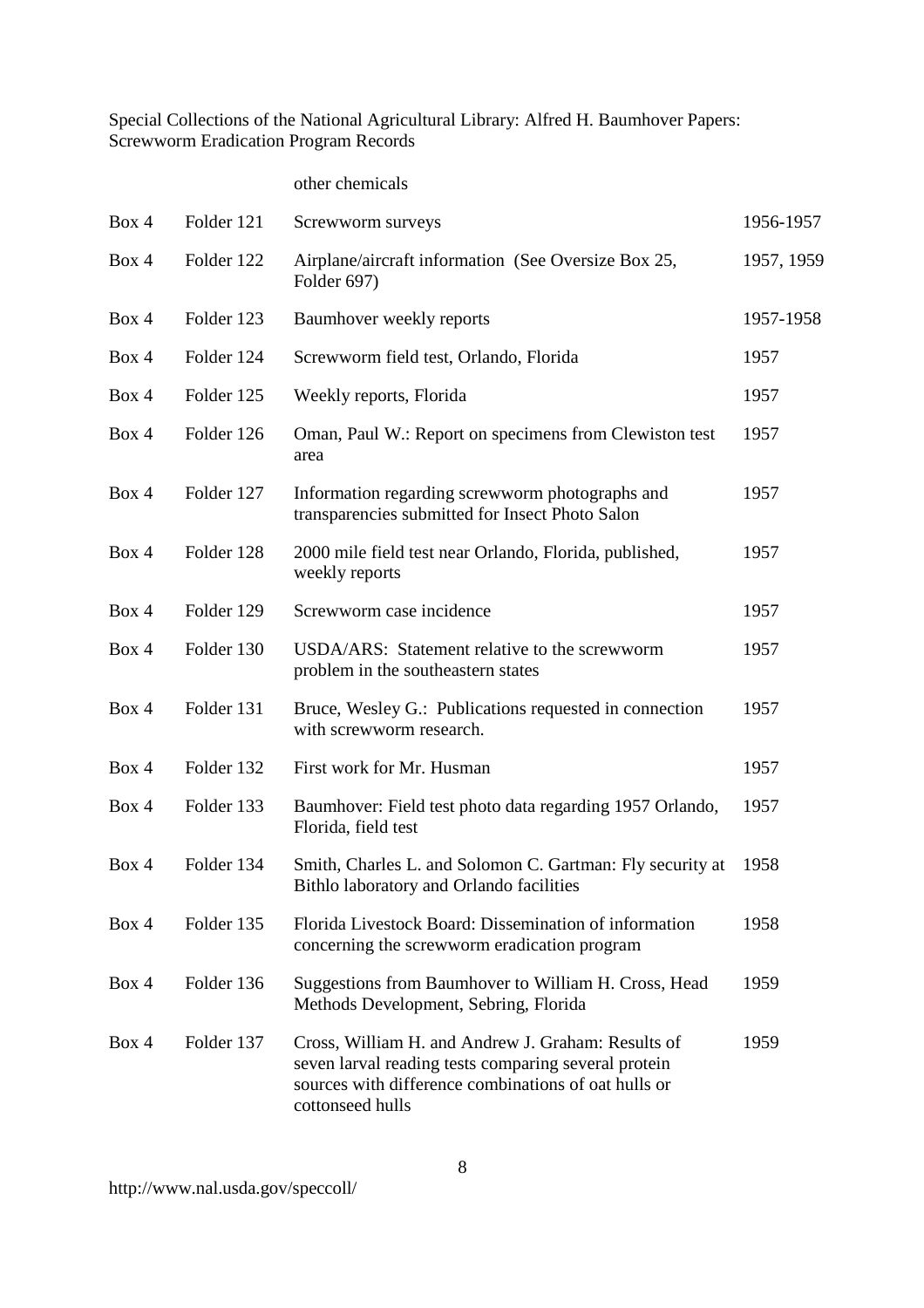| Box 4 | Folder 138 | Calibration of radioactivity CO <sup>60</sup> unit, Orlando, Florida,<br>April 29, 1960, and USDA Radiological Safety Handbook,<br>July 1, 1961 | 1960-1961 |
|-------|------------|-------------------------------------------------------------------------------------------------------------------------------------------------|-----------|
| Box 4 | Folder 139 | Graham, Owen Hugh, Harold C. Hofman, Moises Vargas,<br>Chandler James Whitten and Harold E. Brown: Report of<br>the strain change meeting       | 1983      |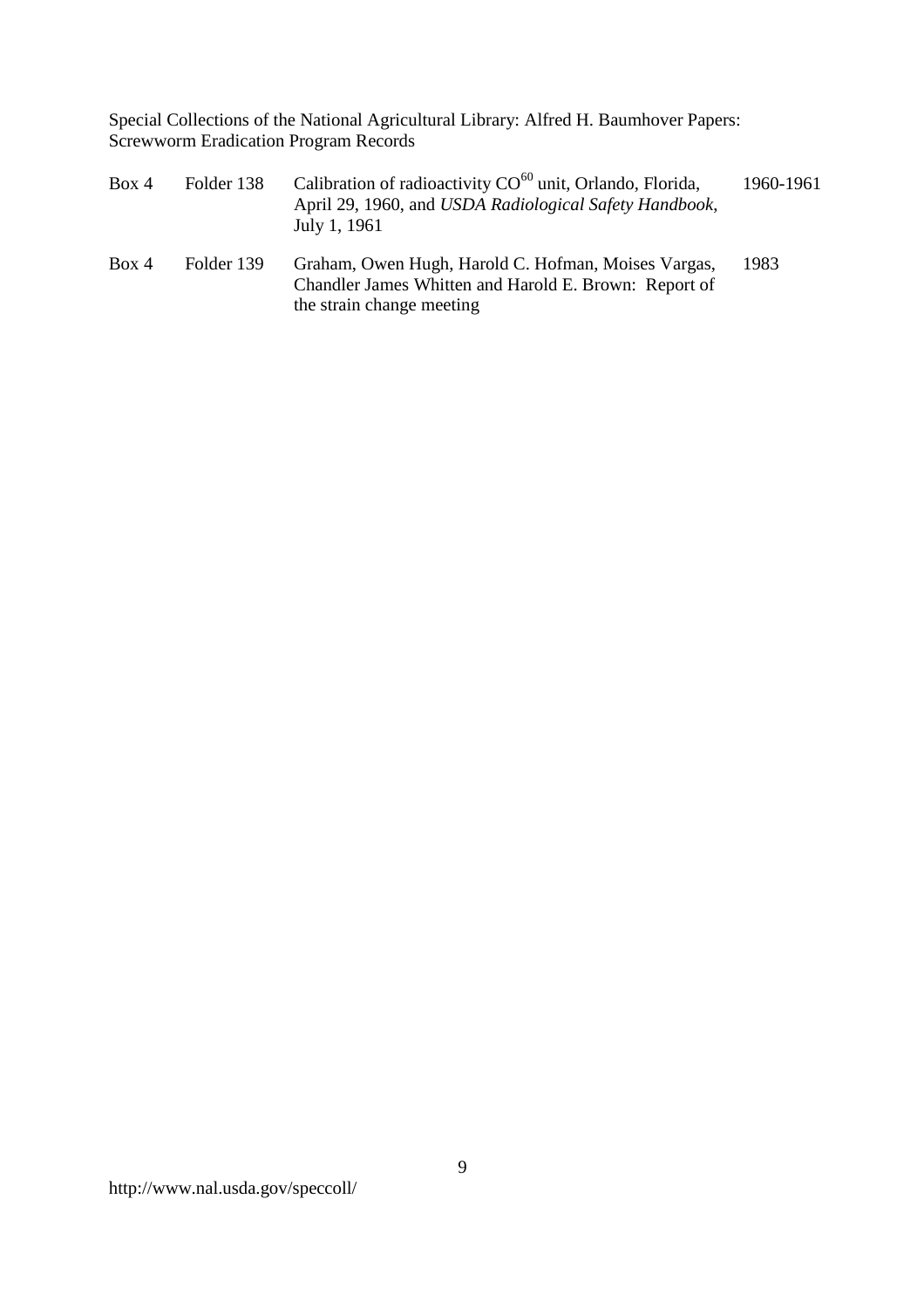# **Subseries III.D. Southwest United States. 1951-1977.**

| Box 4 | Folder 140 | Screwworm surveys in the Southwest United States                                                                                                                                                                              | 1951          |
|-------|------------|-------------------------------------------------------------------------------------------------------------------------------------------------------------------------------------------------------------------------------|---------------|
| Box 4 | Folder 141 | Baumhover's transfer from Hawaii to Kerrville, Texas                                                                                                                                                                          | $1960 - 1961$ |
| Box 4 | Folder 142 | Calibration of Cobalt <sup>60</sup> gamma ray sources at Kerrville,<br>Texas                                                                                                                                                  | $1960 - 1961$ |
| Box 5 | Folder 143 | Southwest memoranda                                                                                                                                                                                                           | 1962          |
| Box 5 | Folder 144 | Baumhover, Alfred H.: Knipling inquiry into the status of<br>the Southwest project                                                                                                                                            | 1962          |
| Box 5 | Folder 145 | Baumhover, Alfred H.: Calls from USDA Animal Disease<br><b>Eradication to Baumhover</b>                                                                                                                                       | 1962          |
| Box 5 | Folder 146 | Ross, Warren: Methods and development studies                                                                                                                                                                                 | 1963          |
| Box 5 | Folder 147 | Baumhover, Alfred H.: Edits to Edward Fred Knipling's<br>memorandum regarding recommendations for screwworm<br>eradication based on recent research findings                                                                  | 1963          |
| Box 5 | Folder 148 | Screwworm research recommendations                                                                                                                                                                                            | $1963 - 1964$ |
| Box 5 | Folder 149 | Screwworm research recommendations (See Oversize Box<br>25, Folder 679)                                                                                                                                                       | $1963 - 1964$ |
| Box 5 | Folder 150 | Graham, Owen Hugh: Recommendations for further<br>screwworm research activities, Mission, Texas                                                                                                                               | 1964          |
| Box 5 | Folder 151 | Baumhover's review of Graham's memoranda<br>"Screwworm ecological studies in Mexico;" status of<br>current screwworm research and the Southwest Eradication<br>Program; and Baumhover's transfer to Oxford, North<br>Carolina | 1964-1965     |
| Box 5 | Folder 152 | Southwest memoranda                                                                                                                                                                                                           | 1970-1974     |
| Box 5 | Folder 153 | Beal, Victor C.: A proposal for developing new strains of<br>flies                                                                                                                                                            | 1972          |
| Box 5 | Folder 154 | Bush, Guy: Research proposal                                                                                                                                                                                                  | 1972          |
| Box 5 | Folder 155 | Roland Grabbe and John Turner: Report on observations of<br>APHIS operations, May 30 to July 31, 1972                                                                                                                         | 1972          |
| Box 5 | Folder 156 | Meadows, Jr., Marion E.: Report on fly release and<br>screwworm cases in designated hydroponic reared fly                                                                                                                     | 1972          |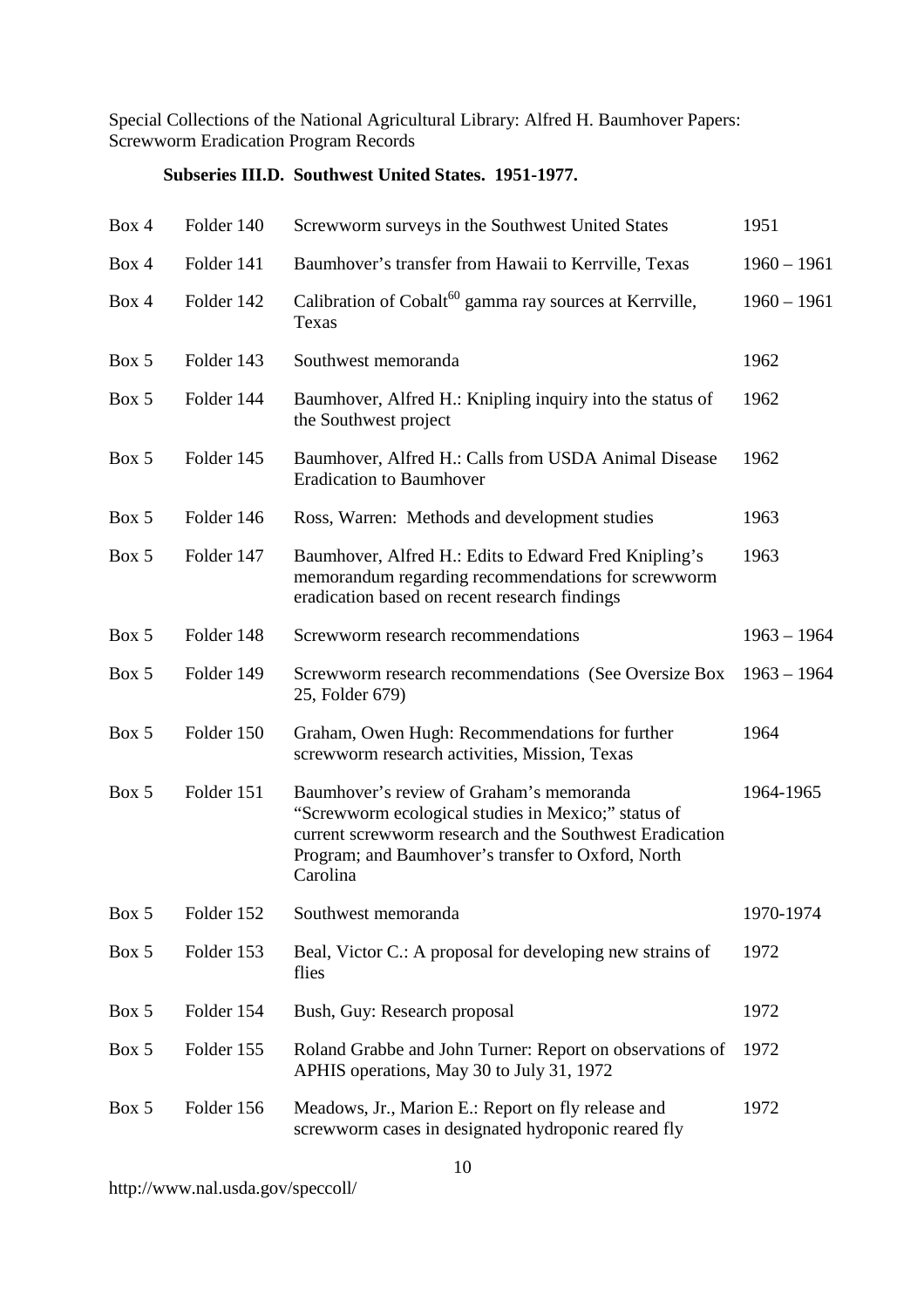|       |            | release area and designated meat reared fly release area                                                                                                            |           |
|-------|------------|---------------------------------------------------------------------------------------------------------------------------------------------------------------------|-----------|
| Box 5 | Folder 157 | Baumhover, Alfred H.: Current status of screwworm<br>programs in Southwestern United States, Mexico, Puerto<br>Rico, and other islands. Program and research needs. | 1972      |
| Box 5 | Folder 158 | Knipling, Edward Fred: Screwworm problem                                                                                                                            | 1972      |
| Box 5 | Folder 159 | Kwast, C.Z.: Calibration of <sup>60</sup> Cobalt irradiators                                                                                                        | 1972      |
| Box 5 | Folder 160 | Snow, James Wendell: "New" screwworm research<br>proposal                                                                                                           | 1974      |
| Box 5 | Folder 161 | Beal, Victor C.: Memoranda on screwworms during<br>March, May and June 1974                                                                                         | 1974      |
| Box 5 | Folder 162 | USDA/APHIS: The effectiveness of various screwworm<br>strains (See Oversize Box 28, Folder 729)                                                                     | 1974-1975 |
| Box 5 | Folder 163 | Meadows, Jr., Marion E.: Epidemiological report on<br>screwworm cases                                                                                               | 1975      |
| Box 5 | Folder 164 | Hourrigan, James L.: Apparent underexposures of pupae to<br>gamma rays                                                                                              | 1975      |
| Box 5 | Folder 165 | Weekly activity report, February 1975-January 1976                                                                                                                  | 1975-1976 |
| Box 5 | Folder 166 | Southwest memoranda                                                                                                                                                 | 1976-1977 |
| Box 5 | Folder 167 | 1977 Reports on fly security by Baumhover                                                                                                                           | 1977      |
| Box 5 | Folder 168 | Baumhover, Alfred H.: Egg production, screwworm plant,<br>Mission, Texas                                                                                            | 1979      |

### **Subseries III.E. Mexico. 1964-1997.**

| Box 5 | Folder 169 | <b>Translation of report from Cotaxtla Cooperative Research</b><br>Report                                                                                                                                   | 1972       |
|-------|------------|-------------------------------------------------------------------------------------------------------------------------------------------------------------------------------------------------------------|------------|
| Box 5 | Folder 170 | Baumhover, Alfred H.: Current status of screwworm<br>programs in the Southwestern United States, Mexico,<br>Puerto Rico, and other islands. Program and research needs<br>(See Oversize Box 28, Folder 730) | 1972, 1997 |
| Box 5 | Folder 171 | Comísion Mexico-Americana: Incorporation of all<br>screwworm related activities in Mexican territory to the<br>Mexican-American Commission for the eradication of<br>screwworms                             | 1973       |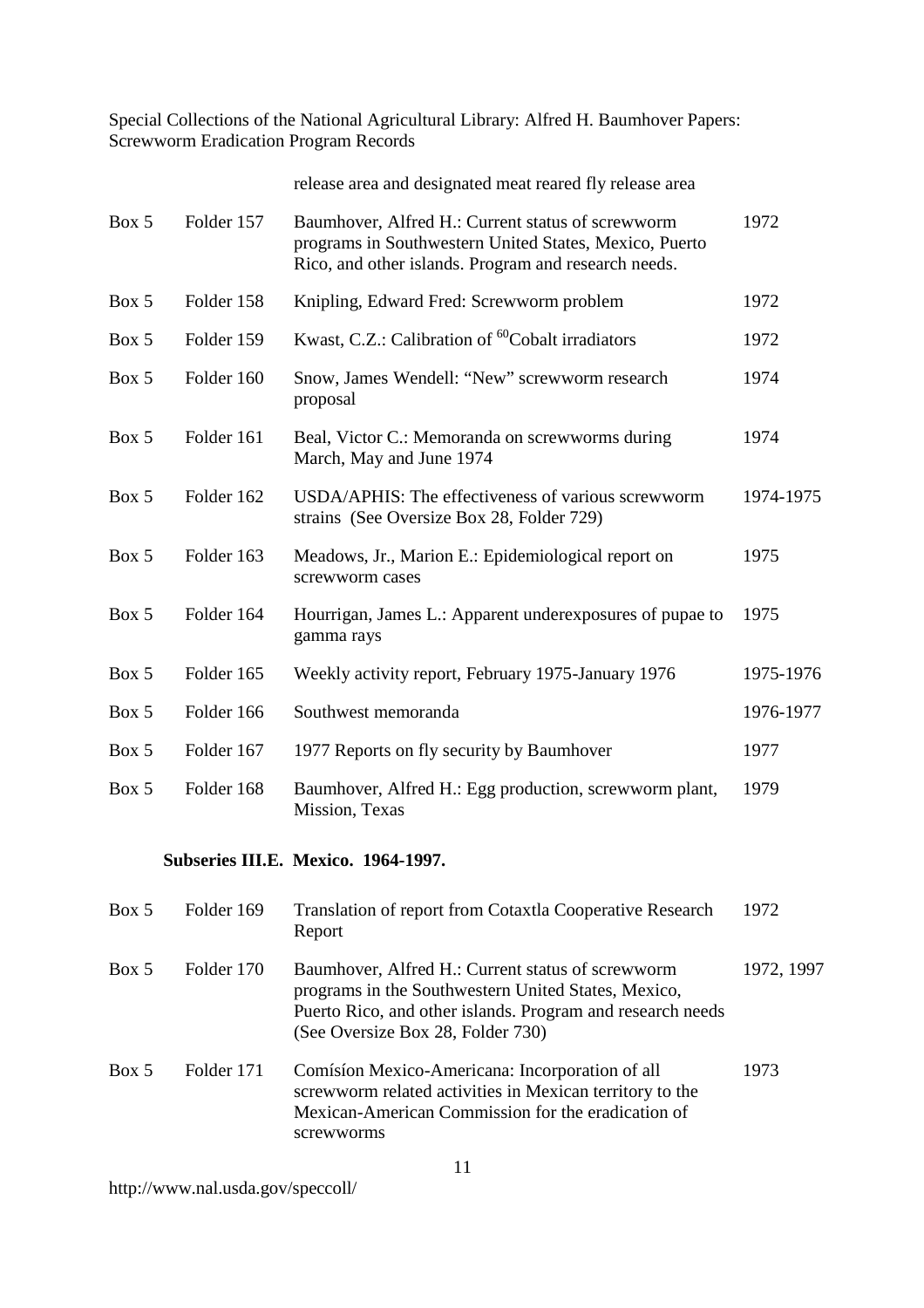| Box 5 | Folder 172 | Comísion Mexico-Americana: Memorandum of<br>understanding                                 | 1974 |
|-------|------------|-------------------------------------------------------------------------------------------|------|
| Box 5 | Folder 173 | Comísión Mexico – Americana Para la Eradicación del<br>Gusano Barrenador: Weekly reports. | 1987 |
| Box 6 | Folder 174 | Comísion Mexico – Americana Para la Eradicacion del<br>Gusano Barrenador: Weekly reports. | 1988 |
| Box 6 | Folder 175 | Comísion Mexico – Americana Para la Eradicacion del<br>Gusano Barrenador: Weekly reports. | 1988 |
| Box 6 | Folder 176 | Comísion Mexico – Americana Para la Eradicacion del<br>Gusano Barrenador: Weekly reports. | 1989 |

# **Subseries III.F. Puerto Rico. 1953-1975.**

| Box 6 | Folder 177 | Baumhover, Alfred H.: Survey of Puerto Rico and the<br>Virgin Islands (See Oversize Box 25, Folder 680)                                                                | 1953      |
|-------|------------|------------------------------------------------------------------------------------------------------------------------------------------------------------------------|-----------|
| Box 6 | Folder 178 | Baumhover, Alfred H.: Current status of screwworm<br>programs in the Southwestern United States, Mexico,<br>Puerto Rico, and other islands. Program and research needs | 1972      |
| Box 6 | Folder 179 | Puerto Rican strain of the screwworm fly                                                                                                                               | 1972      |
| Box 6 | Folder 180 | Vieques reports                                                                                                                                                        | 1972      |
| Box 6 | Folder 181 | Travel to Puerto Rico and St. Croix, U.S. Virgin Islands                                                                                                               | 1972      |
| Box 6 | Folder 182 | Puerto Rican screwworm eradication program                                                                                                                             | 1972-1974 |
| Box 6 | Folder 183 | Blackwelder, Victor M.: Security report                                                                                                                                | 1972      |
| Box 6 | Folder 184 | Hopkins, Donald E.: Puerto Rican screwworm eradication<br>program                                                                                                      | 1972      |
| Box 6 | Folder 185 | Decoteau, A.E.: Vieques report                                                                                                                                         | 1973      |
| Box 6 | Folder 186 | Baumhover, Alfred H.: ARS participation in expanded<br>effort to eradicate screwworms from Puerto Rico                                                                 | 1974      |
| Box 6 | Folder 187 | Baumhover, Alfred H.: Current status of screwworm<br>eradication program in Puerto Rico                                                                                | 1974      |
| Box 6 | Folder 188 | Fisher, Thomas "Bud": Suggestions for program<br>improvement                                                                                                           | 1974      |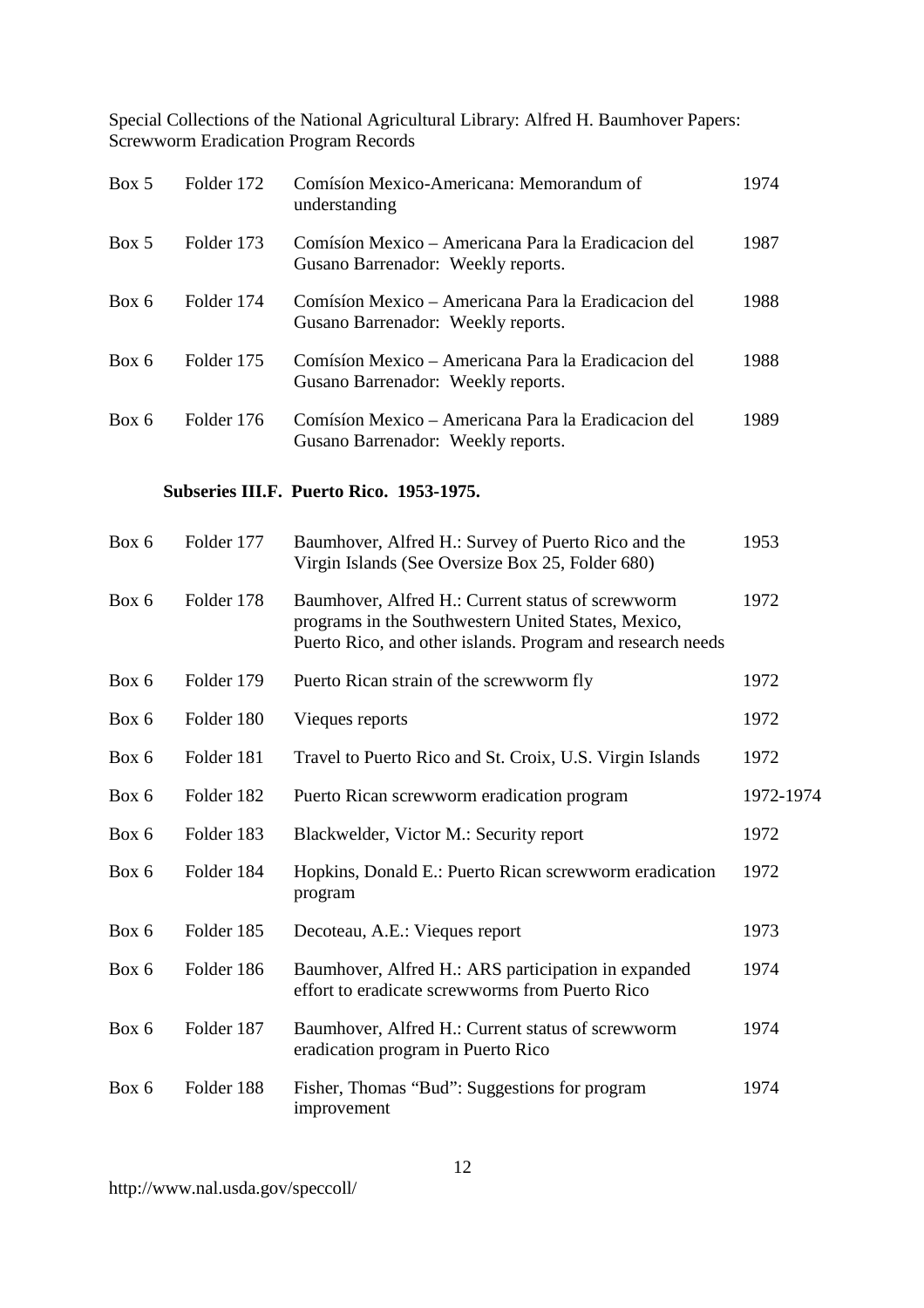| Box 6 | Folder 189 | Baumhover, Alfred H.: Review of the screwworm situation 1975<br>in Puerto Rico and the U.S. Virgin Islands |      |
|-------|------------|------------------------------------------------------------------------------------------------------------|------|
| Box 6 | Folder 190 | Servico de Extension Agricola: Screwworm eradication<br>program evaluation form                            | 1975 |
|       |            |                                                                                                            |      |

### **Subseries III.G. Other Locations. 1952-1977.**

| Box 6 | Folder 191 | Bahamas memoranda                                     | 1952, 1959 |
|-------|------------|-------------------------------------------------------|------------|
| Box 6 | Folder 192 | Feasibility study of screwworm eradication in Jamaica | 1976-1977  |

# **Series IV. Meeting Materials. 1951-1997. 2 boxes.**

### **Subseries IV.A. Programs and Agendas. 1951-1997.**

| Box 6 | Folder 193 | The 34 <sup>th</sup> annual meeting of the Florida Entomological<br>Society, agenda                                                                                | 1951 |
|-------|------------|--------------------------------------------------------------------------------------------------------------------------------------------------------------------|------|
| Box 6 | Folder 194 | Blowfly larvae identification training course, agenda                                                                                                              | 1959 |
| Box 6 | Folder 195 | Tuxtla-Gutierrez plant dedication, program                                                                                                                         | 1976 |
| Box 6 | Folder 196 | Florida Entomological Society: "Pioneering Lecture<br>Commemorating Contributions of the Screwworm<br>Eradication Team," annual meeting program, August 7,<br>1997 | 1997 |

### **Subseries IV.B. Presentations. 1957-1974.**

| Box 6 | Folder 197 | Presentation at Sebring Rotary Club, November 4, 1957,<br>Sebring, Florida                                                                                                            | 1957      |
|-------|------------|---------------------------------------------------------------------------------------------------------------------------------------------------------------------------------------|-----------|
| Box 6 | Folder 198 | Presentation at ADE Conference, "Practical Application of<br>Epidemiology to Screwworm Eradication"                                                                                   | 1960      |
| Box 6 | Folder 199 | Southwest meetings, presentation and accompanying<br>materials                                                                                                                        | 1960-1963 |
| Box 6 | Folder 200 | Presentation at XI Conferencia de Trabajo Mexicana-<br>NorteAmericana para el Control de Plagas Agicolas, El<br>Paso. "Investigacion sobre la Erradicacion del Gusana"<br>Barrenador" | 1963      |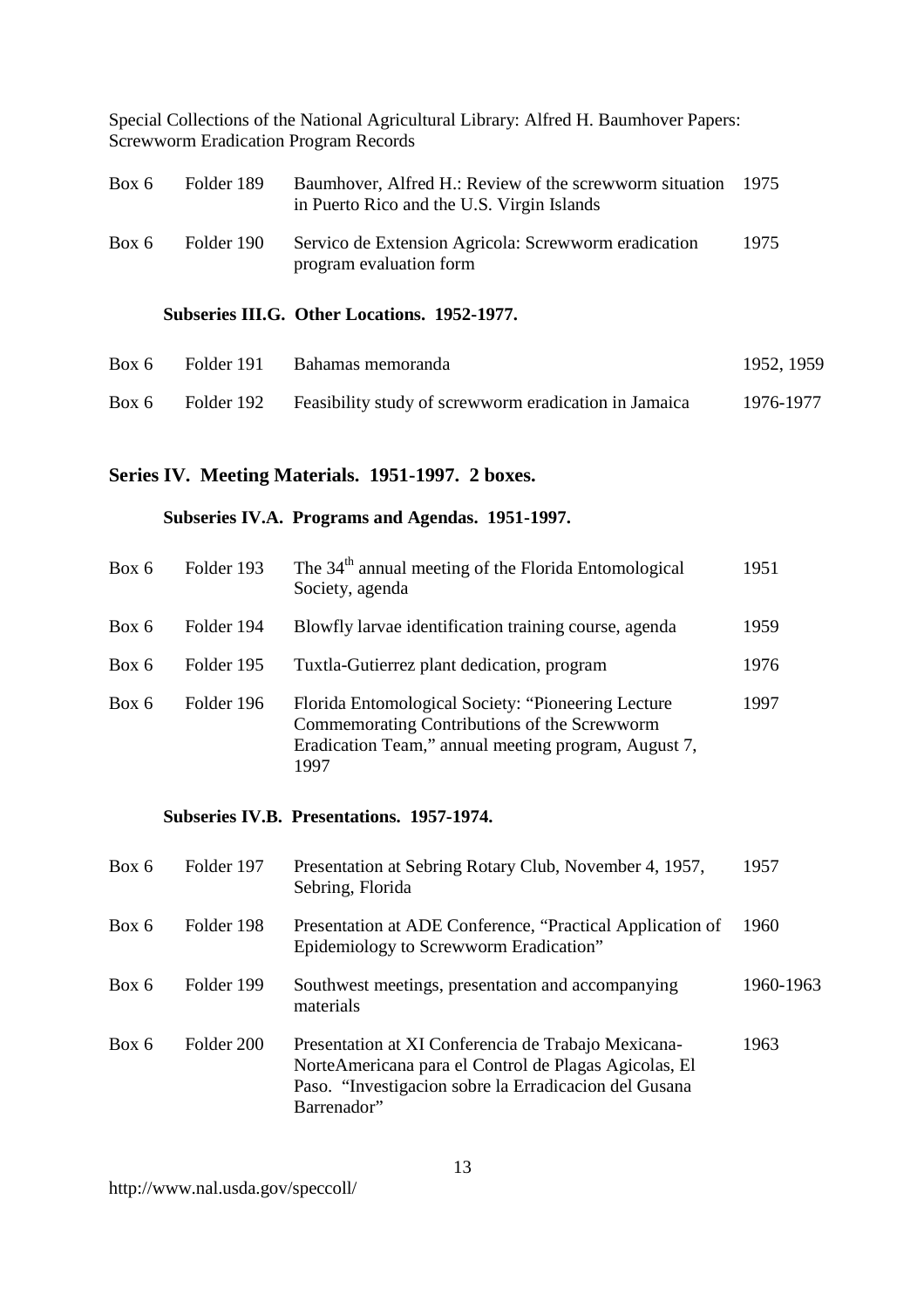| Box 6 | Folder 201 | Presentations, slide series (See Oversize Box 29, Folder<br>747)                                                                                                                                              | 1963, 1974 |
|-------|------------|---------------------------------------------------------------------------------------------------------------------------------------------------------------------------------------------------------------|------------|
| Box 6 | Folder 202 | Presentation, quarterly discussion meeting: Baumhover,<br>Alfred H. "Recent progress in screwworm research"                                                                                                   | 1963       |
| Box 6 | Folder 203 | Radioisotopes short course, Gainesville, Florida, lecture<br>notes and schedule                                                                                                                               | 1963       |
| Box 7 | Folder 204 | ESA and the National Entomological Society of Mexico<br>Meeting 1964                                                                                                                                          | 1963-1964  |
| Box 7 | Folder 205 | Presentation at joint meeting of Southwestern branch of<br>ESA and National Entomological Society of Mexico.<br>"Problems in insect livestock control of mutual interests to<br>Mexico and the United States" | 1964       |
| Box 7 | Folder 206 | ADP-ENT Conference, Corvallis, Oregon, September 14,<br>1964                                                                                                                                                  | 1964       |
|       |            | Subseries IV.C. Meeting Minutes. 1959-1977.                                                                                                                                                                   |            |
| Box 7 | Folder 207 | Participants of the 69 <sup>th</sup> Session of Radioisotope<br><b>Techniques Course</b>                                                                                                                      | 1959       |
| Box 7 | Folder 208 | Meeting minutes, staff conference, November 1962                                                                                                                                                              | 1962       |
| Box 7 | Folder 209 | Meeting minutes, trustee meeting                                                                                                                                                                              | 1963       |
| Box 7 | Folder 210 | Meeting minutes, staff conference, January 1963-June<br>1963                                                                                                                                                  | 1963       |
| Box 7 | Folder 211 | Meeting minutes, staff conference, July 1963-December<br>1963                                                                                                                                                 | 1963       |
| Box 7 | Folder 212 | Meeting minutes, staff conference, July 1963-December<br>1963                                                                                                                                                 | 1963       |
| Box 7 | Folder 213 | Meeting minutes, staff conference, January 1964-June<br>1964                                                                                                                                                  | 1964       |
| Box 7 | Folder 214 | Meeting minutes, staff conference, January 1964-June<br>1964                                                                                                                                                  | 1964       |
| Box 7 | Folder 215 | Meeting minutes, staff conference, July 1964-December<br>1964                                                                                                                                                 | 1964       |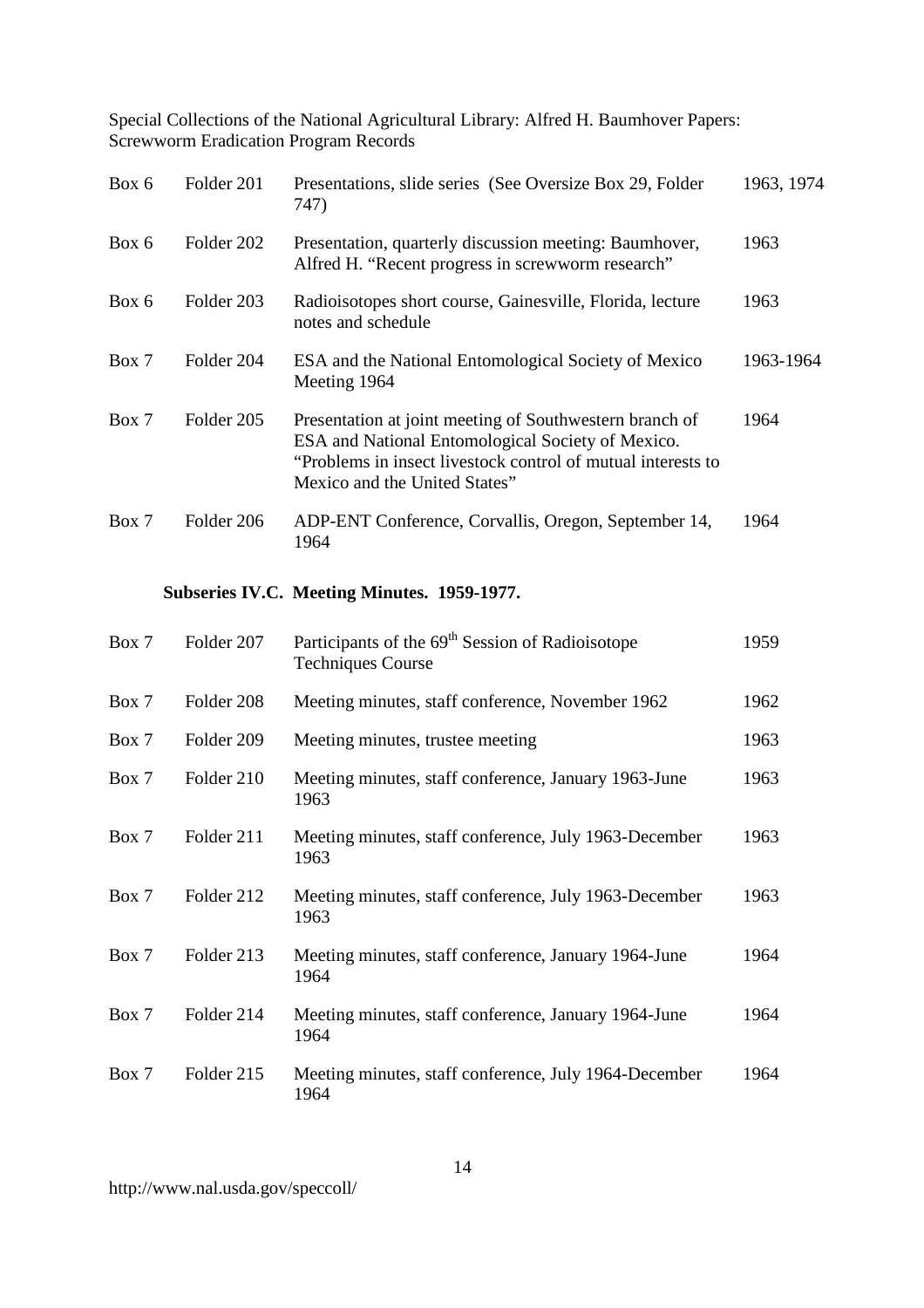| Box 7 | Folder 216 | Meeting minutes, staff conference, July 1964-December<br>1964                                        | 1964      |
|-------|------------|------------------------------------------------------------------------------------------------------|-----------|
| Box 7 | Folder 217 | Meeting minutes, screwworm technical meetings                                                        | 1971-1974 |
| Box 7 | Folder 218 | <b>Quarterly Screwworm Critique</b>                                                                  | 1971-1972 |
| Box 8 | Folder 219 | Meeting minutes, staff meetings and conferences (See<br>Oversize Box 25, Folder 682)                 | 1972-1976 |
| Box 8 | Folder 220 | Meeting minutes, highlights of joint staff conferences                                               | 1972      |
| Box 8 | Folder 221 | Meeting minutes, technical conferences                                                               | 1972-1977 |
| Box 8 | Folder 222 | Meeting minutes, Puerto Rico and Virgin Islands<br><b>Screwworm Eradication Meeting</b>              | 1972      |
| Box 8 | Folder 223 | Screwworm Eradication Program, Mission, Texas,<br><b>Summary of Technical Conference Proceedings</b> | 1976-1977 |

# **Series V. Research Data. 1935-1984. 4 boxes.**

## **Subseries V.A. General. 1947-1963.**

| Box 8 | Folder 224 | Radiation rates versus minutes to obtain adequate dosage                                                                   | n.d.     |
|-------|------------|----------------------------------------------------------------------------------------------------------------------------|----------|
| Box 8 | Folder 225 | Key for identification of third instar larvae of some of the<br>more common genera and species of wound invading<br>larvae | n.d.     |
| Box 8 | Folder 226 | Screwworm identification data                                                                                              | n.d.     |
| Box 8 | Folder 227 | Map of Northwest South America and Northeast Panama                                                                        | n.d.     |
|       |            | Subseries V.B. Curaçao. 1947-1964.                                                                                         |          |
| Box 8 | Folder 228 | Screwworm flies released and mortality of controls,<br>Sanibel Island, Florida                                             | 1953     |
| Box 8 | Folder 229 | Survey, Curaçao, Netherlands Antilles. Location of fly<br>traps, July 1953.                                                | 1953     |
| Box 8 | Folder 230 | Location of host pens                                                                                                      | 1954     |
| Box 8 | Folder 231 | Egg mass data                                                                                                              | ca. 1954 |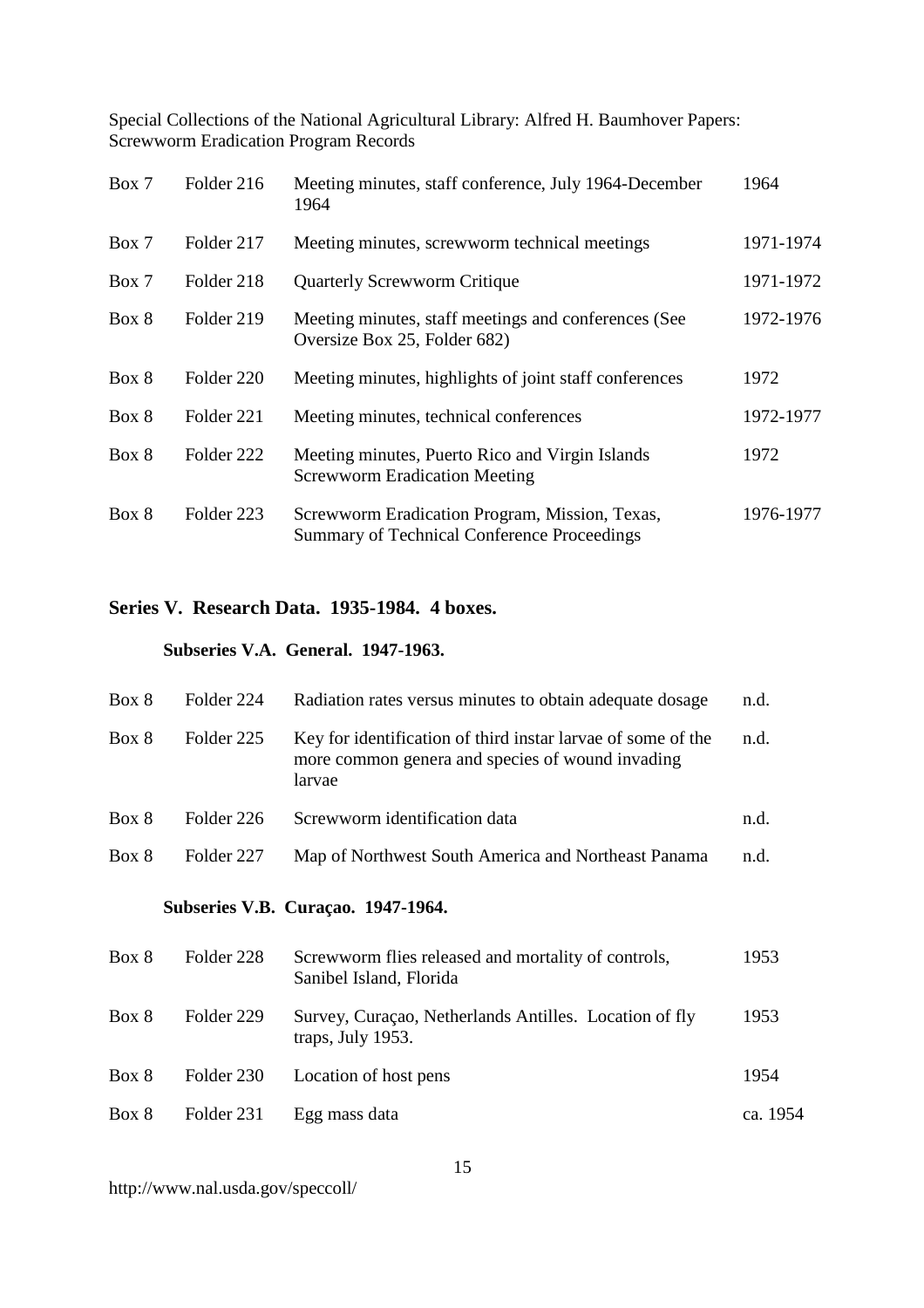|       |            | Special Collections of the National Agricultural Library: Alfred H. Baumhover Papers:<br><b>Screwworm Eradication Program Records</b> |           |
|-------|------------|---------------------------------------------------------------------------------------------------------------------------------------|-----------|
| Box 8 | Folder 232 | Livestock shipments to the Curaçao abbaitor                                                                                           | 1954      |
| Box 8 | Folder 233 | Pen 6                                                                                                                                 | 1954      |
| Box 8 | Folder 234 | Sterile screwworm males released and fertile and sterile<br>egg masses collected on the island of Curaçao, Netherlands<br>Antilles    | 1954      |
| Box 8 | Folder 235 | Fly mortality rates                                                                                                                   | n.d.      |
|       |            | Subseries V.C. Southeast United States. 1935-1960.                                                                                    |           |
| Box 8 | Folder 236 | Graphs of screwworm infestation, predisposing cases (See<br>Box 24, Folder 236)                                                       | 1935      |
| Box 8 | Folder 237 | State and county maps                                                                                                                 | 1939      |
| Box 8 | Folder 238 | Screwworm overwinter limits, 15 year survey                                                                                           | 1944-1958 |
| Box 8 | Folder 239 | Climatological date, Florida                                                                                                          | 1947-1948 |
| Box 8 | Folder 240 | Screwworm trap data                                                                                                                   | ca. 1950s |
| Box 8 | Folder 241 | Sebring plant inspection form                                                                                                         | 1950s     |
| Box 8 | Folder 242 | Maximum over wintering line, Florida-Georgia                                                                                          | 1950      |
| Box 8 | Folder 243 | Winter temperatures for 1950-1951, Central Florida                                                                                    | 1950-1951 |
| Box 8 | Folder 244 | Small map of pens and traps, Sanibel Island, Florida                                                                                  | 1951      |
| Box 8 | Folder 245 | Knipling's notes on possible fly release rates                                                                                        | 1952      |
| Box 8 | Folder 246 | Screwworm traps in Florida                                                                                                            | 1952      |
| Box 8 | Folder 247 | Goat pens and status traps in Florida                                                                                                 | 1952      |
| Box 8 | Folder 248 | Orlando, Florida, test data                                                                                                           | 1952-1953 |
| Box 8 | Folder 249 | Screwworm test information for Sanibel Island and<br>Trenton, Florida (See Box 24, Folder 661)                                        | 1953      |
| Box 8 | Folder 250 | Trenton, Florida, tests                                                                                                               | 1953      |
| Box 8 | Folder 251 | Data relating to the Trenton, Florida, field tests                                                                                    | 1953      |
| Box 8 | Folder 252 | Map of Sanibel test area                                                                                                              | 1953      |
| Box 8 | Folder 253 | Winter temperatures for 1953-1954, Southern Georgia                                                                                   | 1953-1954 |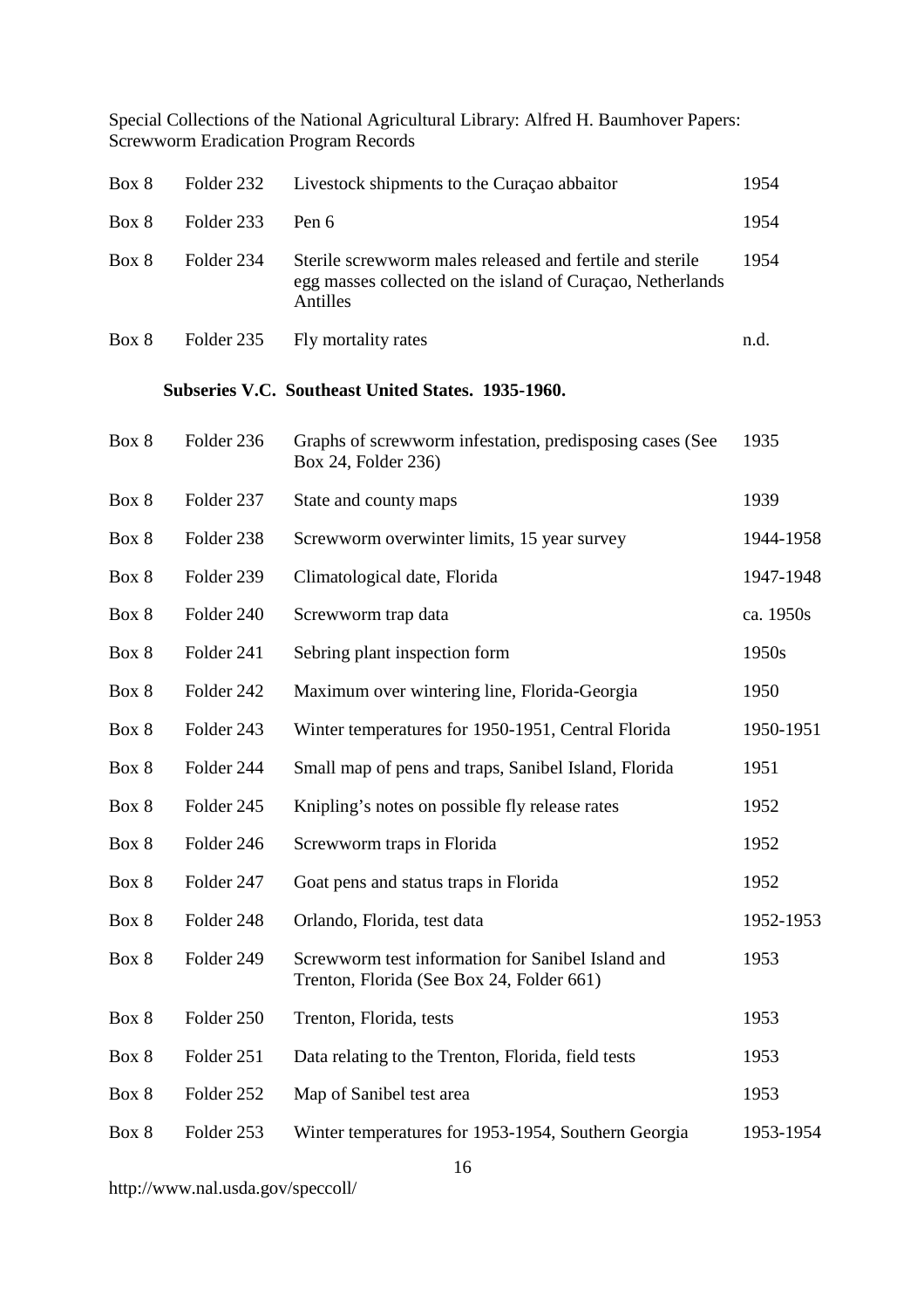| Box 8 | Folder 254 | Screwworm packaging and sack tests (Trenton?)                                                                                        | 1954      |
|-------|------------|--------------------------------------------------------------------------------------------------------------------------------------|-----------|
| Box 8 | Folder 255 | Preservatives in the rearing media.                                                                                                  | 1954      |
| Box 8 | Folder 256 | Tour of duty information (See Oversize Box 25, Folder<br>695)                                                                        | 1957      |
| Box 8 | Folder 257 | 2000 mile field test, Orlando, Florida (See Map Case A,<br>Drawer 14, Folder 769)                                                    | 1957      |
| Box 8 | Folder 258 | Candidate lures for testing as lures and attractants                                                                                 | 1957      |
| Box 8 | Folder 259 | Insecticides for livestock insect control in 1957                                                                                    | 1957      |
| Box 8 | Folder 260 | Screwworm outbreaks in Alabama and Georgia                                                                                           | 1958      |
| Box 8 | Folder 261 | Screwworm cases reported.                                                                                                            | 1958      |
| Box 8 | Folder 262 | Phone report, Broward County                                                                                                         | 1958-1959 |
| Box 8 | Folder 263 | Release rates                                                                                                                        | 1958-1959 |
| Box 8 | Folder 264 | Screwworm collections, Florida                                                                                                       | 1958-1959 |
| Box 8 | Folder 265 | Sterile fly production and release schedule, Sebring                                                                                 | 1958-1959 |
| Box 8 | Folder 266 | Hotspot information                                                                                                                  | 1958-1959 |
| Box 9 | Folder 267 | Fly releases, Sebring, Florida (See Oversize Box 25,<br>Folder 696, Oversize Box 28, Folder 736, and Oversize<br>Box 29, Folder 758) | 1958-1960 |
| Box 9 | Folder 268 | <b>Broward County data</b>                                                                                                           | 1958-1959 |
| Box 9 | Folder 269 | Screwworm cases by county and data                                                                                                   | 1958-1959 |
| Box 9 | Folder 270 | Roentgens required to sterilize screwworm pupae x age of<br>pupae                                                                    | ca. 1959  |
| Box 9 | Folder 271 | 'Hotspot' treatment in Florida, June 1959                                                                                            | 1959      |
| Box 9 | Folder 272 | Weather conditions existing during special fly release tests,<br>March 31, 1959, Sebring, Florida                                    | 1959      |
| Box 9 | Folder 273 | Table of rearing efficiency                                                                                                          | 1959      |
| Box 9 | Folder 274 | Broward County screwworm collection data                                                                                             | 1959      |
| Box 9 | Folder 275 | Comparison of screwworm collections-Florida, 1935-1938<br>and 1958-1959                                                              | 1959      |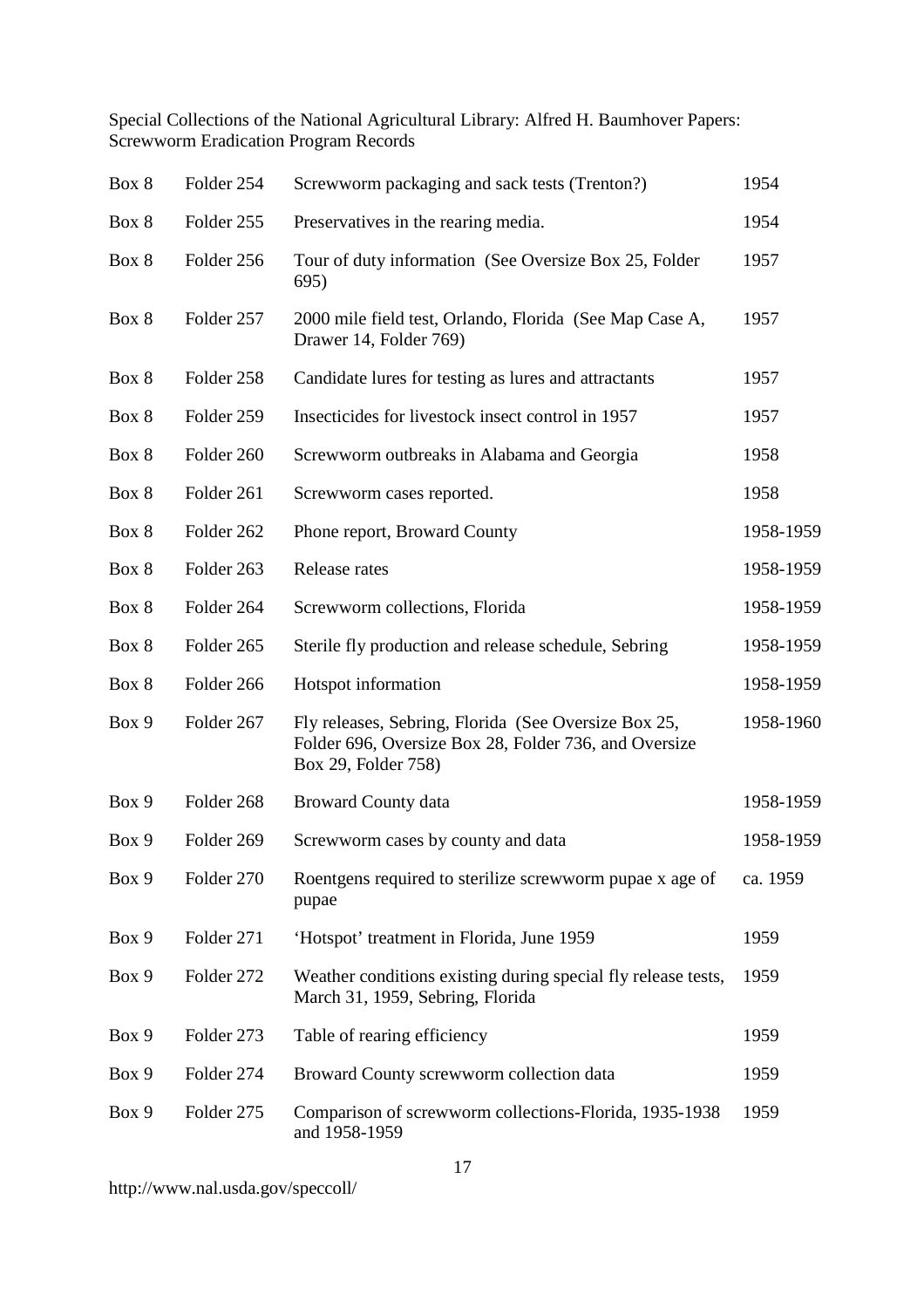| Box 9 | Folder 276 | DDT percentages consumed at hourly intervals                                                       | 1959      |
|-------|------------|----------------------------------------------------------------------------------------------------|-----------|
| Box 9 | Folder 277 | mm3 oxygen uptake per hour per gram of screwworm<br>pupae x age of pupae in days                   | ca. 1959  |
| Box 9 | Folder 278 | Radiation times for unit "6" adjusted for decay                                                    | 1959      |
| Box 9 | Folder 279 | Notes, February 20, 1959, strategy conference, Sebring,<br>Florida                                 | 1959      |
| Box 9 | Folder 280 | $\mathrm{Co}^{60}$ decay calculations                                                              | n.d.      |
| Box 9 | Folder 281 | Proposed water conveyor for larvae collection and washing                                          | n.d.      |
|       |            | Subseries V.D. Southwest United States. 1945-1984.                                                 |           |
| Box 9 | Folder 282 | Summer spread and overwintering (See Box 24, Folder<br>648)                                        | 1945-1954 |
| Box 9 | Folder 283 | Screwworm overwintering information                                                                | 1945-1953 |
| Box 9 | Folder 284 | Overwintering data for California, New Mexico, Arizona,<br>and Texas                               | 1950      |
| Box 9 | Folder 285 | Protection of sheep and goats from screwworm attack with<br>Bayer 21/199 sprays                    | 1957      |
| Box 9 | Folder 286 | Circular graph plotting fly release per square mile                                                | 1959      |
| Box 9 | Folder 287 | Status of screwworm survey, July 5, 1962                                                           | 1962      |
| Box 9 | Folder 288 | Screwworm status survey                                                                            | 1962      |
| Box 9 | Folder 289 | Egg mass collection data, early problems in Texas, and<br>quality control data in Kerrville, Texas | 1962      |
| Box 9 | Folder 290 | Screwworm eradication program progress reports-Texas                                               | 1962      |
| Box 9 | Folder 291 | Screwworm case data, Texas                                                                         | 1962-1964 |
| Box 9 | Folder 292 | Confirmed screwworm cases, Texas, Oklahoma, New<br>Mexico                                          | 1962-1964 |
| Box 9 | Folder 293 | Area distribution of sterile flies                                                                 | 1963      |
| Box 9 | Folder 294 | Variables in operations, Texas                                                                     | 1963-1972 |
| Box 9 | Folder 295 | Collection data, 1962-1971                                                                         | 1971      |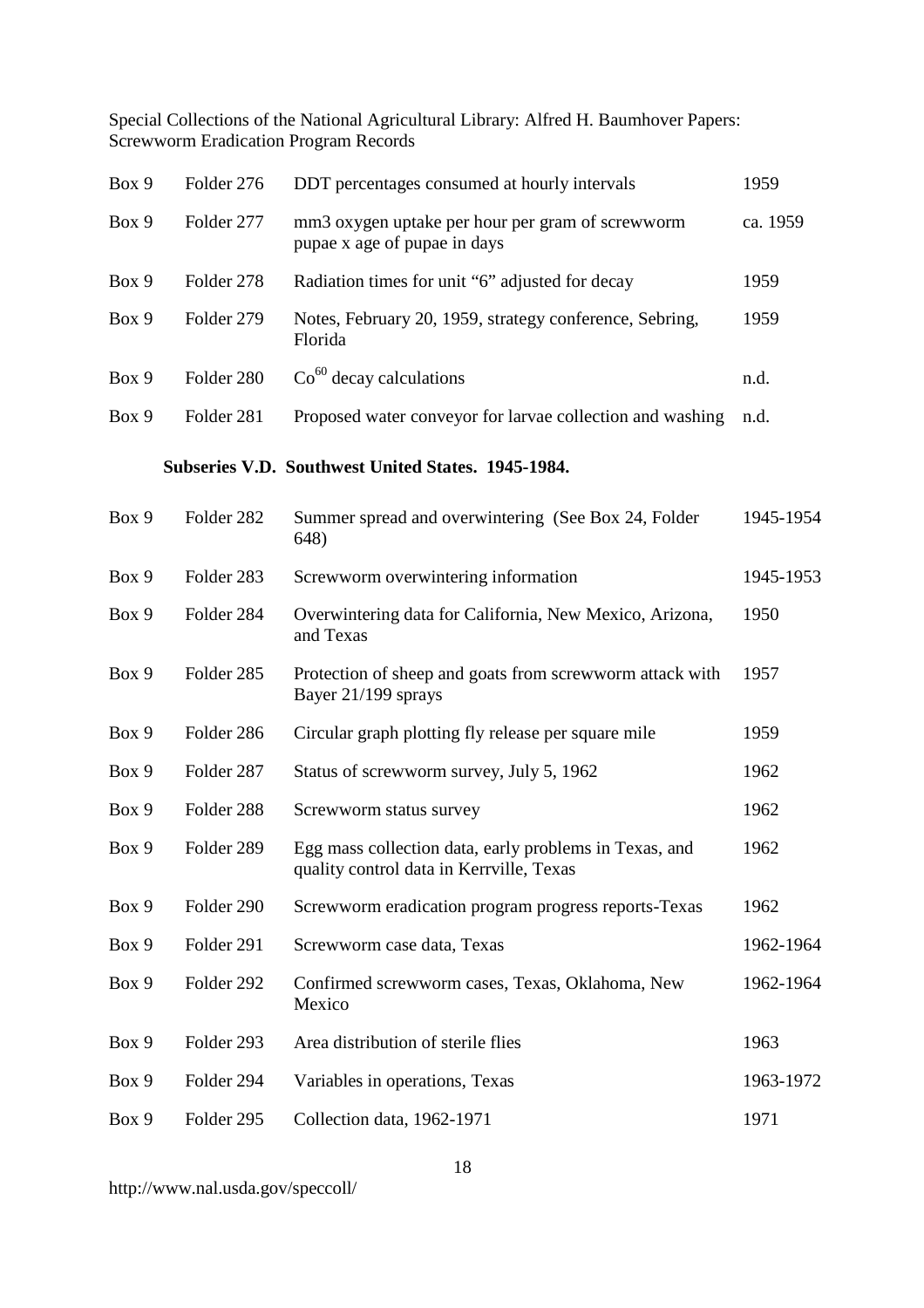| Box 9 | Folder 296 | Hotspot treatment data                                                                                                                       | 1972      |
|-------|------------|----------------------------------------------------------------------------------------------------------------------------------------------|-----------|
| Box 9 | Folder 297 | Requirement for sub-colony of flies                                                                                                          | 1972      |
| Box 9 | Folder 298 | Screwworm samples collected in Texas, 1962-1974, of<br>projected cases                                                                       | ca. 1974  |
| Box 9 | Folder 299 | Information regarding 1977 report on fly security by<br>Baumhover (See Oversize Box 26, Folder 702 and Map<br>Case A, Drawer 14, Folder 775) | 1976-1977 |
| Box 9 | Folder 300 | Mass production egging records                                                                                                               | 1979      |
| Box 9 | Folder 301 | Cases reported by date in the Texarkana area                                                                                                 | n.d.      |
| Box 9 | Folder 302 | Screwworm control with insecticidal sprays                                                                                                   | n.d.      |

### **Subseries V.E. Puerto Rico. 1972-1974.**

| Box 9 |            | Folder 303 Egg mass data           | 1972-1973 |
|-------|------------|------------------------------------|-----------|
| Box 9 | Folder 304 | Screwworm tabulations, Puerto Rico | 1974      |
| Box 9 | Folder 305 | Screwworm weather in Puerto Rico   | n.d.      |

# **Series VI. Reports. 1934-1999. 10 boxes.**

#### **Subseries VI.A. General. 1936-1999.**

| Box 9 | Folder 306 | Bruce, Wesley G.: "Screwworm Control"                                                                                          | 1936 |
|-------|------------|--------------------------------------------------------------------------------------------------------------------------------|------|
| Box 9 | Folder 307 | White, Charles F.: "Diseases of <i>Cochliomyia Americana</i> "                                                                 | 1936 |
| Box 9 | Folder 308 | Bushland, Raymond C. and Donald E. Hopkins: "Special<br>Report K-30, Experiments with Screwworm Flies<br>Sterilized by X-Rays" | 1950 |
| Box 9 | Folder 309 | Laake, Ernest William: "Screwworm Surveys for the<br>Western Area of the United States for July, August, and<br>October 1950"  | 1950 |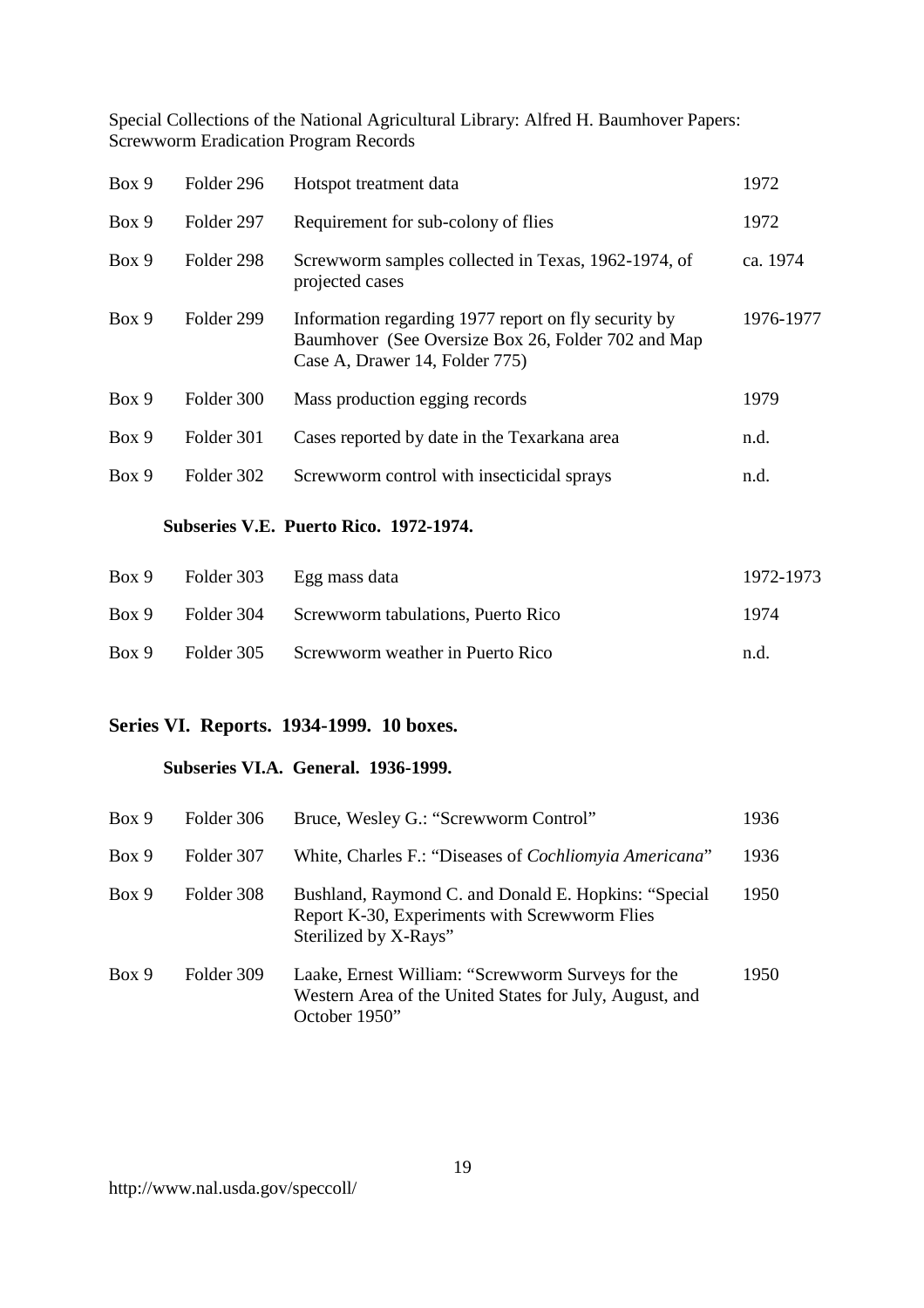| Box 9         | Folder 310 | Baumhover, Alfred H., Andrew J. Graham, Gaines W.<br>Eddy, Donald E. Hopkins, Raymond C. Bushland, and<br>Edward Fred Knipling: "Special Report K-36, Results of<br>Small-scale Field Studies with Sterilized Screwworm<br>Flies"                     | 1952 |
|---------------|------------|-------------------------------------------------------------------------------------------------------------------------------------------------------------------------------------------------------------------------------------------------------|------|
| Box 9         | Folder 311 | Bushland, Raymond C. and Donald E. Hopkins: "Special<br>Report K-35, Laboratory Studies on Screwworm Flies<br>Treated with Gamma Rays" (See Oversize Box 28, Folder<br>738)                                                                           | 1952 |
| Box 9         | Folder 312 | Radeleff, Rudolph D. and Raymond C. Bushland: "Special<br>Report K-33, Benzene Hexachloride Poisoning of<br><b>Emaciated Sheep</b> "                                                                                                                  | 1952 |
| Box 9         | Folder 313 | Baumhover, Alfred H., Andrew J. Graham, Donald E.<br>Hopkins, Weston D. New, Frank H. Dudley, Gaines W.<br>Eddy, and Edward Fred Knipling: "Special Report K-40,<br>Field Tests with Sterilized Screwworm Flies" (See<br>Oversize Box 28, Folder 740) | 1953 |
| Box 9         | Folder 314 | Bushland, Raymond C. and Donald E. Hopkins:<br>"Sterilization of the Screwworm Fly, Callitroga<br>Americana (C. & P.) with X-Rays and Gamma Rays"                                                                                                     | 1953 |
| Box 9         | Folder 315 | Strode, Donald D.: "The Screwworm Problem in the Ocala<br>National Forest Deer Heard"                                                                                                                                                                 | 1954 |
| Box 9         | Folder 316 | Baumhover, Alfred H., Andrew J. Graham, B.A. Bitter,<br>Donald E. Hopkins, Weston D. New, Frank H. Dudley,<br>and Raymond C. Bushland: "Special Report K-45,<br>Screwworm Control Through Release of Sterilized Flies"<br>(See Box 24, Folder 655)    | 1955 |
| Box 9         | Folder 317 | Lindquist, Arthur W.: "Possibilities in the Use of Gamma<br>Radiation for Control or Eradication of the Screwworm"                                                                                                                                    | 1955 |
| Box 9         | Folder 318 | Baumhover, Alfred H., Weston D. New and Frank H.<br>Dudley: "Influence of Frequency of Sifting, Holding<br>Temperature and Concentration on Pupation of<br>Screwworm Larvae"                                                                          | 1956 |
| <b>Box 10</b> | Folder 319 | Kendra, Edward J.: "Project Screwworm Predesign<br>Concepts for the Rearing of 50 Million Flies per Week"<br>(See Oversize Box 29, Folder 762)                                                                                                        | 1956 |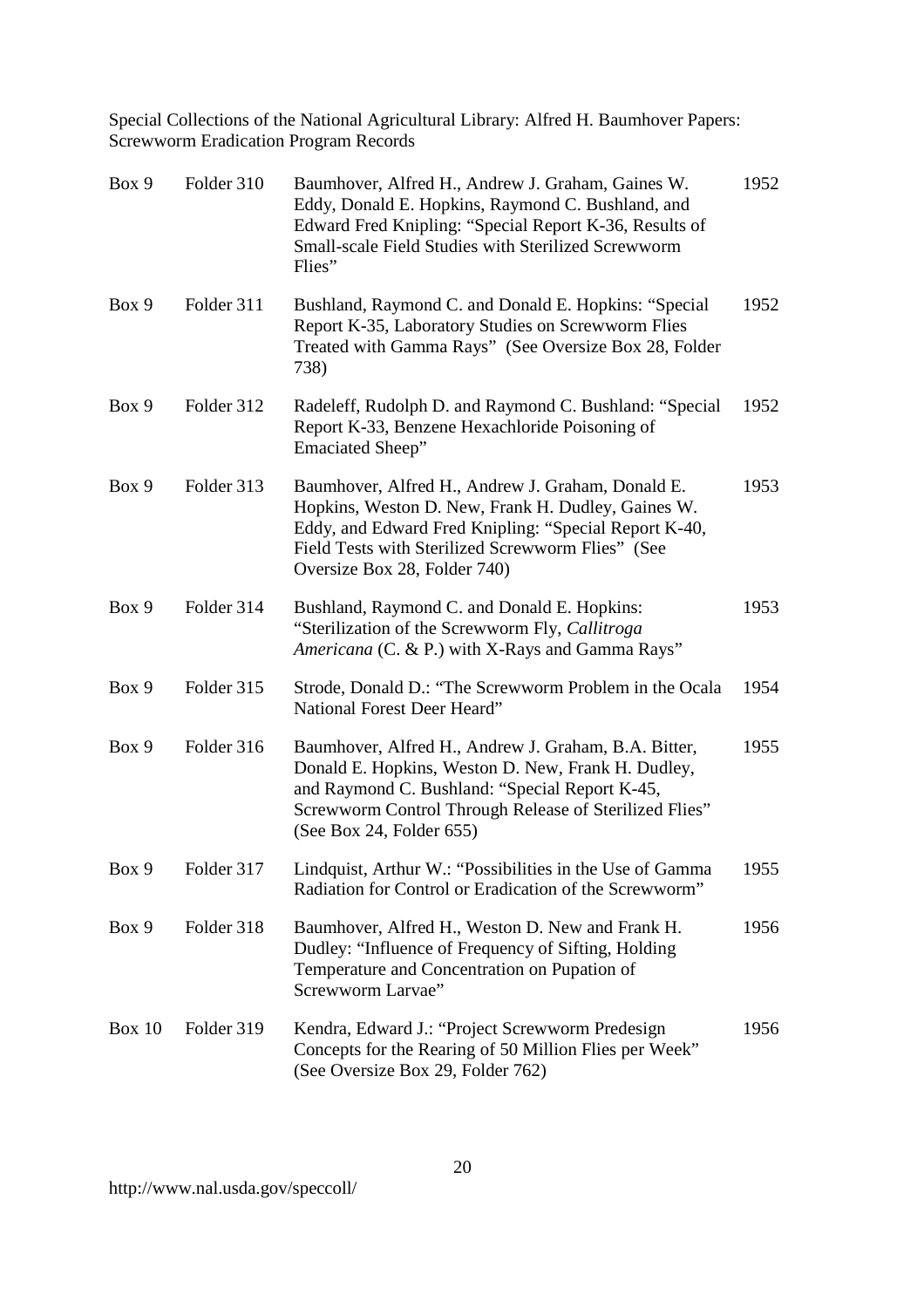| <b>Box 10</b> | Folder 320 | Baumhover, Alfred H.: "Milestones' in Sterilization of<br>Insects and Development of Sterile Male Screwworm<br>Release"                                                                                                                                                   | 1957 |
|---------------|------------|---------------------------------------------------------------------------------------------------------------------------------------------------------------------------------------------------------------------------------------------------------------------------|------|
| Box $10$      | Folder 321 | 4H Club-FFA Screwworm Collection Report to<br>Accompany Specimen. Form                                                                                                                                                                                                    | 1959 |
| Box 10        | Folder 322 | Henderson, Forrest E., Marion E. Meadows, and William<br>H. Cross: "Quality Control Checks Against Sterilization of<br>Screwworm Irradiated and Non-irradiated Fly Crosses,<br>September 4-October 5, 1959"                                                               | 1959 |
| <b>Box 10</b> | Folder 323 | Hightower, Billy Gene: "Summary of Current Research in<br>Screwworm Ecology"                                                                                                                                                                                              | 1963 |
| Box 10        | Folder 324 | LaChance, Leo: "Summary of Genetic Research on<br>Screwworm Flies"                                                                                                                                                                                                        | 1963 |
| <b>Box 10</b> | Folder 325 | Baumhover, Alfred H.: "Vigor and Longevity of Sterilized<br>Flies"                                                                                                                                                                                                        | 1964 |
| <b>Box 10</b> | Folder 326 | Crystal, Meyers: "Development of Improved Larvacides<br>and Her Materials for the Control of Screwworms and<br>Fleeceworms"                                                                                                                                               | 1964 |
| <b>Box 10</b> | Folder 327 | Hightower, Billy Gene: "Special Report, K-67, Seasonal<br>Incidence of Screwworms, Cochliomyia hominivorax<br>(Coquerel), in Northern Mexico"                                                                                                                             | 1964 |
| <b>Box 10</b> | Folder 328 | USDA-ARS: "Special Report, K-67, Seasonal Incidence of<br>Screwworms, Cochliomyia hominivorax (Coquerel), in<br>Northern Mexico"                                                                                                                                          | 1964 |
| <b>Box 10</b> | Folder 329 | Baumhover, Alfred H., Billy Gene Hightower, George<br>Ellis Spates, Jr., and Walter Scott Wright: "Mating<br>Behavior and Fecundity of Screwworms"                                                                                                                        | 1965 |
| <b>Box 10</b> | Folder 330 | Baumhover, Alfred H.: "Principles of Insect Pest Control"                                                                                                                                                                                                                 | 1966 |
| <b>Box 10</b> | Folder 331 | Davis, Richard B., Billy Gene Hightower, Derrel A. Alley,<br>James E. Turner, Erasmo Lopez, and R.W. Pratt: "Special<br>Report K-71, The Effects of Releasing Sterile Screwworm<br>Flies in Northern Vera Cruz, Mexico, as measured by<br>Recovery of Sterile Egg Masses" | 1966 |
| <b>Box 10</b> | Folder 332 | Graham, Andrew J.: "A Field Test in Sinaloa, Mexico<br>Comparing Sterile Horsemeat and Hydroponic Reared<br>Flies Released from Large Cartons"                                                                                                                            | 1967 |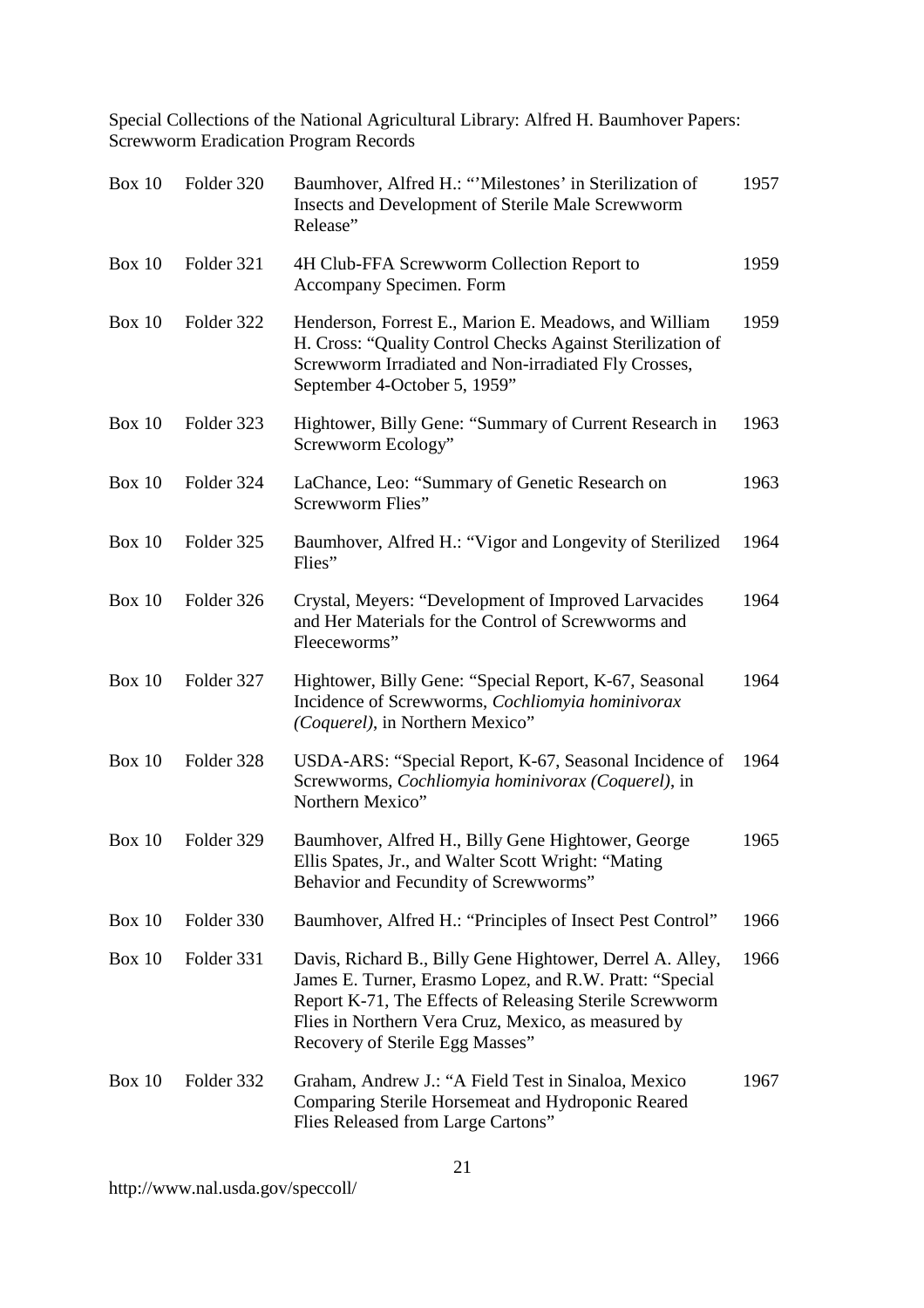| Box 10        | Folder 333 | Knipling, Edward Fred: "The More Significant<br>Contributions to Science Made by E.F. Knipling"                                                                                      | 1969              |
|---------------|------------|--------------------------------------------------------------------------------------------------------------------------------------------------------------------------------------|-------------------|
| <b>Box 10</b> | Folder 334 | Baumhover, Alfred H. and Don L. Williams: "Suggestions<br>for Field Work in Tamaulipas"                                                                                              | 1972              |
| <b>Box 10</b> | Folder 335 | "Remote Sensing"                                                                                                                                                                     | 1972-1975         |
| Box 10        | Folder 336 | USDA-ARS: "Screwworm Biology and Control, 4 <sup>th</sup><br>Quarterly Report and Notes" (See Oversize Box 26, Folder<br>705)                                                        | 1974              |
| <b>Box 10</b> | Folder 337 | Coppedge, James Roland, Elmer Ahrens, Frank Samuel<br>Guillot, and James Wendell Snow: "A Comprehensive<br>Field Evaluation of Traps Baited with Liver and a<br>Chemical Attractant" | 1975              |
| Box $10$      | Folder 338 | Snow, James Wendell. and Roger O. Drummond: "An<br>Evaluation of ARS Program on Alternative Methods of<br><b>Insect Control: Screwworm"</b>                                          | 1975              |
| <b>Box 10</b> | Folder 339 | FAO/IAEA: "Insect and Pest Control Section Newsletter<br>and Information Circular on Radiation Techniques and<br>Their Application to Insect Pests, No. 35, June 1985"               | 1985              |
| Box 10        | Folder 340 | Ashley, Tom: Significant items                                                                                                                                                       | 1999              |
| <b>Box 10</b> | Folder 341 | Baumhover, Alfred H.: "Topical Livestock Management"                                                                                                                                 | n.d.              |
|               |            | Subseries VI. B. Curaçao. 1954.                                                                                                                                                      |                   |
| Box 10        | Folder 342 | Baumhover, Alfred H.: "1954 Quarterly Reports"                                                                                                                                       | 1954              |
|               |            | Subseries VI.C. Southeast United States. 1934-1974.                                                                                                                                  |                   |
| Box 10        | Folder 343 | Bruce, Wesley G.: "Progress of screwworm control in<br>Florida"                                                                                                                      | ca. 1934,<br>1937 |
| <b>Box 10</b> | Folder 344 | Bruce, Wesley G.: "Quarterly Report, Florida -<br>Screwworm Educational and Control Program" (See Box                                                                                | 1935              |

Box 10 Folder 345 Bruce, Wesley G.: "Screwworm Control, 1936" 1936

24, Folder 657)

Box 10 Folder 346 Screwworm surveys and related materials, 1940s-1950s 1936-1951

Box 10 Folder 347 "Screwworm Survey Reports, 1943-1974" 1943-1974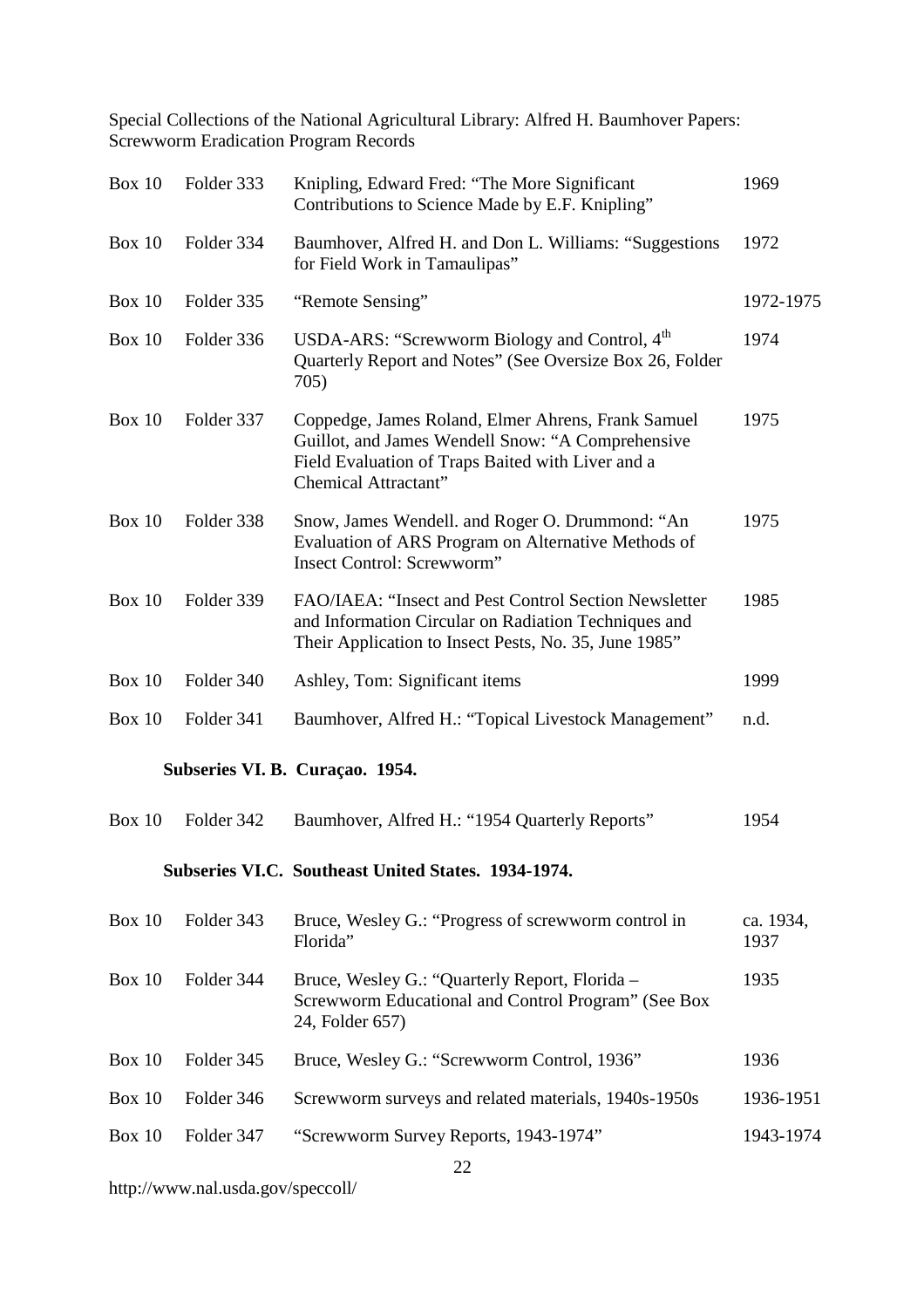| <b>Box 10</b> | Folder 348 | "Screwworm Surveys, 1945"                                                                                                                                                                                                                          | 1945      |
|---------------|------------|----------------------------------------------------------------------------------------------------------------------------------------------------------------------------------------------------------------------------------------------------|-----------|
| Box 11        | Folder 349 | "Screwworm Surveys, 1946"                                                                                                                                                                                                                          | 1946      |
| Box 11        | Folder 350 | "Climatological Data, Florida-Georgia"                                                                                                                                                                                                             | 1947      |
| Box 11        | Folder 351 | "Screwworm Surveys, 1947"                                                                                                                                                                                                                          | 1947      |
| <b>Box 11</b> | Folder 352 | "Screwworm Surveys, 1948"                                                                                                                                                                                                                          | 1948      |
| <b>Box 11</b> | Folder 353 | "Screwworm Surveys, 1949"                                                                                                                                                                                                                          | 1949      |
| Box 11        | Folder 354 | USDA- BEPQ, W.G. Bruce: "Third Quarterly Report (July<br>$1,1949$ – September 30, 1949)"                                                                                                                                                           | 1949      |
| Box 11        | Folder 355 | "Screwworm Surveys, 1950"                                                                                                                                                                                                                          | 1950      |
| Box 11        | Folder 356 | "Screwworm Surveys, 1950"                                                                                                                                                                                                                          | 1950      |
| Box 11        | Folder 357 | Bruce, Wesley G.: "Screwworms"                                                                                                                                                                                                                     | 1951      |
| Box 11        | Folder 358 | Smith, A.L.: "Livestock Pest Survey, March 1951"                                                                                                                                                                                                   | 1951      |
| Box 11        | Folder 359 | "Screwworm Surveys"                                                                                                                                                                                                                                | 1951-1952 |
| Box 11        | Folder 360 | "Screwworm Surveys" (See Box 24, Folder 659)                                                                                                                                                                                                       | 1951-1957 |
| Box 11        | Folder 361 | Baumhover, Alfred H., Andrew J. Graham, Gaines W.<br>Eddy, Donald E. Hopkins, Raymond C. Bushland and<br>Edward Fred Knipling: "Special Report K-36: Results of<br>Small Scale Field Studies with Sterilized Screw-worm<br>Flies, August 27, 1952" | 1952      |
| Box 11        | Folder 362 | "Fourth Quarterly Report, Research Line Project I-h-9-2:<br>Field Studies on the Behavior of Sterilized Screwworm<br>Flies"                                                                                                                        | 1952      |
| Box 11        | Folder 363 | "Trap Captures"                                                                                                                                                                                                                                    | 1953      |
| <b>Box 11</b> | Folder 364 | "Trenton, Florida, Third Quarterly Report and Data" (See<br>Oversize Box 28, Folder 741)                                                                                                                                                           | 1953      |
| <b>Box 11</b> | Folder 365 | Skipper, Clinton C.: "Screwworm Survey for the<br>Southeastern United States, October 13 to November 19,<br>1953"                                                                                                                                  | 1953      |
| Box 11        | Folder 366 | "Work Project Annual Report" and Goat Pen Sign                                                                                                                                                                                                     | 1953      |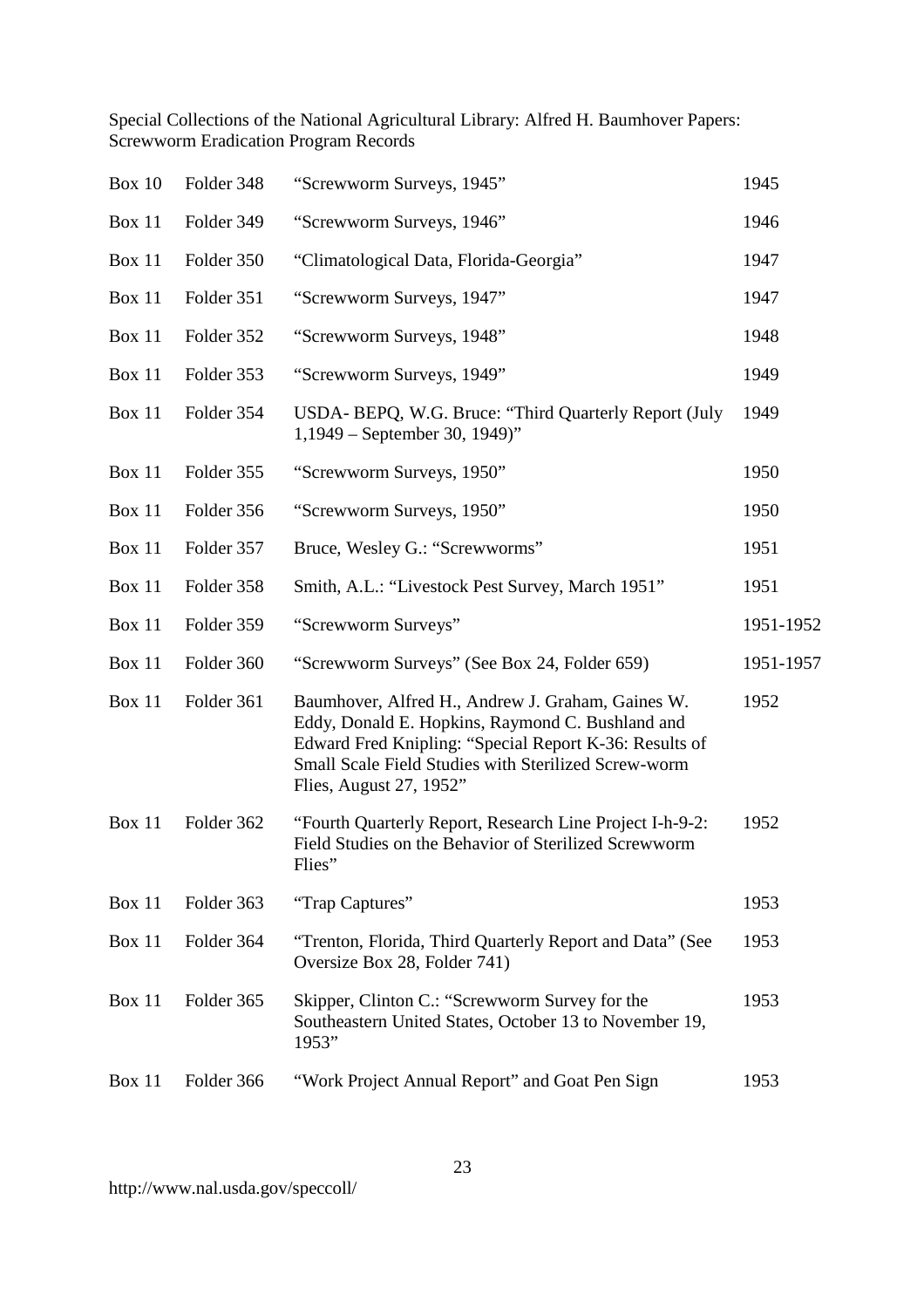| <b>Box 12</b> | Folder 367 | "Quarterly Report, Work Project I-h-9: Investigations to<br>Develop Methods for Eradicating Screwworms"                                                                                                | 1954          |
|---------------|------------|--------------------------------------------------------------------------------------------------------------------------------------------------------------------------------------------------------|---------------|
| <b>Box 12</b> | Folder 368 | "Work Project for the Southeast Eradication"                                                                                                                                                           | 1955          |
| <b>Box 12</b> | Folder 369 | Baumhover, Alfred H., Andrew J, Graham, and Frank H.<br>Dudley: "Research project Line ENT42-16: Development<br>of Attractants for Estimating and Controlling Natural<br><b>Screwworm Populations"</b> | 1955          |
| <b>Box 12</b> | Folder 370 | Baumhover, Alfred H. and Weston D. New: "Research<br>Line Project ENTh: Development of a Sexually Vigorous<br>and Long Lived Strain of Screwworm Flies"                                                | 1955-1956     |
| <b>Box 12</b> | Folder 371 | "Screwworm Research Activities, Orland Florida, Sub-<br>laboratory"                                                                                                                                    | 1955-1956     |
| <b>Box 12</b> | Folder 372 | "ENT-h2-7: Effects of Radioactive Chemicals and Other<br>Radiation on Insects"                                                                                                                         | 1956          |
| <b>Box 12</b> | Folder 373 | "Special Report-Screwworm Activities, Orlando, Florida"                                                                                                                                                | 1956-1957     |
| <b>Box 12</b> | Folder 374 | Entomology Research Branch: "Preliminary Statement on<br>Operational Plan and Cost Estimates for a Screwworm<br>Eradication Program in the Southeast"                                                  | $1956 - 1957$ |
| <b>Box 12</b> | Folder 375 | <b>Entomology Research Division: "Operational Procedures</b><br>and Estimated Requirements in the Conduct of a<br>Screwworm Eradication program in the Southeastern<br>United States"                  | 1957          |
| <b>Box 12</b> | Folder 376 | USDA-ARS, "Station Annual Report"                                                                                                                                                                      | 1957          |
| <b>Box 12</b> | Folder 377 | "Instructions for Operation of Screwworm Fly Traps,<br>January 9, 1958"                                                                                                                                | 1958          |
| <b>Box 12</b> | Folder 378 | Starkey, J.B.: "Regulations to Prevent the Introduction of<br>Screwworms into the State of Florida"                                                                                                    | 1958          |
| <b>Box 12</b> | Folder 379 | "Fly Holding Analysis of Data and Determination of<br>Release Rates"                                                                                                                                   | 1959          |
| <b>Box 12</b> | Folder 380 | "Relative Importance of Blow Fly Species in Wounds"                                                                                                                                                    | 1959          |
| <b>Box 12</b> | Folder 381 | Florida Livestock Board: "Screwworm Eradication in<br>Florida – A Review of Progress and New Developments<br>1958-1959" (See Map Case A, Drawer 14, Folder 780)                                        | 1960          |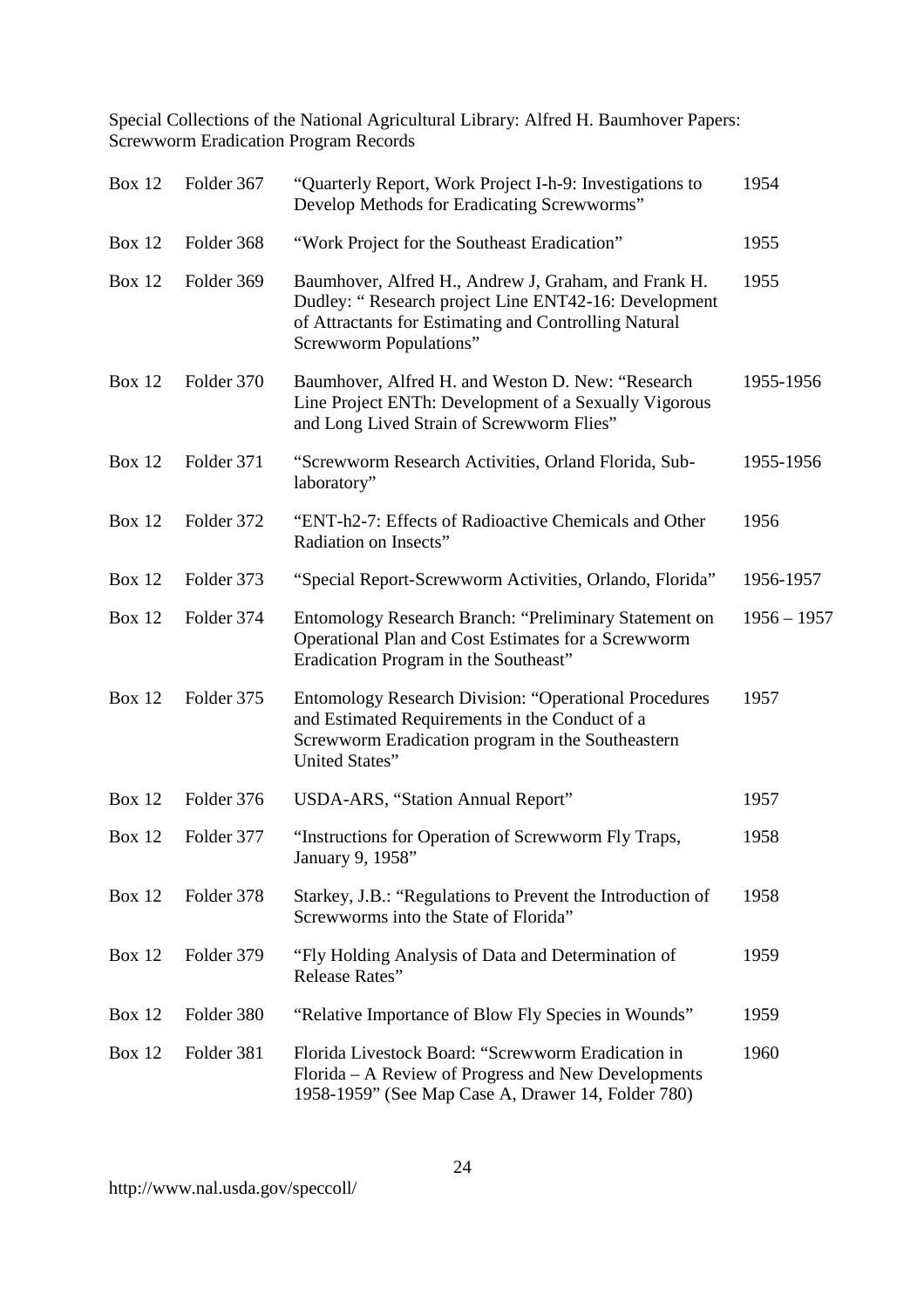| Box 12   | Folder 382 | Gartman, Solomon C.: "Strains of Screwworm Flies<br>(Cochliomyia hominivorax) Used in Screwworm<br>Eradication Programs" | 1974 |
|----------|------------|--------------------------------------------------------------------------------------------------------------------------|------|
| Box 12   | Folder 383 | <b>Recipients of Screwworm Reports</b>                                                                                   | n.d. |
| Box $12$ | Folder 384 | "Screwworm Surveys"                                                                                                      | n.d. |
| Box 12   | Folder 385 | "State-Federal Screwworm Eradication Program, Duties of<br>Screwworm Egg Mass Collectors"                                | n.d. |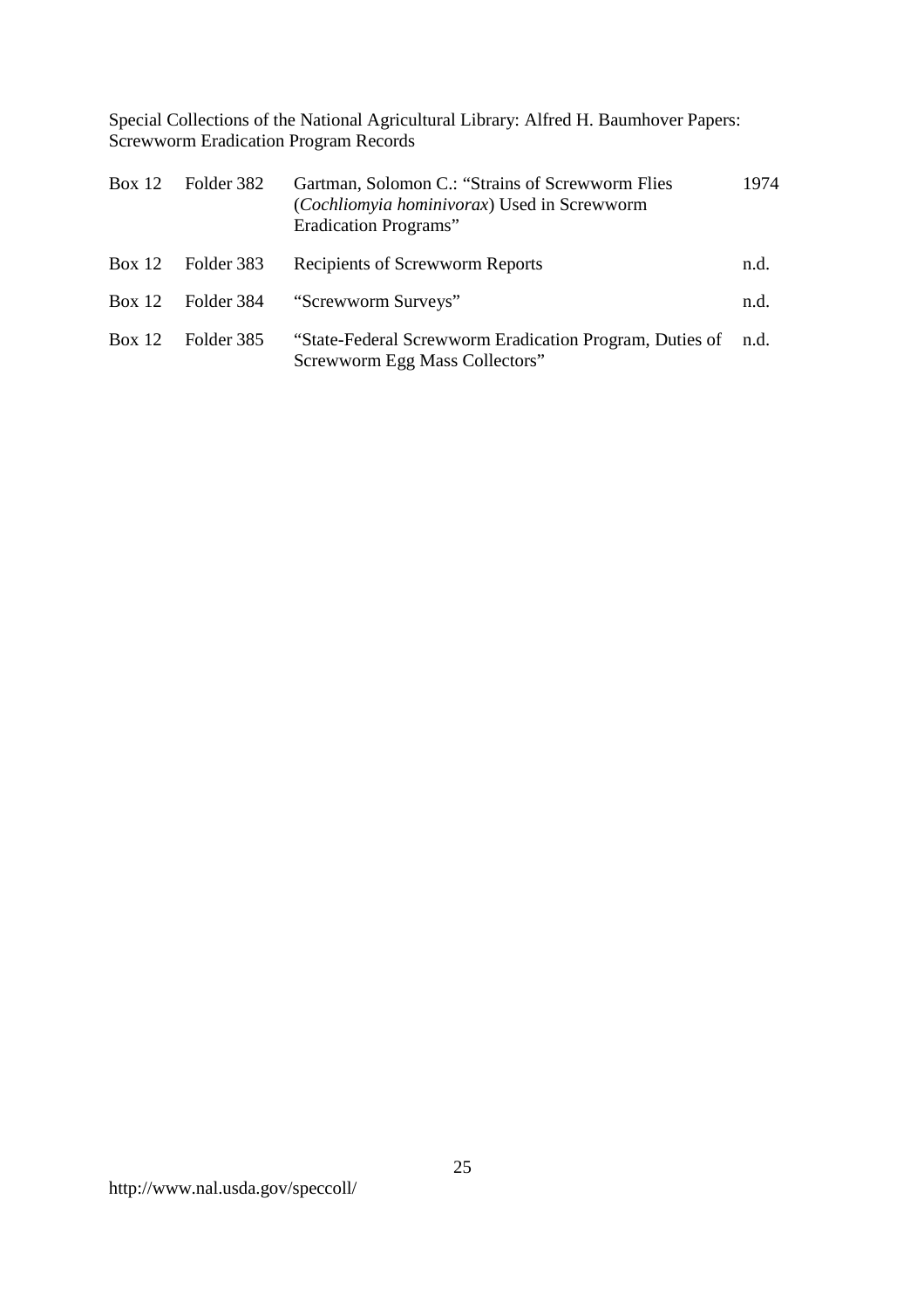# **Subseries VI.D. Southwest United States. 1952-1977.**

| <b>Box 12</b> | Folder 386 | Bushland, Raymond C. and Donald E. Hopkins: "Special<br>Report K-35: Laboratory Studies on Screwworm Flies<br>Treated with Gamma Rays" (See Oversize Box 28, Folder<br>739) | 1952      |
|---------------|------------|-----------------------------------------------------------------------------------------------------------------------------------------------------------------------------|-----------|
| <b>Box 12</b> | Folder 387 | USDA-ARS: "First Quarterly Report for 1954, Kerrville<br>Station" (See Oversize Box 28, Folder 742)                                                                         | 1954      |
| <b>Box 12</b> | Folder 388 | USDA-ARS: "Second Quarterly Report for 1954, Kerrville<br>Station" (See Box 28, Folder 743)                                                                                 | 1954      |
| <b>Box 12</b> | Folder 389 | USDA-ARS: "Third Quarterly Report for 1954, Kerrville<br>Station" (See Oversize Box 28, Folder 744)                                                                         | 1954      |
| <b>Box 12</b> | Folder 390 | USDA-ARS: "Fourth Quarterly Report for 1954, Kerrville<br>Station"                                                                                                          | 1954      |
| <b>Box 13</b> | Folder 391 | USDA-ARS: "First Quarterly Report for 1955, Kerrville<br>Station" (See Oversize Box 28, Folder 745)                                                                         | 1955      |
| <b>Box 13</b> | Folder 392 | USDA-ARS: "Second Quarterly Report for 1955, Kerrville<br>Station" (See Oversize Box 28, Folder 746)                                                                        | 1955      |
| Box 13        | Folder 393 | USDA-ARS: "'Winter and Spring' and 'Summer and Fall'<br>Activity Reports, January-April, May-September 1956"                                                                | 1956      |
| Box 13        | Folder 394 | USDA-ARS: "Winter and Spring' Activities, January -<br>April 1957"                                                                                                          | 1957      |
| <b>Box 13</b> | Folder 395 | USDA-ARS: "'Summer and Fall' Activities May 1 –<br>August 31 1957"                                                                                                          | 1957      |
| <b>Box 13</b> | Folder 396 | "Screwworm Research, 1961-1962"                                                                                                                                             | 1961-1962 |
| <b>Box 13</b> | Folder 397 | "Screwworm Research, 1961-1962"                                                                                                                                             | 1961-1962 |
| Box 13        | Folder 398 | "Screwworm Eradication Plans, Mission, Texas"                                                                                                                               | 1962      |
| <b>Box 13</b> | Folder 399 | "Quarterly Reports: QI, Q IV"                                                                                                                                               | 1962      |
| <b>Box 13</b> | Folder 400 | "Quarterly Reports: Q II, Q III, Q IV"                                                                                                                                      | 1963      |
| <b>Box 13</b> | Folder 401 | "Quarterly Reports: Q II, Q III, Q IV"                                                                                                                                      | 1963      |
| <b>Box 13</b> | Folder 402 | "Quarterly Reports"                                                                                                                                                         | 1963-1964 |
| <b>Box 13</b> | Folder 403 | "Quarterly Reports"                                                                                                                                                         | 1963-1964 |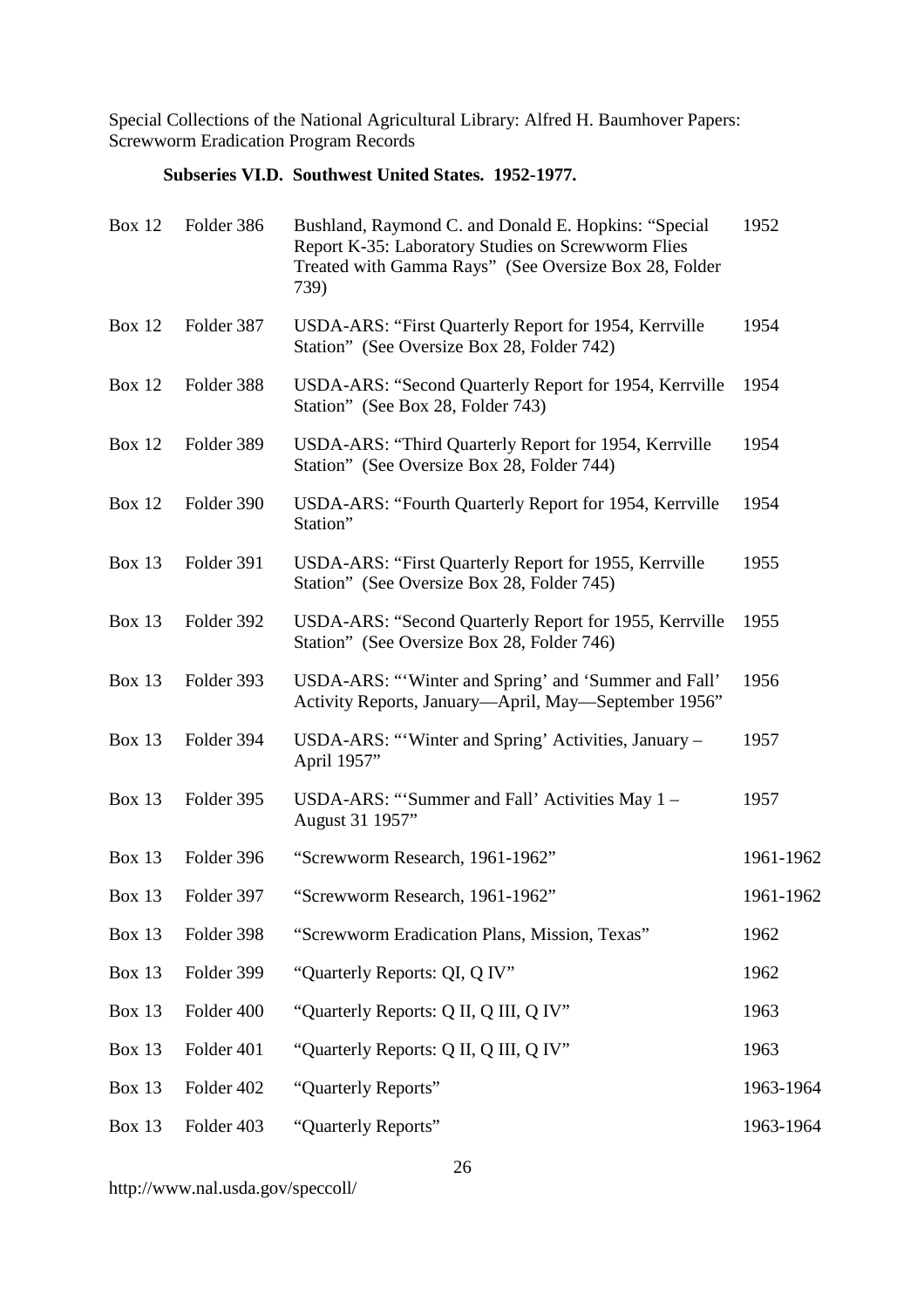| <b>Box 14</b> | Folder 404 | "Quarterly Reports"                                                                                                                                 | 1963-1964 |
|---------------|------------|-----------------------------------------------------------------------------------------------------------------------------------------------------|-----------|
| <b>Box 14</b> | Folder 405 | Burgess, James B. and Edward Loomis: "Screwworm<br>Activity in Imperial County, California"                                                         | 1964      |
| <b>Box 14</b> | Folder 406 | "Results of Brookhaven Test on Effects of High Intensity<br>Radiation on Cochliomyia hominivorax (Coquerel)"                                        | ca. 1968  |
| <b>Box 14</b> | Folder 407 | "Screwworm Rearing, Nutrition, and Reproduction"                                                                                                    | ca. 1972  |
| <b>Box 14</b> | Folder 408 | "Weekly Screwworm Status Reports, June 1972-<br>September 1972"                                                                                     | 1972      |
| <b>Box 14</b> | Folder 409 | "Weekly Screwworm Status Reports, October 1972-<br>December 1972"                                                                                   | 1972      |
| <b>Box 14</b> | Folder 410 | Cooper, A.W.: "Screwworm Research"                                                                                                                  | 1973      |
| <b>Box 14</b> | Folder 411 | "Weekly Screwworm Status Reports, January 1973-March<br>1973"                                                                                       | 1973      |
| <b>Box 14</b> | Folder 412 | "Weekly Screwworm Status Reports, April 1973-June<br>1973"                                                                                          | 1973      |
| <b>Box 14</b> | Folder 413 | "Weekly Screwworm Status Reports, July 1973-September<br>1973"                                                                                      | 1973      |
| <b>Box 14</b> | Folder 414 | "Weekly Screwworm Status Reports. October 1973-<br>December 1973" (See Oversize Box 26, Folder 709)                                                 | 1973      |
| <b>Box 14</b> | Folder 415 | Lincoln, Charles and William Gibbs Eden: "The<br>Southwestern Screwworm Eradication Program: A<br>Review. Conclusions."                             | 1974      |
| <b>Box 14</b> | Folder 416 | Lincoln, Charles and William Gibbs Eden: "The<br>Southwestern Screwworm Eradication Program: A<br>Review. Conclusions and Recommendations. Review." | 1974      |
| <b>Box 14</b> | Folder 417 | Lincoln, Charles and William Gibbs Eden: "The<br>Southwestern Screwworm Eradication Program: A<br>Review. Conclusions and Recommendations. Review." | 1974      |
| <b>Box 15</b> | Folder 418 | Lincoln, Charles and William Gibbs Eden: "The<br>Southwestern Screwworm Eradication Program: A<br>Review. Appendices 1-16."                         | 1974      |
| <b>Box 15</b> | Folder 419 | Lincoln, Charles and William Gibbs Eden: "The<br>Southwestern Screwworm Eradication Program: A<br>Review. Appendices 17-23."                        | 1974      |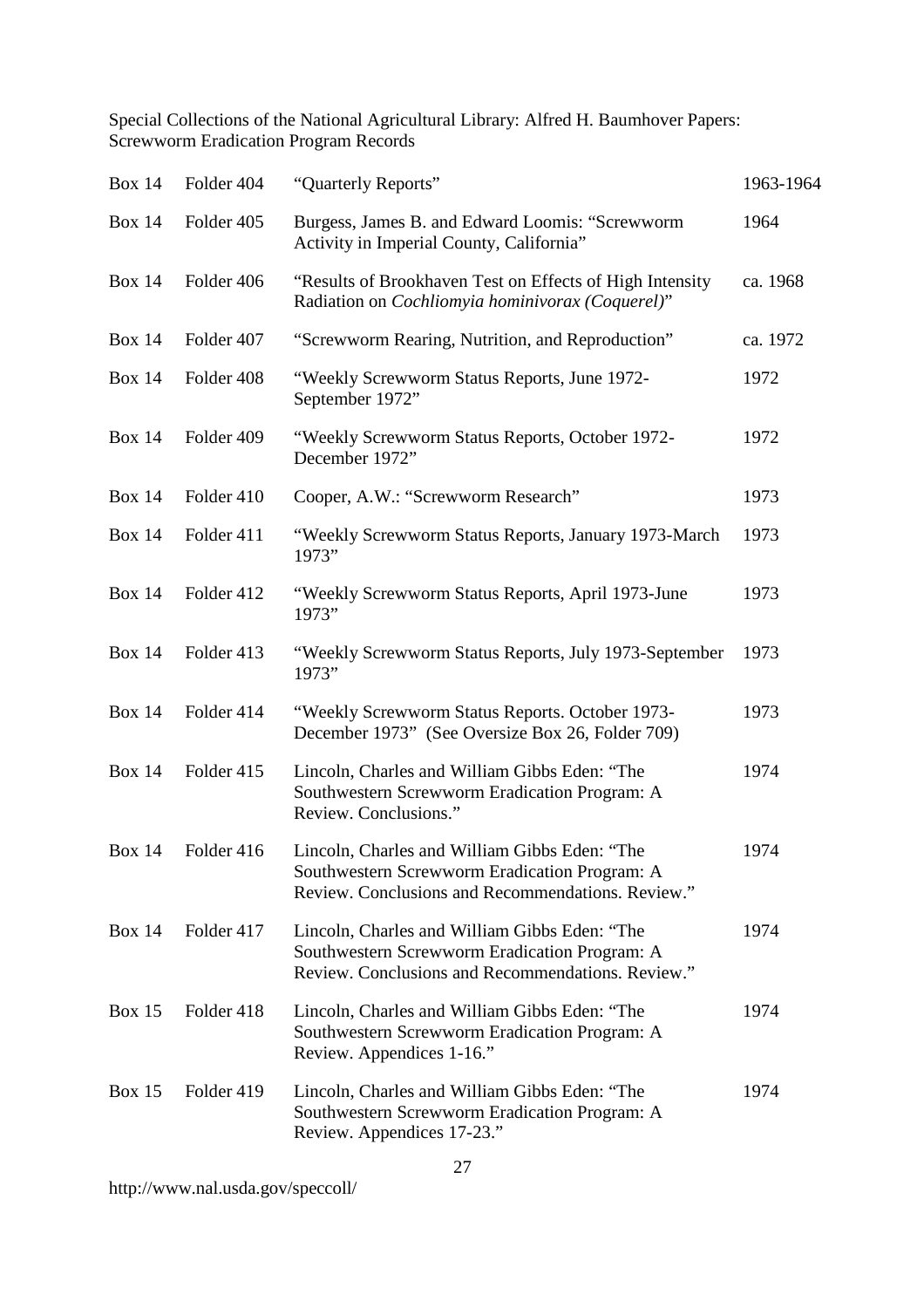| <b>Box 15</b> | Folder 420 | Lincoln, Charles and William Gibbs Eden: "The<br>Southwestern Screwworm Eradication Program: A<br>Review. Appendices 24-34." | 1974 |
|---------------|------------|------------------------------------------------------------------------------------------------------------------------------|------|
| <b>Box 15</b> | Folder 421 | Lincoln, Charles and William Gibbs Eden: "The<br>Southwestern Screwworm Eradication Program: A<br>Review. Appendices 35-42." | 1974 |
| <b>Box 15</b> | Folder 422 | "Weekly Screwworm Status Reports, August 1974-<br>September 1974"                                                            | 1974 |
| <b>Box 15</b> | Folder 423 | "Weekly Screwworm Status Reports, October 1974-<br>December 1974"                                                            | 1974 |
| <b>Box 15</b> | Folder 424 | "Weekly Screwworm Status Reports, October 1974-<br>December 1974"                                                            | 1974 |
| <b>Box 15</b> | Folder 425 | <b>USDA-ARS: "First Quarterly Report, Screwworm Biology</b><br>and Control"                                                  | 1975 |
| <b>Box 15</b> | Folder 426 | <b>USDA-ARS: "Second Quarterly Report, Screwworm</b><br>Biology and Control"                                                 | 1975 |
| <b>Box 15</b> | Folder 427 | USDA-ARS, Screwworm Research Laboratory: "Third<br>Quarterly Report"                                                         | 1975 |
| <b>Box 15</b> | Folder 428 | <b>USDA-ARS Screwworm Research Laboratory: "Fourth</b><br>Quarterly Report"                                                  | 1975 |
| <b>Box 15</b> | Folder 429 | "Weekly Screwworm Status Reports, January 1975-March<br>1975"                                                                | 1975 |
| <b>Box 16</b> | Folder 430 | "Weekly Screwworm Status Reports, January 1975-March<br>1975"                                                                | 1975 |
| <b>Box 16</b> | Folder 431 | "Weekly Screwworm Status Reports, April 1975-June<br>1975"                                                                   | 1975 |
| <b>Box 16</b> | Folder 432 | "Weekly Screwworm Status Reports, April 1975-June<br>1975"                                                                   | 1975 |
| <b>Box 16</b> | Folder 433 | "Weekly Screwworm Status Reports, July 1975-September<br>1975"                                                               | 1975 |
| <b>Box 16</b> | Folder 434 | "Weekly Screwworm Status Reports, July 1975-September<br>1975"                                                               | 1975 |
| <b>Box 16</b> | Folder 435 | "Weekly Screwworm Status Reports, October 1975-<br>December 1975"                                                            | 1975 |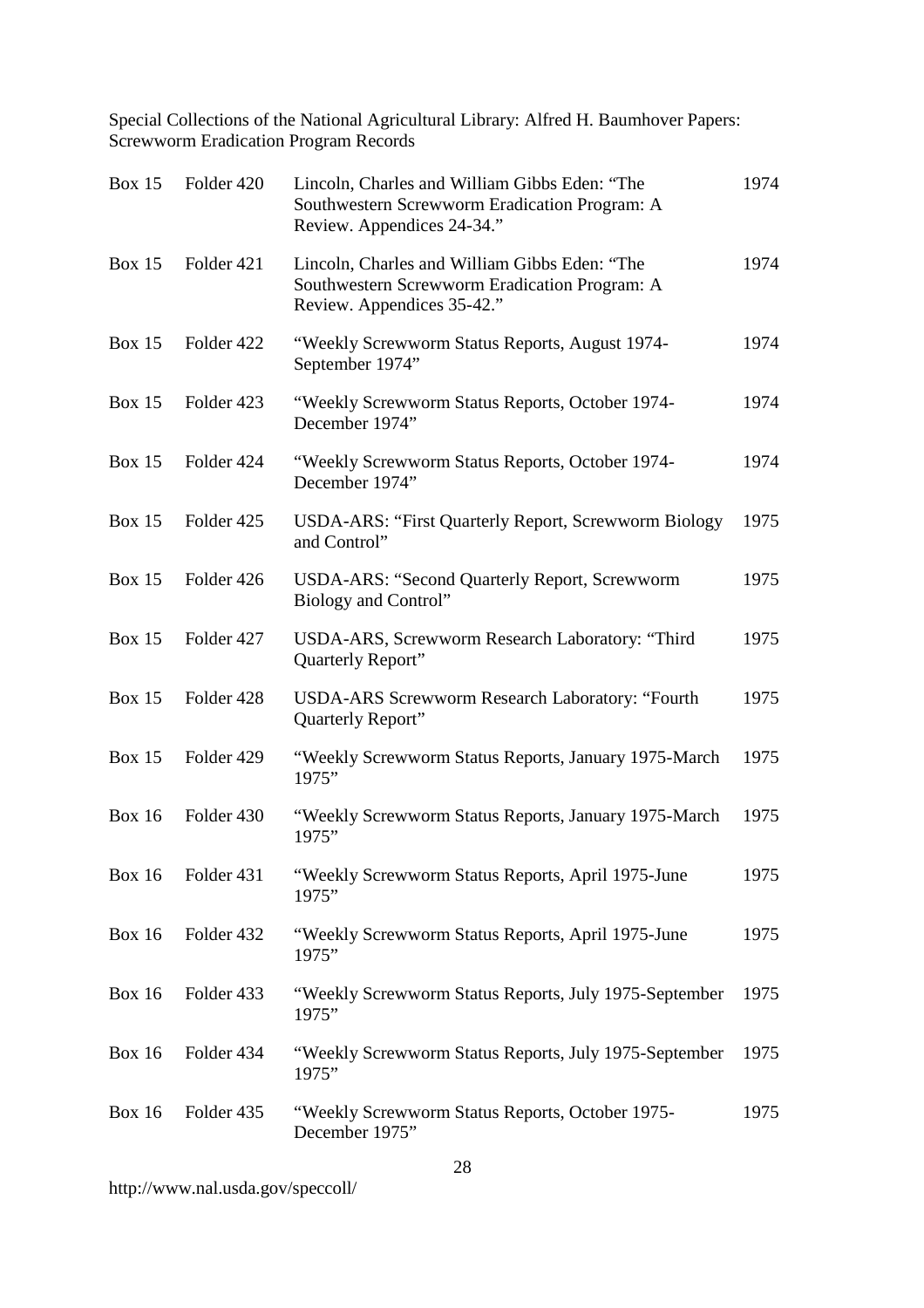| Box 16        | Folder 436 | "Weekly Screwworm Status Reports, October 1975-<br>December 1975"                         | 1975 |
|---------------|------------|-------------------------------------------------------------------------------------------|------|
| Box 16        | Folder 437 | USDA-ARS, Screwworm Research Laboratory: "First<br>Quarterly Report"                      | 1976 |
| <b>Box 16</b> | Folder 438 | USDA-ARS, Screwworm Research Laboratory: "Second<br><b>Quarterly Report"</b>              | 1976 |
| Box 16        | Folder 439 | USDA-ARS, Screwworm Research Laboratory: "Quarterly<br>Report, January 1976 – March 1976" | 1976 |
| Box 16        | Folder 440 | USDA-ARS, Screwworm Research Laboratory: "Quarterly<br>Report, April 1976 – June 1976"    | 1976 |
| <b>Box 16</b> | Folder 441 | Krafsur, Elliot S.: "Case Incidence Reports"                                              | 1977 |

### **Subseries VI. E. Mexico. 1966-1988.**

| <b>Box 16</b> | Folder 442 | "Weekly Screwworm Status Report" | 1983 |
|---------------|------------|----------------------------------|------|
| Box $16$      | Folder 443 | "Weekly Screwworm Status Report" | 1984 |
| Box $16$      | Folder 444 | "Weekly Screwworm Status Report" | 1985 |
| <b>Box 17</b> | Folder 445 | "Weekly Screwworm Status Report" | 1986 |
| <b>Box 17</b> | Folder 446 | "Weekly Screwworm Status Report" | 1986 |
| Box 17        | Folder 447 | "Weekly Screwworm Status Report" | 1987 |
| Box 17        | Folder 448 | "Weekly Screwworm Status Report" | 1987 |
| <b>Box 17</b> | Folder 449 | "Weekly Screwworm Status Report" | 1988 |

### **Subseries VI.F. Puerto Rico. 1972-1975.**

| Box $17$      | Folder 450 | Baumhover, Alfred H.: "Foreign Trip Report"                       | 1972 |
|---------------|------------|-------------------------------------------------------------------|------|
| <b>Box 17</b> | Folder 451 | "Screwworm Weekly Activity Reports, February 1973-<br>March 1973" | 1973 |
| Box $17$      | Folder 452 | "Screwworm Weekly Activity Reports, April 1973-June<br>1973"      | 1973 |
| <b>Box 17</b> | Folder 453 | "Screwworm Weekly Activity Reports, July 1973-<br>September 1973" | 1973 |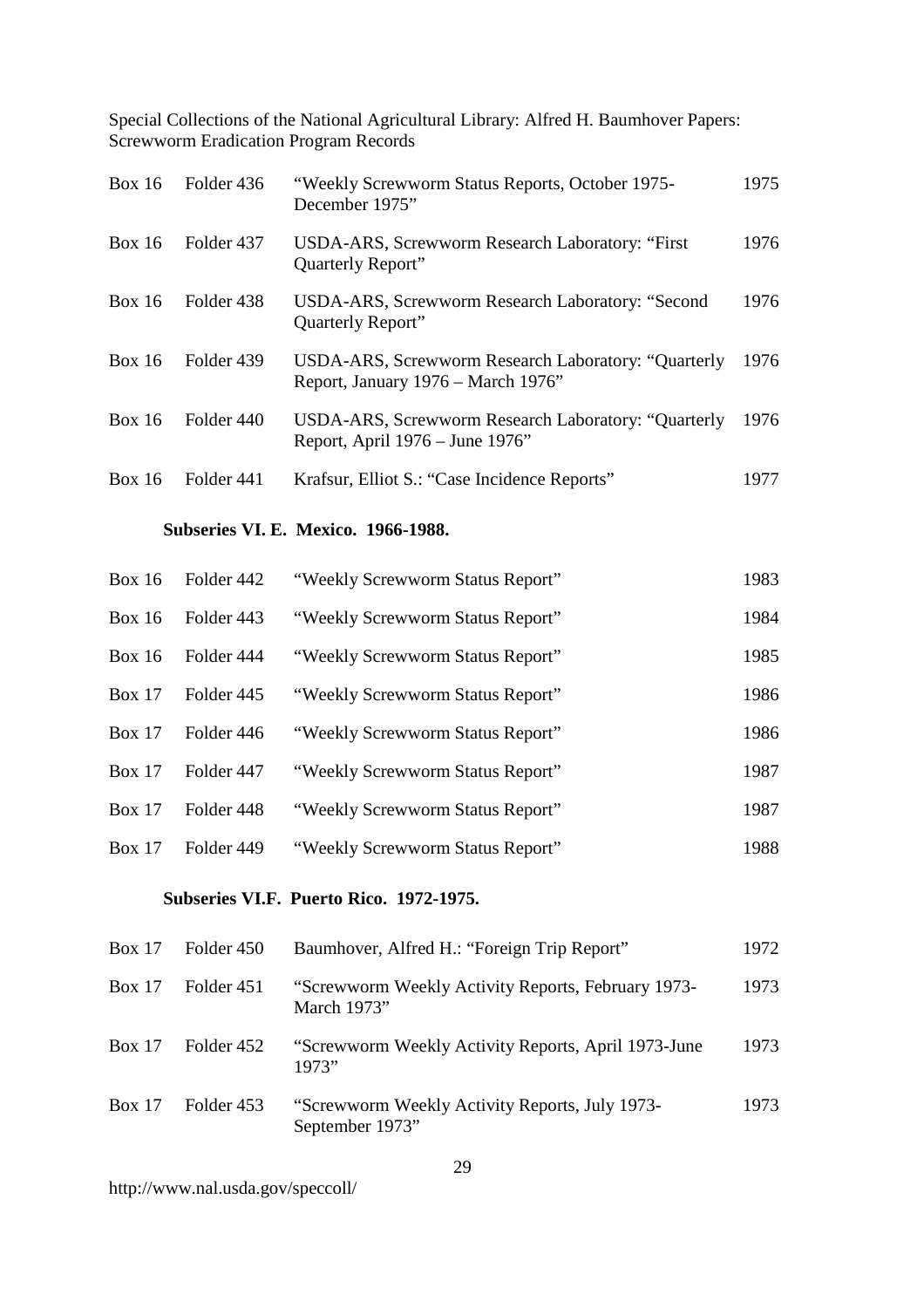| <b>Box 17</b> | Folder 454 | "Screwworm Weekly Activity Reports, October 1973-<br>December 1973"                                     | 1973 |
|---------------|------------|---------------------------------------------------------------------------------------------------------|------|
| <b>Box 17</b> | Folder 455 | Corristan, Ed C.: "Review of the Puerto Rico Operation"                                                 | 1974 |
| Box $17$      | Folder 456 | "Screwworm Weekly Activity Reports, January 1974-<br>March 1974"                                        | 1974 |
| Box $17$      | Folder 457 | "Screwworm Weekly Activity Reports, April 1974-June<br>1974"                                            | 1974 |
| <b>Box 18</b> | Folder 458 | "Screwworm Weekly Activity Reports, September 1974-<br>December 1974"                                   | 1974 |
| <b>Box 18</b> | Folder 459 | Gartman, Solomon C.: "Trip Report to Puerto Rico and<br>U.S.-British Virgin Islands-Screwworm Survey"   | 1975 |
| <b>Box 18</b> | Folder 460 | Hopkins, Donald E.: "Sterile Male Technique: Its<br>Application on Screwworms in the Puerto Rican Area" | 1975 |
| <b>Box 18</b> | Folder 461 | "Screwworm Weekly Activity Reports, January 1975-May<br>1975"                                           | 1975 |
| <b>Box 18</b> | Folder 462 | "Screwworm Weekly Activity Reports, January 1975-May<br>1975"                                           | 1975 |

### **Subseries VI.G. Other Locations. 1976.**

| Box 18 Folder 463 | "Report of the Screwworm Pre-Evaluation Committee,"<br>Jamaica | 1976 |
|-------------------|----------------------------------------------------------------|------|
| Box 18 Folder 464 | "Report of the Screwworm Pre-Evaluation Committee,"<br>Jamaica | 1976 |

# **Series VII. Writings. 1917-1997. 5 boxes.**

# **Subseries VII.A. Manuscripts by Baumhover. 1957-1987.**

| Box 18 | Folder 465 | Baumhover, Alfred H.: "Miscellaneous Test, Orlando,<br>Florida"                | ca. 1957 |
|--------|------------|--------------------------------------------------------------------------------|----------|
| Box 18 | Folder 466 | Baumhover, Alfred H.: "Status of Sterilization as an Insect<br>Control Method" | -1965    |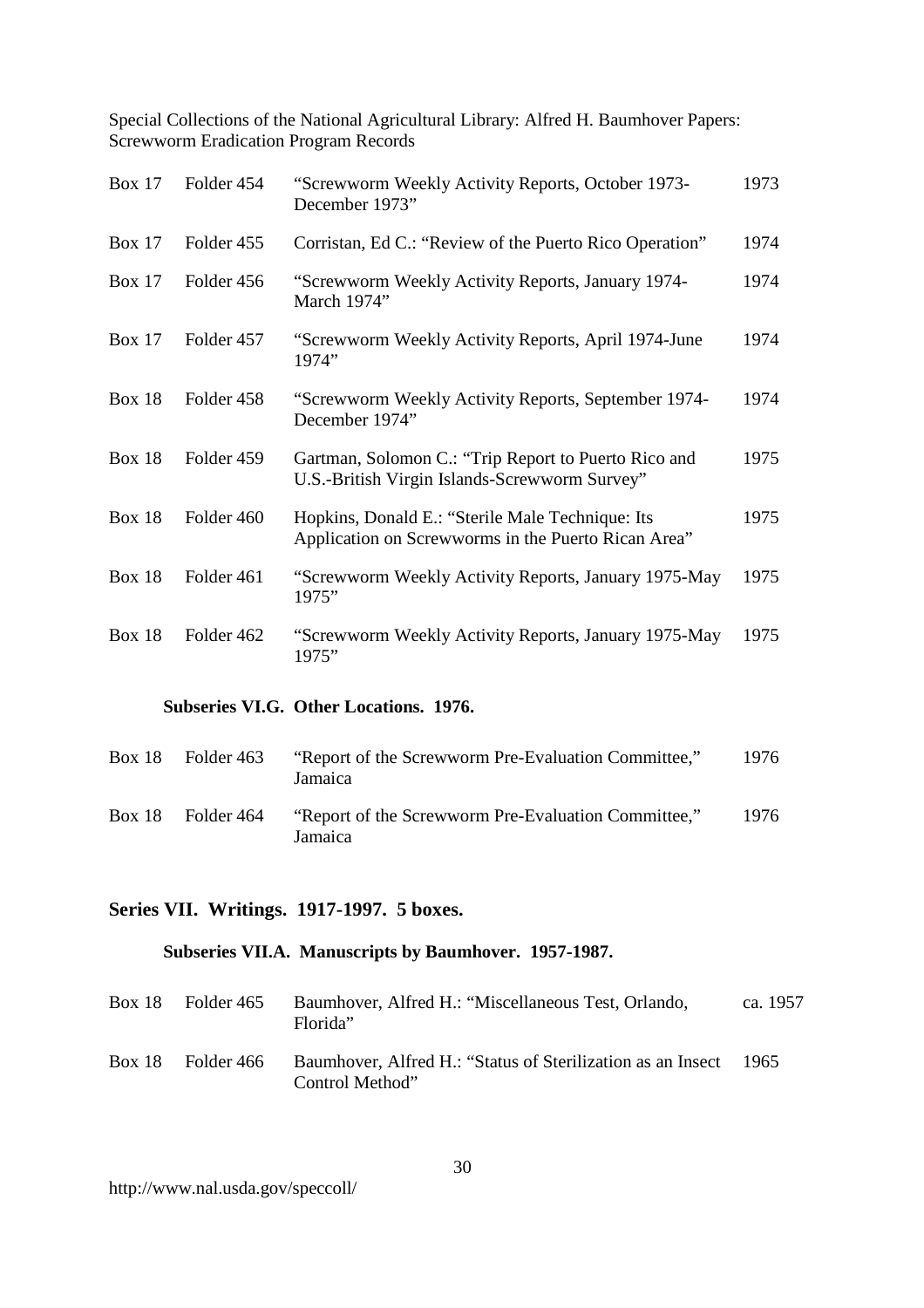Box 18 Folder 467 Baumhover, Alfred H.: Screwworm History, Chapter Two; Knipling model, January 26, 1963, handwritten notes (shows tremendous increases in sterile flies when sterility is slow in spite of abundant releases) 1987

### **Subseries VII.B. Manuscripts Reviewed by Baumhover. 1957-1987.**

| <b>Box 18</b> | Folder 468 | USDA-ADEA-ARS-ERD: "A Manual of Operations for<br><b>Screwworm Eradication"</b>                                                                                                                  | 1957 |
|---------------|------------|--------------------------------------------------------------------------------------------------------------------------------------------------------------------------------------------------|------|
| <b>Box 18</b> | Folder 469 | Bushland, Raymond C.: "Male Sterilization for the Control<br>of Insects"                                                                                                                         | 1959 |
| <b>Box 18</b> | Folder 470 | Bushland, Raymond C.: "Research in Support of<br>Screwworm Eradication"                                                                                                                          | 1962 |
| <b>Box 18</b> | Folder 471 | Crystal, Maxwell M.: "Some Aspects of the Reproductive<br>Behavior of Laboratory Reared Screwworm Flies<br>(Diptera: Calliphoridae"                                                              | 1966 |
| <b>Box 18</b> | Folder 472 | Schmidt, Claude H. and John A. Fluno.: "Brief History of<br><b>Insects Affecting Man and Animals Research Branch"</b>                                                                            | 1966 |
| <b>Box 18</b> | Folder 473 | Ahrens, Elmer A.: "A Field Comparison of Two Strains of<br><b>Sterilized Screwworm Flies"</b>                                                                                                    | 1974 |
| <b>Box 18</b> | Folder 474 | Crystal, Maxwell M. and Roberto Ramirez: "Fitness of<br>Screwworm Strains for Mass Production, Irradiation, and<br>Release"                                                                      | 1974 |
| <b>Box 18</b> | Folder 475 | Crystal, Maxwell M. and Roberto Ramirez: "Screwworm<br>Flies for Sterile Male Release: Laboratory Tests on the<br>Quality of Candidate Strains"                                                  | 1974 |
| <b>Box 18</b> | Folder 476 | Hopkins, Donald E.: "Population Density and<br>Reproductiveness: Inherent Factors that May Limit the<br>Effectiveness of Sexually Sterile Screwworm Flies in<br>Depressing Population Densities" | 1974 |
| <b>Box 18</b> | Folder 477 | Jones, Calvin M.: "A Chemical Attractant for Screwworm<br>Flies"                                                                                                                                 | 1975 |
| <b>Box 19</b> | Folder 478 | Jones, Calvin M.: "Seasonal Occurrence of Screwworm<br>Flies in South-central Tamualipas, Mexico, 1973-1974"                                                                                     | 1975 |
| <b>Box 19</b> | Folder 479 | Nellis, David W.: "Screwworm Fly Transmission by<br>Wind"                                                                                                                                        | 1975 |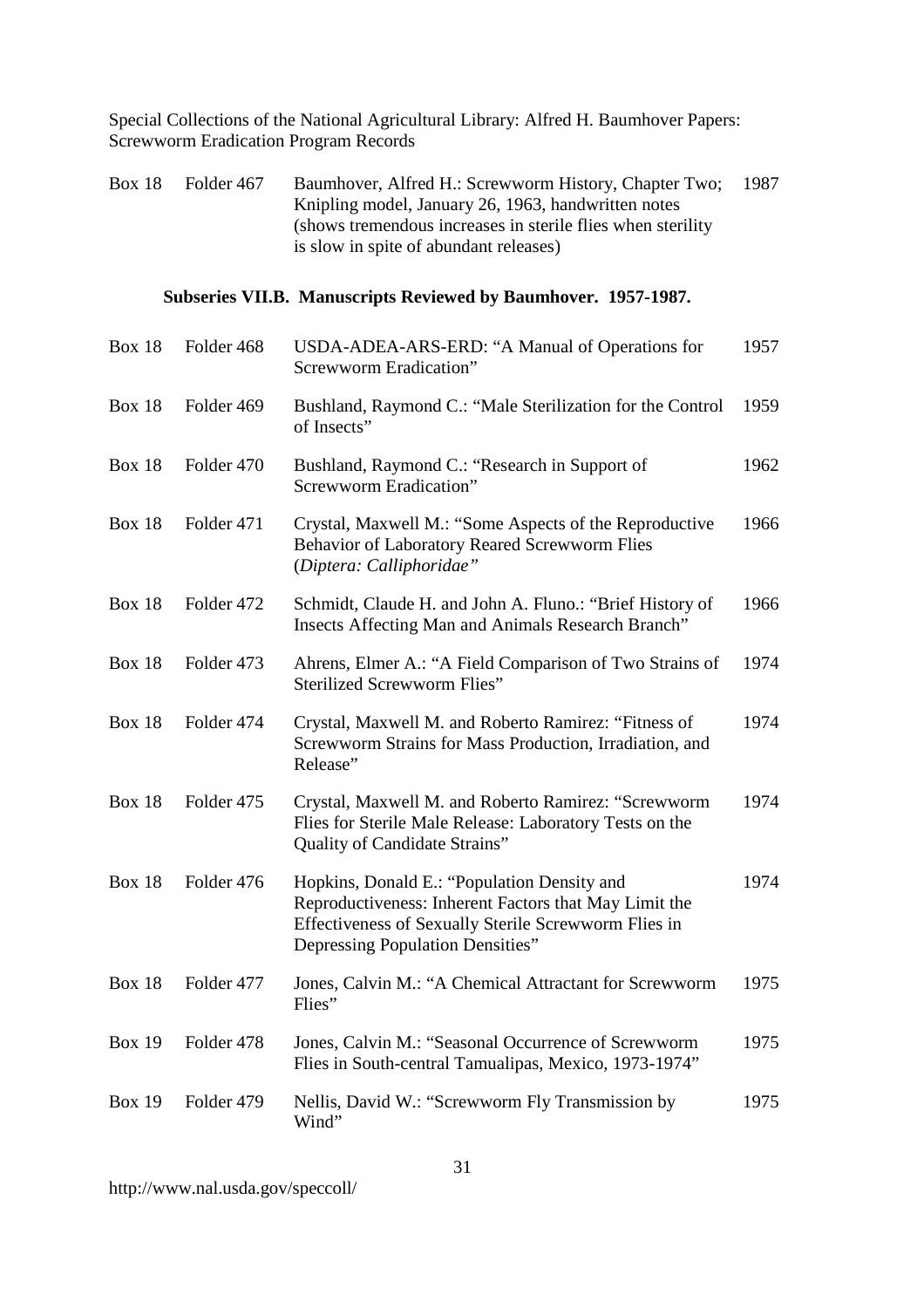| <b>Box 19</b> | Folder 480                                     | Krasfur, Elliot S. and Billy Gene Hightower: "Field Tests"<br>of Sterile Screwworm Flies, Cochliomyia hominivorax<br>(Coquerel), Against Natural Populations in Three Costal<br>Areas of Mexico"         | 1975      |
|---------------|------------------------------------------------|----------------------------------------------------------------------------------------------------------------------------------------------------------------------------------------------------------|-----------|
| <b>Box 19</b> | Folder 481                                     | Hoxie, Dorothy: "A Longitudinal Study of Screwworm<br>Populations (Cochliomyia hominivorax (Coquerel) in<br>Northern Vera Cruz, Mexico"                                                                  | 1979      |
| <b>Box 19</b> | Folder 482                                     | Snow, James Wendell, John Paul Spencer, and James W.<br>Mackley: "Effectiveness of the Sterile Screwworm<br>(Diptera: Calliphoridae) Eradication Program During 1978<br>in the United States and Mexico" | 1979      |
| <b>Box 19</b> | Folder 483                                     | Richardson, Richard Harvey: "Autocidal Control of<br>Screwworms in North America" in Science 215 no. 4531<br>(January 1982); includes article and related<br>correspondence                              | 1982      |
| <b>Box 19</b> | Folder 484                                     | Snow, James Wendell: "The Screwworm Situations in<br>Central America and Proposed Plans for Its Eradication to<br>the Darien Gap in Panama"                                                              | 1983      |
| <b>Box 19</b> | Folder 485                                     | Readshaw, J.L.: "Screwworm Eradication: A Grand<br>Delusion;" includes correspondence and reviewed<br>materials                                                                                          | 1986-1987 |
| <b>Box 19</b> | Folder 486                                     | Meyer, Norvan: "The Solution: Autocidal Control (II)."<br>Draft                                                                                                                                          | 1987      |
| <b>Box 19</b> | Folder 487                                     | Meyer, Norvan, Screwworm Book; editing notes                                                                                                                                                             | 1987      |
|               |                                                | Subseries VII.C. Proposals. 1951-1974.                                                                                                                                                                   |           |
|               | $D_{\text{max}}$ 10 $D_{\text{min}}$ 14. $100$ | $6.6$ Chatenes and of the Dualdeus and Duanaged Eric damagetal                                                                                                                                           | $-2.1051$ |

|               | Box 19 Folder 488 | "A Statement of the Problem and Proposed Fundamental<br>Investigations on Attractants for the Screwworm Fly"       | ca. 1951 |
|---------------|-------------------|--------------------------------------------------------------------------------------------------------------------|----------|
|               | Box 19 Folder 489 | Eddy, Gaines W.: "A Research Proposal for a Grant for<br>Scientific Research from the National Science Foundation" | 1953     |
| <b>Box 19</b> | Folder 490        | USDA-ARS: "Construction of a Field Cage for Research"<br>with Fertile Screwworm Adults"                            | 1974     |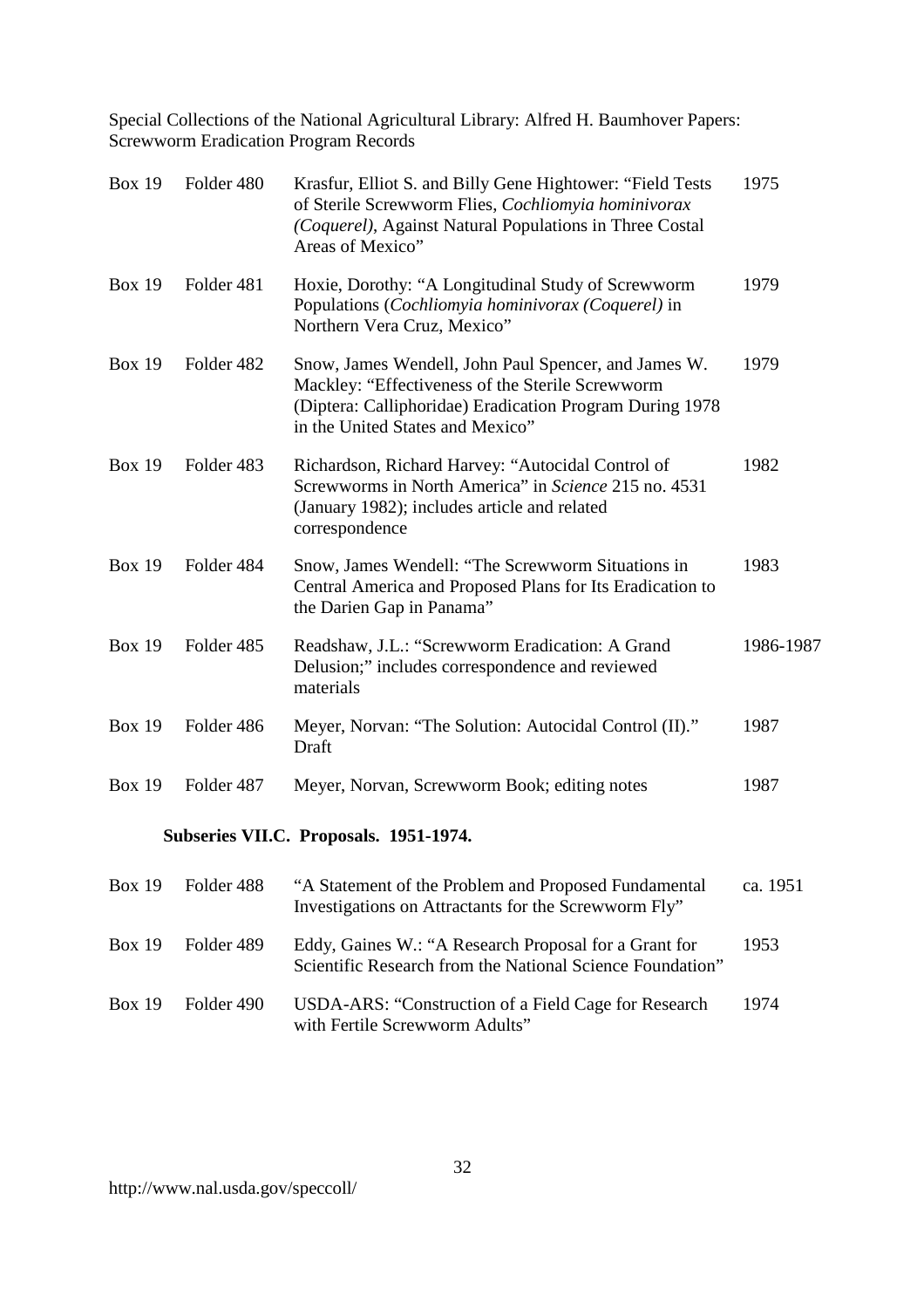# **Subseries VII.D. Publications. 1917-1997.**

| <b>Box 19</b> | Folder 491 | Alley, Derrel A. and Billy Gene Hightower: "Mating<br>Behavior of the Screwworm Fly as Affected by Differences<br>in Strain and Size"                                                                     | 1966       |
|---------------|------------|-----------------------------------------------------------------------------------------------------------------------------------------------------------------------------------------------------------|------------|
| <b>Box 19</b> | Folder 492 | Baumhover, Alfred H.: Fly Security Manual, Mission, Texas                                                                                                                                                 | 1962       |
| <b>Box 19</b> | Folder 493 | Baumhover, Alfred H.: "A Personal Account of Programs to<br>Eradicate the Screwworm, <i>Cochliomyia hominivorax</i> , in the<br>United States and Mexico with Special Emphasis on the<br>Florida Program" | 1997       |
| <b>Box 19</b> | Folder 494 | Baumhover, Alfred H.: Reprints                                                                                                                                                                            | 1953-1966  |
| <b>Box 19</b> | Folder 495 | Baumhover, Alfred H.: Reprints                                                                                                                                                                            | 1953-1966  |
| <b>Box 19</b> | Folder 496 | Baumhover, Alfred H., Andrew J. Graham, Benjamin A.<br>Bitter, Donald E. Hopkins, Weston D. New, Frank H.<br>Dudley and Raymond C. Bushland: "Screwworm Control<br>Through Release of Sterilized Flies"   | 1955, 1997 |
| <b>Box 19</b> | Folder 497 | Berryman, Alan A.: "Computer Models and Applications of<br>the Sterile Male Technique" and "Mathematical Description<br>of the Sterile Male Principle"                                                    | 1967, 1973 |
| <b>Box 19</b> | Folder 498 | Bishopp, Fred Corry: Lecture Notes for Film-Strip Series no.<br>351, "The Screwworm and Related Blowflies"                                                                                                | 1934       |
| <b>Box 19</b> | Folder 499 | Bishopp, Fred Corry, Joseph Daniel Mitchell, and Daniel C.<br>Parman: "Screwworm and Other Maggots Affecting<br>Animals"                                                                                  | 1917       |
| <b>Box 19</b> | Folder 500 | Bogyo, T.P., Alan A. Berryman, and Teresa A. Sweeny:<br>"Computer Simulation of Population Reduction by Release<br>of Sterile Insects"                                                                    | 1971       |
| <b>Box 19</b> | Folder 501 | Boller, E.: "Behavioral Aspects of Mass-Rearing of Insects"                                                                                                                                               | 1972       |
| <b>Box 19</b> | Folder 502 | Borgstrom, Floreine A.: "Studies of Experimental<br>Cochliomyia Americana Infestations with Special Reference<br>to the Bacterial Flora and the Development of Immunity"                                  | 1938       |
| <b>Box 19</b> | Folder 503 | Brody, Arthur L. and Edward Fred Knipling: "Can Larvae of<br>Cochliomyia Americana C. and P. Mature in Carcasses?"                                                                                        | 1943       |
| <b>Box 19</b> | Folder 504 | Bruce, Wesley G.: Reprints                                                                                                                                                                                | 1931-1944  |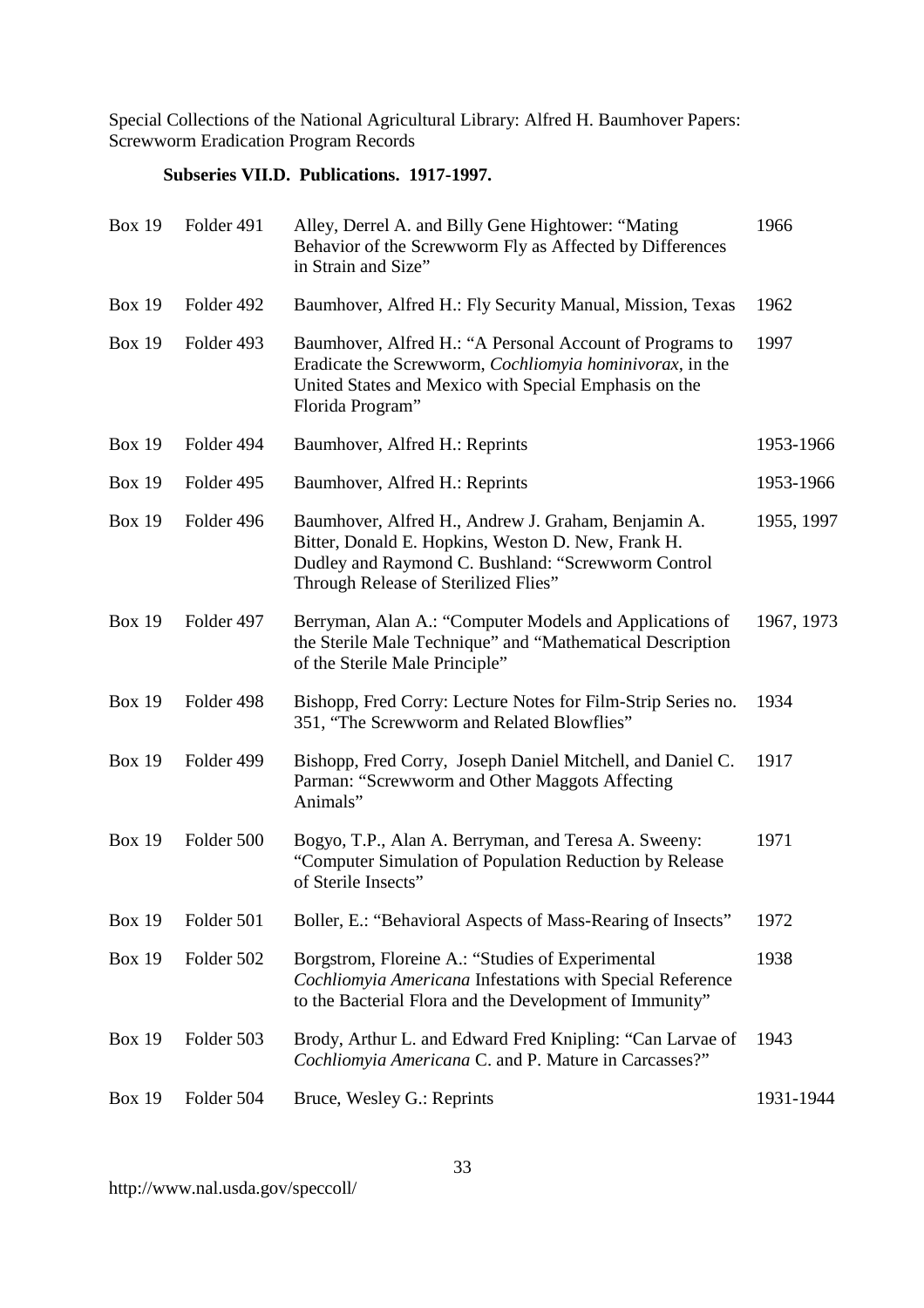| <b>Box 19</b> | Folder 505 | Brundrett, Herold and Owen Hugh Graham: "Bayer 21/199<br>as a Deterrent to Screwworm Attack in Sheep"                                                                                                 | 1958       |
|---------------|------------|-------------------------------------------------------------------------------------------------------------------------------------------------------------------------------------------------------|------------|
| <b>Box 19</b> | Folder 506 | Burlage, George: "FAA/USDA Airdrops Say 'Don't Bug<br>Me!                                                                                                                                             | 1968       |
| <b>Box 20</b> | Folder 507 | Bush, Guy L. and Raymond W. Neck: "Ecological Genetics<br>of the Screwworm Fly, Cochliomyia hominivorax (Diptera:<br>Calliphoridae) and Its Bearing on the Quality Control of<br>Mass-reared Insects" | 1976       |
| <b>Box 20</b> | Folder 508 | Bushland, Raymond C.: Reprints                                                                                                                                                                        | 1939-1974  |
| <b>Box 20</b> | Folder 509 | Bushland, Raymond C.: Reprints                                                                                                                                                                        | 1939-1974  |
| <b>Box 20</b> | Folder 510 | Bushland, Raymond C.: Insecticide Reprints                                                                                                                                                            | 1939-1960  |
| <b>Box 20</b> | Folder 511 | Cantelo, William W., Alfred H. Baumhover, Thomas J.<br>Henneberry, and J.S. Smith, Jr.: "Attempted Suppression of<br>the Tobacco Hornworm with Sterile Males"                                         | 1973       |
| <b>Box 20</b> | Folder 512 | Chamberlain, William Franklin: Reprints                                                                                                                                                               | 1960-1964  |
| <b>Box 20</b> | Folder 513 | Comision Mexico-Americana Para La Erradicacion del<br>Gusano Barrenador del Ganado: "XLIX Reunion de<br>Comisionados"                                                                                 | 1987       |
| <b>Box 20</b> | Folder 514 | Coppedge, James Roland: "Development of a Bait System<br>for Suppression of Adult Screwworms" and "Field<br>Performance of a New Formulation of the Screwworm Adult<br>Suppression System"            | 1978, 1981 |
| <b>Box 20</b> | Folder 515 | Crystal, Maxwell M.: Reprints                                                                                                                                                                         | 1962-1979  |
| <b>Box 20</b> | Folder 516 | Crystal, Maxwell M.: Reprints                                                                                                                                                                         | 1962-1979  |
| <b>Box 20</b> | Folder 517 | Cushing, Emory Clayton: "The Great Insect Imposter"                                                                                                                                                   | 1969       |
| <b>Box 20</b> | Folder 518 | Cushing, Emory Clayton and Walter S. Patton:<br>"Cochliomyia Americana SP.NOV., The Screwworm Fly of<br>the New World"                                                                                | 1933       |
| <b>Box 20</b> | Folder 519 | Darden, Jr., Edgar B., E. Maeyens, and Raymond C.<br>Bushland: "A Gamma Ray Source for Sterilizing Insects"                                                                                           | 1954       |
| <b>Box 20</b> | Folder 520 | Davis, Richard B.: "Oviposition by Screwworm Flies in<br>Infested Mexican Burros" and "Life Cycle of the<br>Screwworm Reared in Outdoor Cages Near Veracruz City,<br>Mexico"                          | 1967-1968  |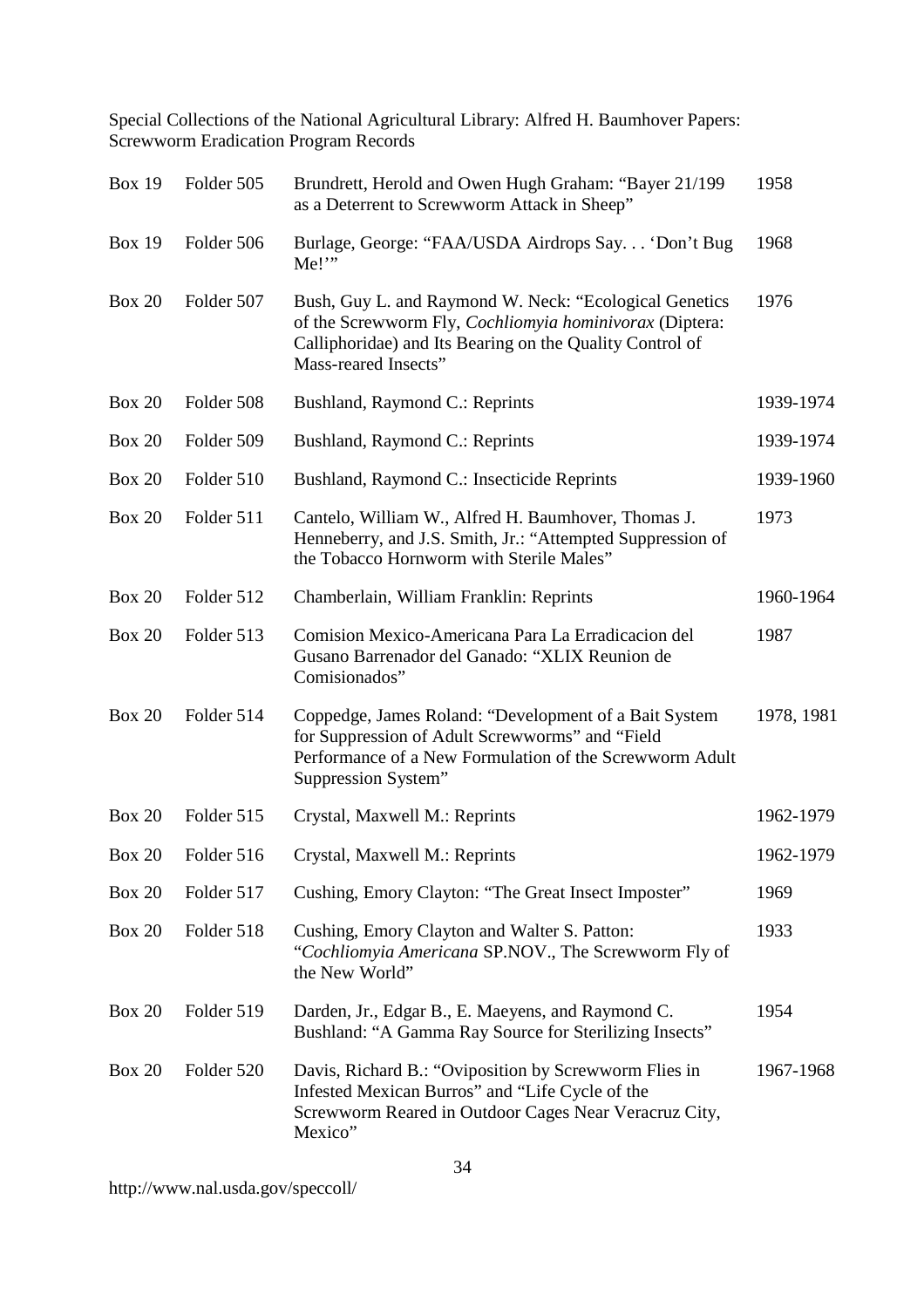| <b>Box 20</b> | Folder 521 | Deonier, Christian C.: "Population Studies on Cochliomyia<br>Americana in Arizona"                                                                                                           | 1946               |
|---------------|------------|----------------------------------------------------------------------------------------------------------------------------------------------------------------------------------------------|--------------------|
| <b>Box 20</b> | Folder 522 | DeVaney, Joyce A., Gaines W. Eddy, Erasmo Lopez, and<br>Bobby D. Handke: "Response of Three Colonies of<br>Screwworm Flies to Proteins and Sugars in a Multiple-<br>Choice Olfactometer"     | 1971               |
| <b>Box 20</b> | Folder 523 | Dobzhansky, Theodosisu: "Species of Drosphilia: New<br>excitement in an old field"                                                                                                           | 1972               |
| <b>Box 20</b> | Folder 524 | Dove, Walter E.: Reprints                                                                                                                                                                    | 1935-1936          |
| <b>Box 20</b> | Folder 525 | Drummond, Roger O.: "Control of Larvae of the<br>Screwworm in Cattle with Insecticidal Sprays" and<br>"Materials Screened as Animal Systemic Insecticides at<br>Kerrville, Texas, 1960-1967" | 1967, 1970         |
| Box 20        | Folder 526 | Eddy, Gaines W.: Reprints                                                                                                                                                                    | 1950-1952,<br>1974 |
| <b>Box 20</b> | Folder 527 | Fletcher, Lowell W.: Reprints                                                                                                                                                                | 1966-1972          |
| <b>Box 20</b> | Folder 528 | Flitters, Norman E. and C.A. Benschoter: "Survival of<br>Screwworm Pupae Exposed to Simulated Winter<br>Temperatures from Selected Sites in Texas"                                           | 1968               |
| <b>Box 20</b> | Folder 529 | Gingrich, Richard E.: "Media Containing Liquefied<br>Nutrients for Mass-Rearing Larvae of the Screwworm" and<br>"Nutritional Studies on Screwworm Larvae with Chemically<br>Defined Media"   | 1964, 1971         |
| <b>Box 20</b> | Folder 530 | Goodenough, John L., Harold E. Brown, Lloyd Eugene<br>Wendel and F. Harold Tannahill: "Screwworm Eradication<br>Program: A Review of Recent Mass-Rearing Technology"                         | 1983               |
| <b>Box 20</b> | Folder 531 | Gouck, Harry K., Maxwell M. Crystal, Alexej B. Borkovec,<br>and David W. Meifert: "A Comparison of Techniques for<br>Screening Chemosterilants of House Flies and Screwworm<br>Flies"        | 1963               |
| <b>Box 20</b> | Folder 532 | Graham, Andrew J. and Frank H. Dudley: "Culture Methods<br>for Mass Rearing of Screwworm Larvae"                                                                                             | 1959               |
| <b>Box 21</b> | Folder 533 | Graham, Owen Hugh and Alfred H. Baumhover:<br>"Investigaciones Sobre la Erradicacion de le Queresa"                                                                                          | n.d.               |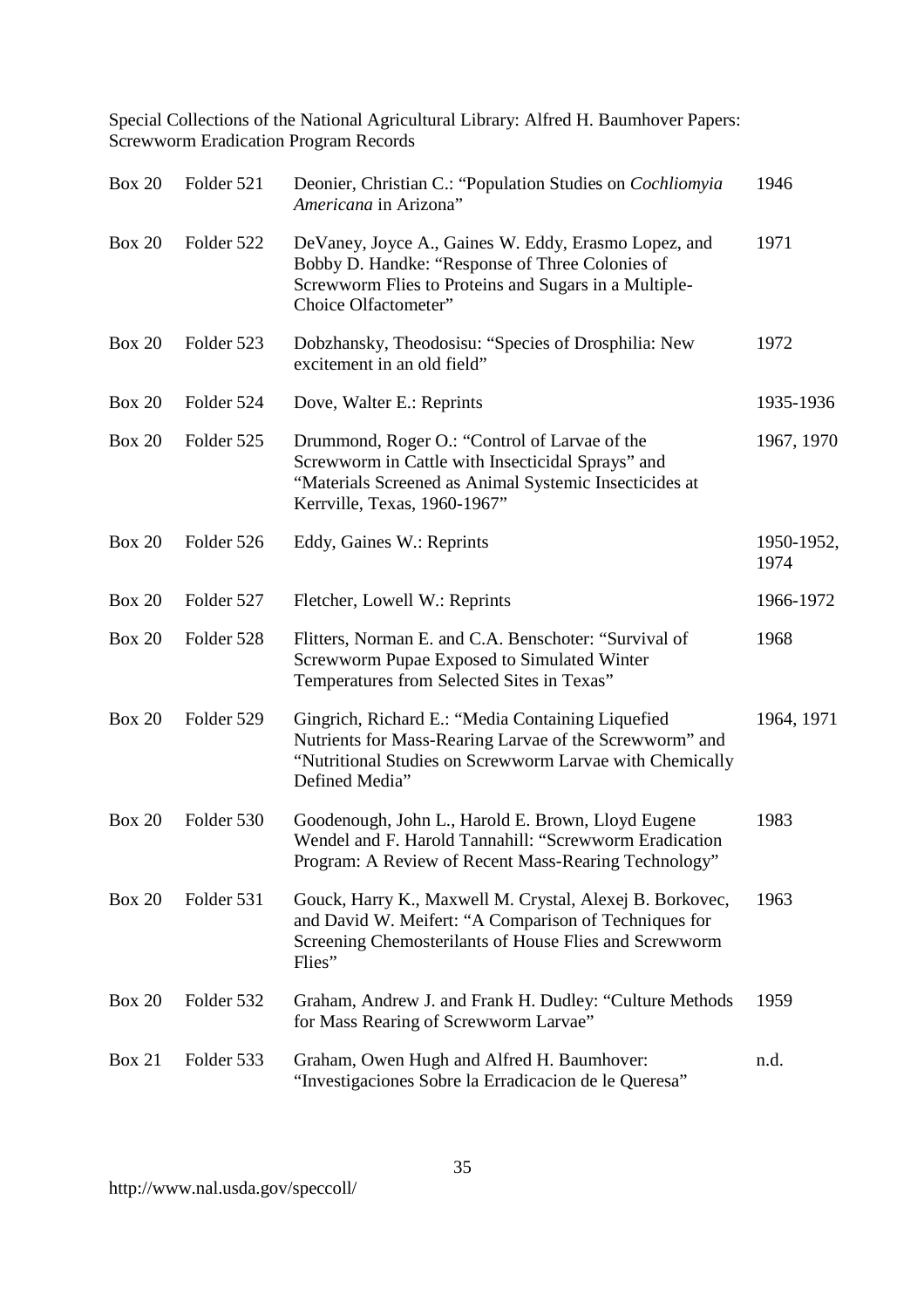| <b>Box 21</b> | Folder 534 | Graham, Owen Hugh: "Symposium on Eradication of the<br>Screwworm from the United States and Mexico"                                                                                               | 1985      |
|---------------|------------|---------------------------------------------------------------------------------------------------------------------------------------------------------------------------------------------------|-----------|
| <b>Box 21</b> | Folder 535 | Haller, H.L.: "Titles of Current Projects and Publications<br>with Radioactive Materials"                                                                                                         | 1955      |
| <b>Box 21</b> | Folder 536 | Haller, H.L.: "Projects and Publications Utilizing<br>Radioisotopes"                                                                                                                              | 1956      |
| <b>Box 21</b> | Folder 537 | Hightower, Billy Gene: Reprints                                                                                                                                                                   | 1962-1971 |
| <b>Box 21</b> | Folder 538 | Hill, David, Vernon A. Bell, and Leigh E. Chadwick:<br>"Rearing of the Blowfly, Phormia Regina Meigen, on a<br>Sterile Synthetic Diet"                                                            | 1947      |
| <b>Box 21</b> | Folder 539 | James, Maurice T.: "The Flies that Cause Myiasis in Man"                                                                                                                                          | 1974      |
| <b>Box 21</b> | Folder 540 | James, Maurice T.: "The Flies that Cause Myiasis in Man"                                                                                                                                          | 1974      |
| <b>Box 21</b> | Folder 541 | Jefferson, Merrill E.: "Irradiated Males Eliminate<br>Screwworm Flies"                                                                                                                            | 1960      |
| <b>Box 21</b> | Folder 542 | Kaufman, Gail and Marvin Wasserman: "XXI. Effects of<br>Irradiation on the Screwworm, Callitroga hominivorax<br>$(Coq.)$ "                                                                        | 1957      |
| <b>Box 21</b> | Folder 543 | Klassen, Waldemar and James F. Creech: "Suppression of<br>Pest Population with Sterile Male Insects"                                                                                              | 1971      |
| <b>Box 21</b> | Folder 544 | Knipling, Edward Fred: Reprints                                                                                                                                                                   | 1935-1972 |
| <b>Box 21</b> | Folder 545 | Knipling, Edward Fred and Bernard V. Travis: "Relative<br>Importance and Seasonal Activity of Cochliomyia<br>Americana C. and P. and Other Wound-infesting Blowflies,<br>Valdosta, GA, 1935-1936" | 1937      |
| <b>Box 21</b> | Folder 546 | Knipling, Edward Fred: "Screwworm Eradication: Concepts<br>and Research Leading to the Sterile-Male Method"                                                                                       | 1959      |
| <b>Box 21</b> | Folder 547 | Laake, Ernest William: Reprints                                                                                                                                                                   | 1936-1939 |
| <b>Box 21</b> | Folder 548 | LaChance, Leo E.: Reprints                                                                                                                                                                        | 1961-1984 |
| <b>Box 21</b> | Folder 549 | Lindquist, Arthur W.: Reprints                                                                                                                                                                    | 1937-1957 |
| <b>Box 21</b> | Folder 550 | Mackley, James W. and Geral L. Long: "Behavior of Sterile<br>Adult Screwworms (Diptera: Calliphoridae) on Flowering<br>Tress and Shrubs"                                                          | 1983      |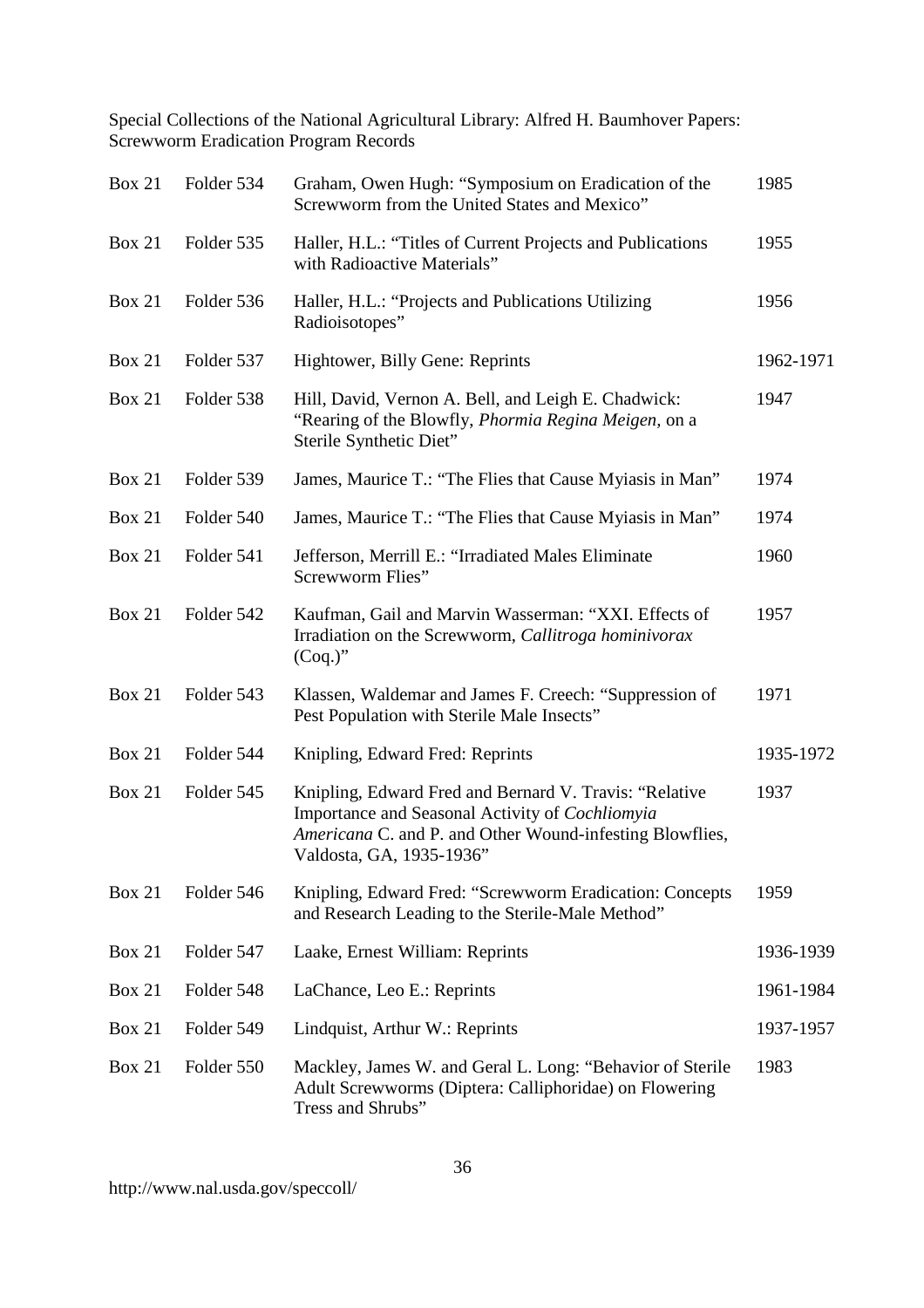| <b>Box 21</b> | Folder 551 | Mackauer, Manfred: "Genetic Aspects of Insect Production"                                                                                                                                                                                                                          | 1972       |
|---------------|------------|------------------------------------------------------------------------------------------------------------------------------------------------------------------------------------------------------------------------------------------------------------------------------------|------------|
| <b>Box 21</b> | Folder 552 | McGregor, Walter Scott and Raymond C. Bushland: "Tests<br>with Dow ET-57 against Two Species of Cattle Grubs"                                                                                                                                                                      | 1957       |
| <b>Box 21</b> | Folder 553 | McInnis, Donald O.: "Cytogenetic Studies of the<br>Screwworm, Cochliomyia hominivorax (Diptera:<br>Calliphoridae), from Chiapas, Mexico" and "Directional<br>Selection and Heritability for Pupal Weight in the<br>Screwworm, Cochliomyia hominivorax (Diptera:<br>Calliphoridae)" | 1983       |
| <b>Box 21</b> | Folder 554 | Melvin, Roy and Raymond C. Bushland: "Effects of Acidity,<br>Alkalinity and Moisture Content of the Soil on Emergence of<br>Cochliomyia Americana C. and P." and "A Method of<br>Rearing Cochliomia Americana C. and P. on Artificial<br>Media"                                    | 1936, 1938 |
| <b>Box 21</b> | Folder 555 | Mulhern, Frank J. and Gerald Diamante: "Infections of<br>Domestic Animals in the United States"                                                                                                                                                                                    | 1967       |
| <b>Box 22</b> | Folder 556 | Meyer, Norvan: "Screwworm History" notes,<br>correspondence and edited manuscript                                                                                                                                                                                                  | 1986-1987  |
| <b>Box 22</b> | Folder 557 | Meyer, Norvan: "Screwworm History" notes,<br>correspondence and edited manuscript                                                                                                                                                                                                  | 1986-1987  |
| <b>Box 22</b> | Folder 558 | Parman, Daniel C.: "Benzene as a Larvicide for<br>Screwworms" and "Effect of Weather on Cochliomyia<br>Americana and a Review of Methods and Economic<br>Applications of the Study"                                                                                                | 1925, 1945 |
| <b>Box 22</b> | Folder 559 | Parman, Daniel C., Fred Corry Bishopp, Ernest William<br>Laake, F.C. Cook, and R.C. Roark: "Chemotropic Tests with<br>the Screwworm Fly"                                                                                                                                           | 1927       |
| <b>Box 22</b> | Folder 560 | Parish, Henry Edward: "Flight Tests on Screwworm Flies"                                                                                                                                                                                                                            | 1937       |
| <b>Box 22</b> | Folder 561 | Peterson II, Richard D.: "Influence of Trap Color and Height<br>above Ground on Capture of Screwworms"                                                                                                                                                                             | 1982       |
| <b>Box 22</b> | Folder 562 | The President's Science Advisory Committee: "Use of<br>Pesticides"                                                                                                                                                                                                                 | 1963       |
| <b>Box 22</b> | Folder 563 | Radeleff, Rudolph D., Raymond C. Bushland and Donald E.<br>Hopkins: "Phosphorus-32 Labeling of the Screwworm Fly"                                                                                                                                                                  | 1952       |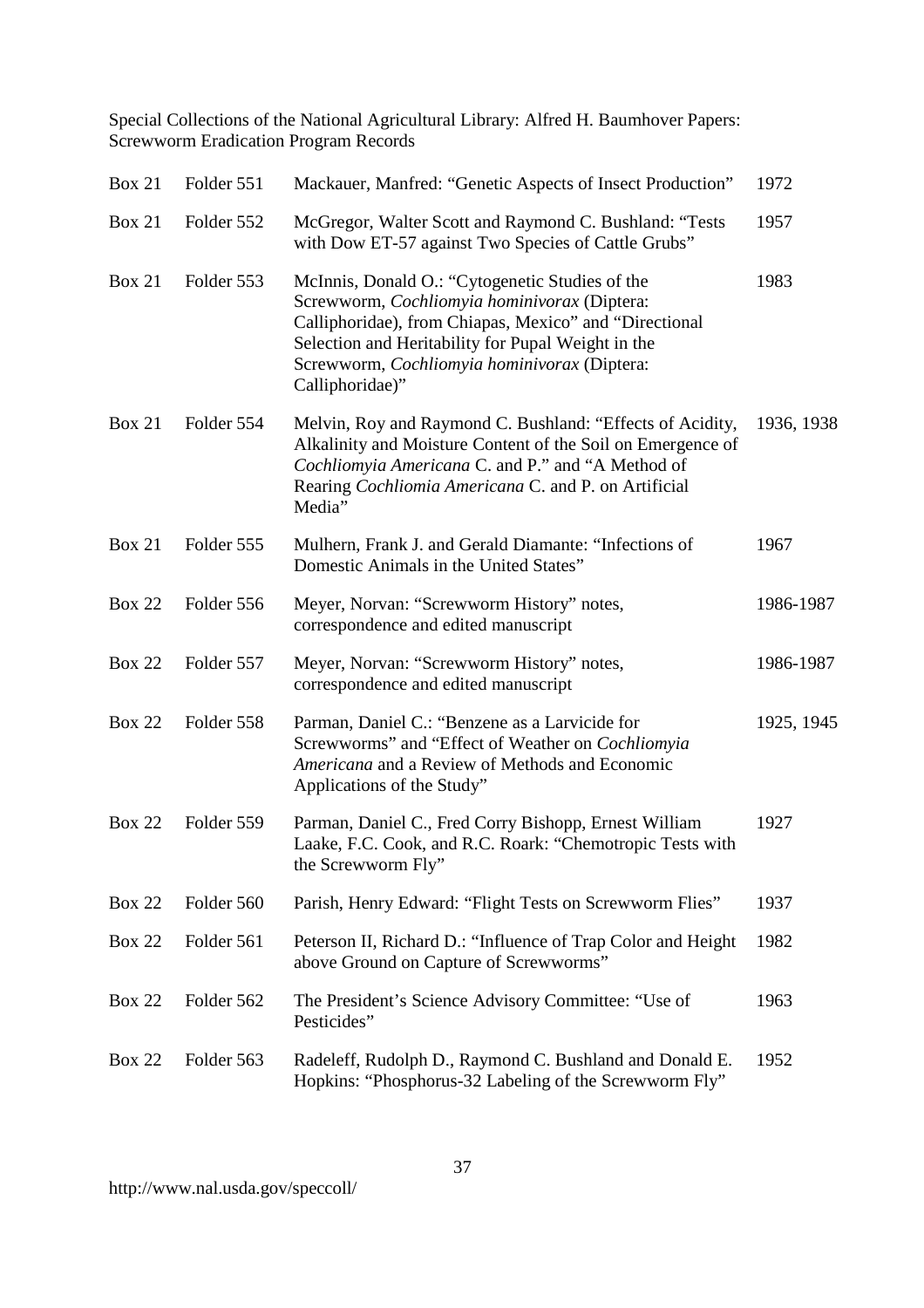| <b>Box 22</b> | Folder 564 | Rahn, James J. and Gerald L. Barger: "Weather Conditions<br>and Screwworm Activity"                                                                      | 1973       |
|---------------|------------|----------------------------------------------------------------------------------------------------------------------------------------------------------|------------|
| <b>Box 22</b> | Folder 565 | Readshow, J.L.: "Screwworm Eradication a Grand<br>Delusion?"                                                                                             | 1986       |
| <b>Box 22</b> | Folder 566 | Riemann, John G.: "A Cytological Study of Radiation<br>Effects in Tests of the Screwworm fly, Cochliomyia<br>hominivorax (Diptera: Calliphoridae)"       | 1967       |
| <b>Box 22</b> | Folder 567 | Roberts, Raiford Ashley: "Biology of Brachymeria<br>Fonscolombei (Dufour), a Hymenopterous Parasite of<br><b>Blowfly Larvae"</b>                         | 1933       |
| <b>Box 22</b> | Folder 568 | Rude, Clifford Symes: "A New Remedy for Fleece Worms"<br>and "A New Treatment for Screwworms in Livestock"                                               | 1945, 1947 |
| <b>Box 22</b> | Folder 569 | Sabrosky, Curtis W.: "The Scientific Name of the<br>Screwworm, with a Note on Paralucilia Fulvicrura"                                                    | 1953       |
| <b>Box 22</b> | Folder 570 | Settepani, Joseph A., Maxwell M. Crystal, and Alexej B.<br>Borkovec: "Boron Chemosterilants Against Screwworm<br>Flies: Structure-Activity Relationship" | 1969       |
| <b>Box 22</b> | Folder 571 | Smith, A.L. and Clinton C. Skipper: "Screwworm Surveys in<br>the Southeastern States, 1944-1951"                                                         | 1952       |
| <b>Box 22</b> | Folder 572 | Smith, Carroll Newton: "Prospects for Vector Control<br>through Sterilization Procedures"                                                                | 1963       |
| <b>Box 22</b> | Folder 573 | Smith, Charles L.: "Mass Production of Screwworms<br>(Callitroga hominivorax) for the Eradication Program in the<br>Southeastern States"                 | 1960       |
| <b>Box 22</b> | Folder 574 | Sparr, B.I., J.C. Clark, E.E. Vallier, and Alfred H.<br>Baumhover: "Studies of the Stability of Toxaphene<br>Emulsions in Dipping Vats"                  | 1952       |
| <b>Box 22</b> | Folder 575 | Spates, George E., Jr. and Billy Gene Hightower: "Sexual<br>Aggressiveness of Male Screwworm Flies Affected by<br>Laboratory Rearing"                    | 1967       |
| <b>Box 22</b> | Folder 576 | Stone, William M.: "Rate of Survival in Guinea Pigs<br>Following Infestation by Screwworm Larvae"                                                        | 1964       |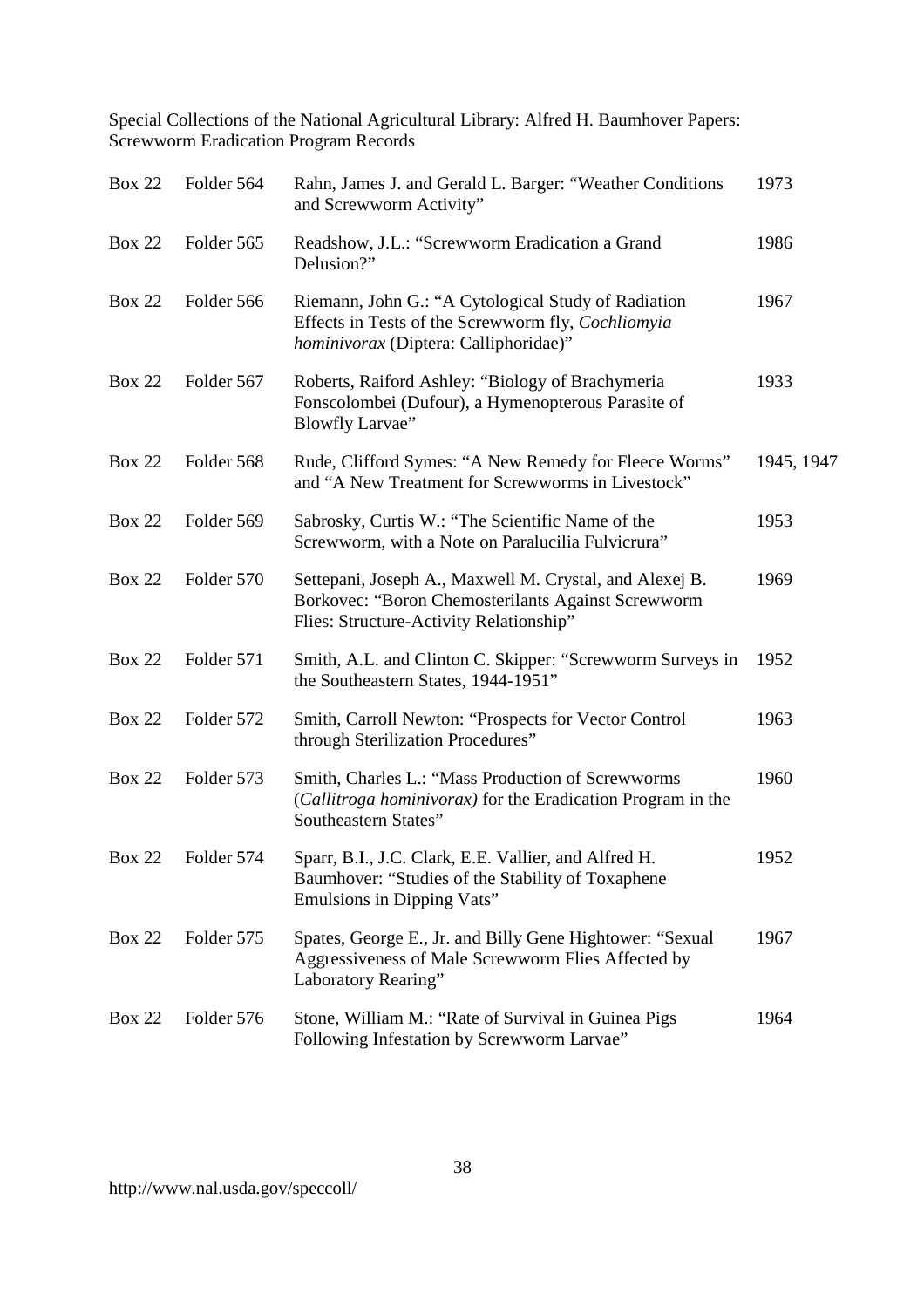| <b>Box 22</b> | Folder 577 | Tannahill, Floyd Harold, James Roland Coppedge, Lloyd<br>Eugene Wendel, Donald O. McInnis, H. Delvar Petersen,<br>Harold C. Hofman, and Owen Hugh Graham: "Evaluation of<br>the Screwworm Adult Suppression System (SWASS) on the<br>Pacific Coast of Mexico" | 1982 |
|---------------|------------|---------------------------------------------------------------------------------------------------------------------------------------------------------------------------------------------------------------------------------------------------------------|------|
| Box 22        | Folder 578 | USDA: "Screwworm Eradication Field Manual"                                                                                                                                                                                                                    | 1958 |
| Box 22        | Folder 579 | USDA: "Annotated Bibliography of the Screwworm,<br>Cochliomyia hominivorax (Coquerel)"                                                                                                                                                                        | 1981 |

### **Subseries VII.E. Clippings. 1952-1977.**

| Box 22        | Folder 580 | Clippings and publicity                                                                                    | 1954-1976  |
|---------------|------------|------------------------------------------------------------------------------------------------------------|------------|
| <b>Box 22</b> | Folder 581 | Clippings                                                                                                  | 1973, 1975 |
| Box 22        | Folder 582 | "Progressive Farmer Book Talk: The Peaceful Atom and<br><i>the Deadly Fly,</i> " March 1976                | 1976       |
| <b>Box 22</b> | Folder 583 | "Deadly Screwworm Destined to Become Known"<br>Nationally" Durham Morning Herald, Friday, April 8,<br>1977 | 1977       |
| Box 22        | Folder 584 | Curacao clippings                                                                                          | 1954-1955  |
|               |            |                                                                                                            |            |
| <b>Box 22</b> | Folder 585 | Southeast clippings                                                                                        | 1952-1976  |
| <b>Box 22</b> | Folder 586 | "Method is Sought to Cut Screwworm Program Red<br>Tape," September 10, 1963 (Southwest)                    | 1963       |
| Box 22        | Folder 587 | Reponses to "Genetic Control of Insect Populations" in<br>Science 182, November 1973 (Southwest)           | 1973       |

### **Subseries VII.F. Newsletters. 1955.**

| Box 22        | Folder 588 | USDA: Monthly Newsletters, no. 1-2, 1955, Kerrville,<br>Texas | 1955 |
|---------------|------------|---------------------------------------------------------------|------|
| <b>Box 22</b> | Folder 589 | USDA: Monthly Newsletters, no. 3-4, 1955, Kerrville,<br>Texas | 1955 |

# **Series VIII. Public Information. 1922-1976. 1 box.**

### **Subseries VIII.A. USDA Publications. 1922-1976.**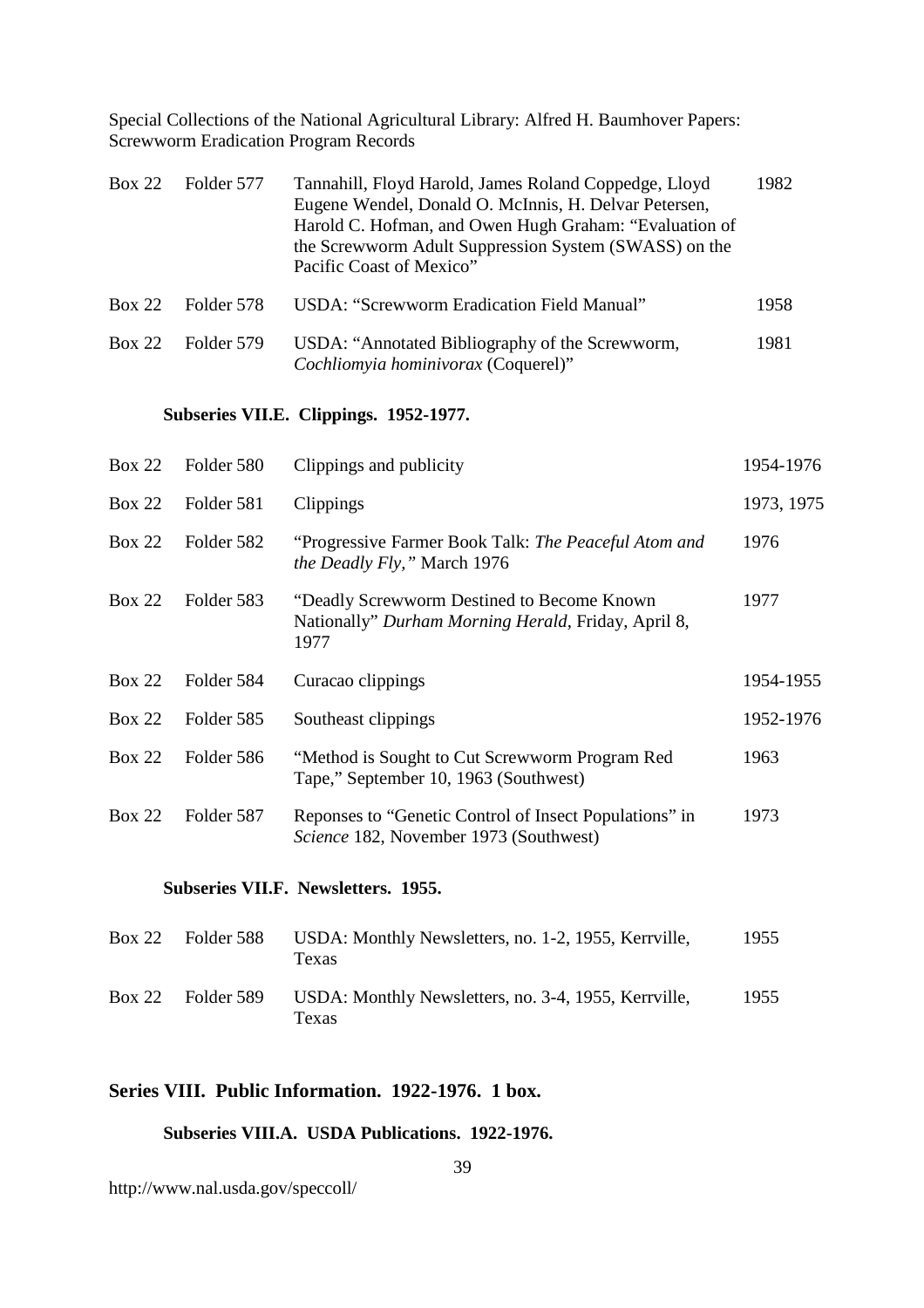| <b>Box 22</b> | Folder 590 | Bishopp, Fred Corry, Joseph Daniel Mitchell and Daniel<br>C. Parman: "Screwworms and Other Maggots Affecting<br>Animals," Farmer's Bulletin 857 (January 1922)                                                                     | 1922       |
|---------------|------------|------------------------------------------------------------------------------------------------------------------------------------------------------------------------------------------------------------------------------------|------------|
| <b>Box 23</b> | Folder 591 | Dove, Walter E.: "Screwworm Control"                                                                                                                                                                                               | 1935, 1938 |
| <b>Box 23</b> | Folder 592 | Melvin, Roy and Raymond C. Bushland: "A Method of<br>Rearing Cochliomyia Americana C. and P. on Artificial<br>Media," United States Department of Agriculture, Bureau<br>of Entomology and Plant Quarantine (BEPQ)(August<br>1936) | 1936       |
| <b>Box 23</b> | Folder 593 | Parman, Daniel C. and William Lafayette Barrett, Jr.:<br>"Ranch Management for Screwworm Prevention and<br>Eradication in Texas and Adjoining States," USDA,<br>BEPQ, 520, January 1941                                            | 1941       |
| <b>Box 23</b> | Folder 594 | Rude, Clifford Symes and Owen Hugh Graham: "A New<br>Treatment for Screwworms in Livestock," USDA,<br>Agricultural Research Administration, E-708 (Revision),<br>January 1947                                                      | 1947       |
| <b>Box 23</b> | Folder 595 | USDA: "Save Grain by Controlling Livestock Pests!"                                                                                                                                                                                 | 1948       |
| <b>Box 23</b> | Folder 596 | USDA, BEPQ: "EQ 335 and Other Wound Treatments for<br>Screwworm Control," E-8131, February 1951                                                                                                                                    | 1951       |
| <b>Box 23</b> | Folder 597 | USDA, Office of Information: "Atoms vs. the<br>Screwworm," Picture Story No. 108, January 1958                                                                                                                                     | 1958       |
| <b>Box 23</b> | Folder 598 | UDA-ARS: "Questions and Answers about Screwworm<br>Eradication," CA-10-1, November 1958 and ARS-91-38,<br>November 1962                                                                                                            | 1958, 1962 |
| <b>Box 23</b> | Folder 599 | USDA and Florida Livestock Board: "2 ½ Billion Sterile<br>Flies Battle Screwworm Menace," Illustrated Descriptive<br>Bulletin No. 1, July 1958                                                                                     | 1958       |
| <b>Box 23</b> | Folder 600 | USDA and Florida Livestock Board: "Field Reports and<br>Surveys Key to Final S.E. Screwworm Eradication,"<br>Illustrated Bulletin No. 2, November 1958                                                                             | 1958       |
| <b>Box 23</b> | Folder 601 | USDA-ARS: "Facts about Screwworm Eradication," ARS<br>91-39, January 1963                                                                                                                                                          | 1963       |
| <b>Box 23</b> | Folder 602 | USDA-ARS: "Screwworm Stronghold Attacked," Picture<br>Story 151, January 1963                                                                                                                                                      | 1963       |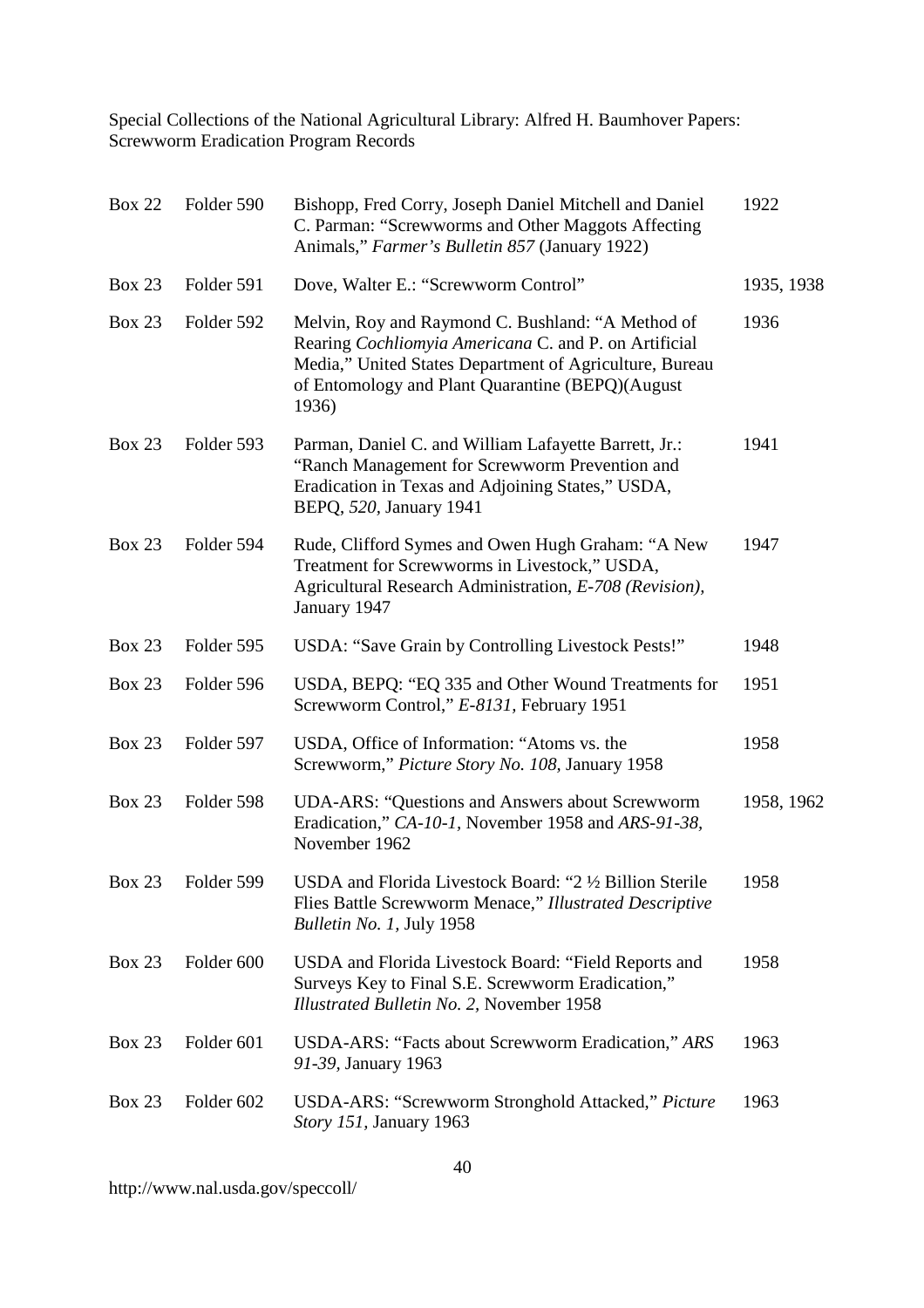| <b>Box 23</b> | Folder 603 | USDA, Texas Animal Health Commission: "Status of the<br>Southwest Screwworm Eradication Program" | ca. 1964   |
|---------------|------------|--------------------------------------------------------------------------------------------------|------------|
| <b>Box 23</b> | Folder 604 | USDA-APHIS: "Progress in Screwworm Eradication,"<br><i>APHIS 91-25</i>                           | 1974, 1976 |

### **Subseries VIII.B. Bulletins. 1939-1976.**

| Box 23        | Folder 605 | Henderson, J.R.: "The Soils of Florida," University of<br>Florida, Agricultural Experiment Station, Gainesville,<br>Florida, <i>Bulletin 334</i> , May 1939 (See Oversize Box 29,<br>Folder 764) | 1939 |
|---------------|------------|--------------------------------------------------------------------------------------------------------------------------------------------------------------------------------------------------|------|
| <b>Box 23</b> | Folder 606 | Bruce, Wesley G. and Walter J. Sheely: "Screwworm in<br>Florida," Cooperative Extension Work in Agriculture and<br>Home Economics, <i>Bulletin 123</i> , January 1944                            | 1944 |
| Box 23        | Folder 607 | Swanson, Leonard E. and Oliver F. Goen: "Screwworms<br>and Their Control," Cooperative Extension Work in<br>Agriculture and Home Economics, Circular 107,<br>September 1952                      | 1952 |
| <b>Box 23</b> | Folder 608 | "Producing Sterile Screwworm Flies, "Texas Agricultural"<br><i>Progress 8 no. 5, (September-October 1962)</i>                                                                                    | 1962 |
| <b>Box 23</b> | Folder 609 | Comision Mexico Americana Para la Erradicacion del<br>Gusano Barrenador del Ganado: "La Planta"                                                                                                  | 1976 |

### **Subseries VIII.C. Press Releases. 1933-1964.**

| Box 23 | Folder 610 | USDA: "Screwworm Attacking Livestock in the Southeast<br>for First Time," August 23, 1933                                                      | 1933 |
|--------|------------|------------------------------------------------------------------------------------------------------------------------------------------------|------|
| Box 23 | Folder 611 | USDA: "Federal Bureau Develops Treatment for<br>Screwworms," June 19, 1939                                                                     | 1939 |
| Box 23 | Folder 612 | USDA, Agricultural Research Administration: "Severe<br>Screwworm Outbreak May Occur in 1950," April 19, 1950                                   | 1950 |
| Box 23 | Folder 613 | Ortho Scientific Pest Control: "Ortho Announces a New<br>and Revolutionary Screwworm Control: ORTHO 1038<br>Screwworm Control," April 28, 1950 | 1950 |
| Box 23 | Folder 614 | USDA-ARS: "Radiation Promises Aid in Fight on<br>Screwworm Fly," November 30, 1951                                                             | 1951 |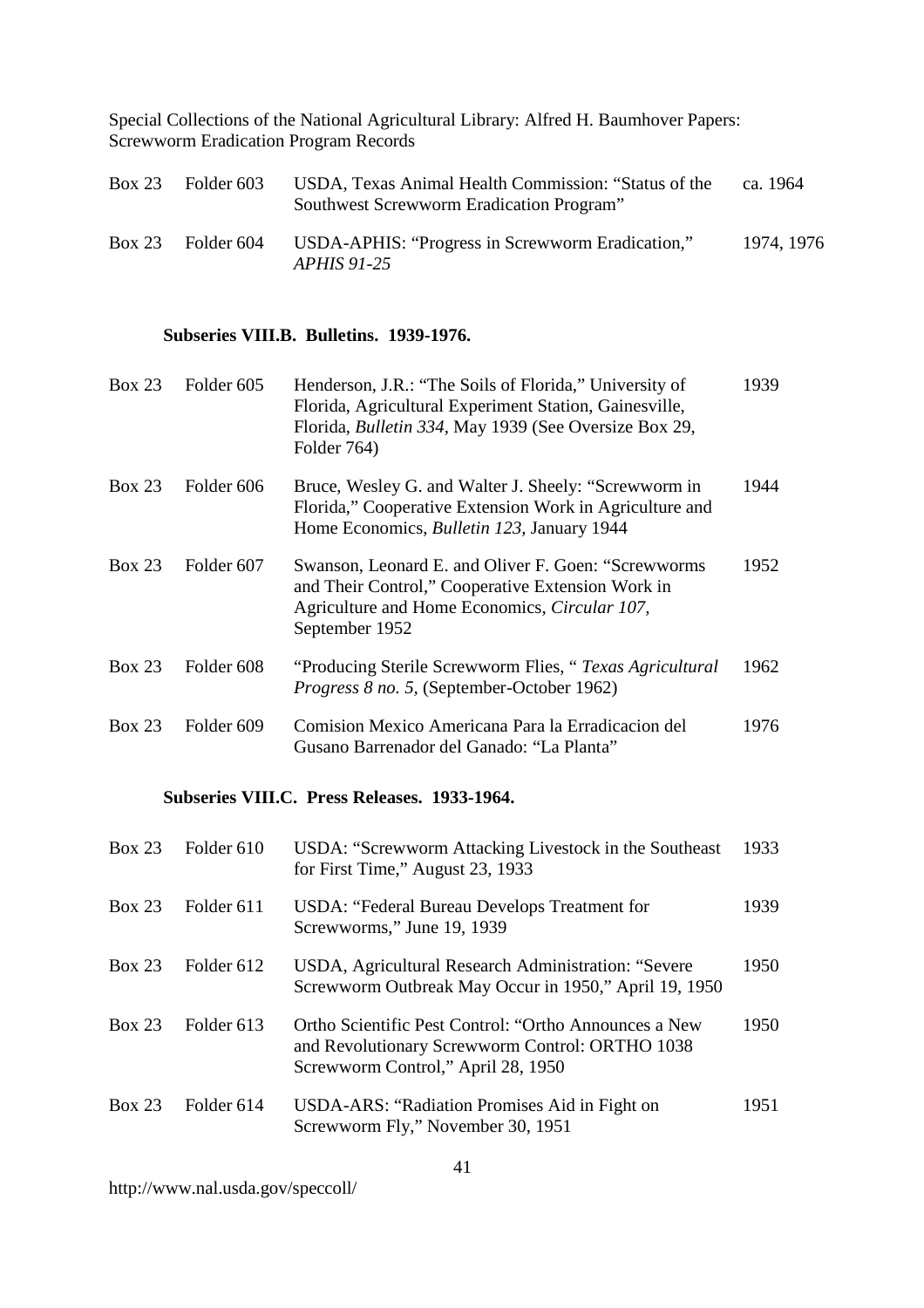| Box 23        | Folder 615 | USDA: "Pilot Area Eradication of Screwworms Reported<br>by U.S. Scientists," November 29, 1957 and "Pilot Type"<br>Field Tests on Screwworm Eradication Methods Begin in<br>Florida," May 7, 1957 | 1957     |
|---------------|------------|---------------------------------------------------------------------------------------------------------------------------------------------------------------------------------------------------|----------|
| <b>Box 23</b> | Folder 616 | USDA: "Statement Relative to the Screwworm Problem in<br>the Southeastern States," March 8, 1957                                                                                                  | 1957     |
| <b>Box 23</b> | Folder 617 | "Screwworm Eradication in the Southwestern United<br>States," June 15, 1962                                                                                                                       | 1962     |
| Box 23        | Folder 618 | "Screwworm Eradication Meeting Set for Friday," N-05-<br>06243                                                                                                                                    | 1963     |
| Box 23        | Folder 619 | Southwest Screwworm Eradication Program: "Screwworm<br>Cases Remain at Low Levels," N-01-07013                                                                                                    | 1963     |
| <b>Box 23</b> | Folder 620 | <b>Southwest Screwworm Eradication Program: "Eradicating</b><br>Screwworms in the Southwest"                                                                                                      | ca. 1964 |

### **Subseries VIII.D. Brochures and Advertisements. 1950-1973.**

| <b>Box 23</b> | Folder 621            | Rebstock, J.D.: "Screwworms in Livestock and Their<br>Control"                                                                   | 1950     |
|---------------|-----------------------|----------------------------------------------------------------------------------------------------------------------------------|----------|
| <b>Box 23</b> | Folder <sub>622</sub> | USDA, BEPQ: "Screwworms: How to Recognize and<br>Control Infestations in Livestock," April 1950                                  | 1950     |
| <b>Box 23</b> | Folder 623            | American Association for the Advancement of Science:<br>"Facts about the American Association for the<br>Advancement of Science" | 1953     |
| <b>Box 23</b> | Folder 624            | USDA: "Eradicating the Screwworm," Program Aid No.<br>36, June 1958                                                              | 1958     |
| <b>Box 23</b> | Folder <sub>625</sub> | Garner, Connie Frank and Richard L. Ridgway: "The<br>Screwworm"                                                                  | ca. 1960 |
| <b>Box 23</b> | Folder 626            | USDA: "Detenga el Gusano Barrenador," June 1973                                                                                  | 1973     |
| <b>Box 23</b> | Folder 627            | The Agricultural and Mechanical College of Texas: "Let's<br>Eradicate the Screwworm!"                                            | n.d.     |
| <b>Box 23</b> | Folder 628            | Chemagro Corporation: "Co-Ral Livestock Insecticide"                                                                             | n.d.     |
| <b>Box 23</b> | Folder 629            | USDA and Texas A&M College: "Spray and Protect your<br>Investment"                                                               | n.d.     |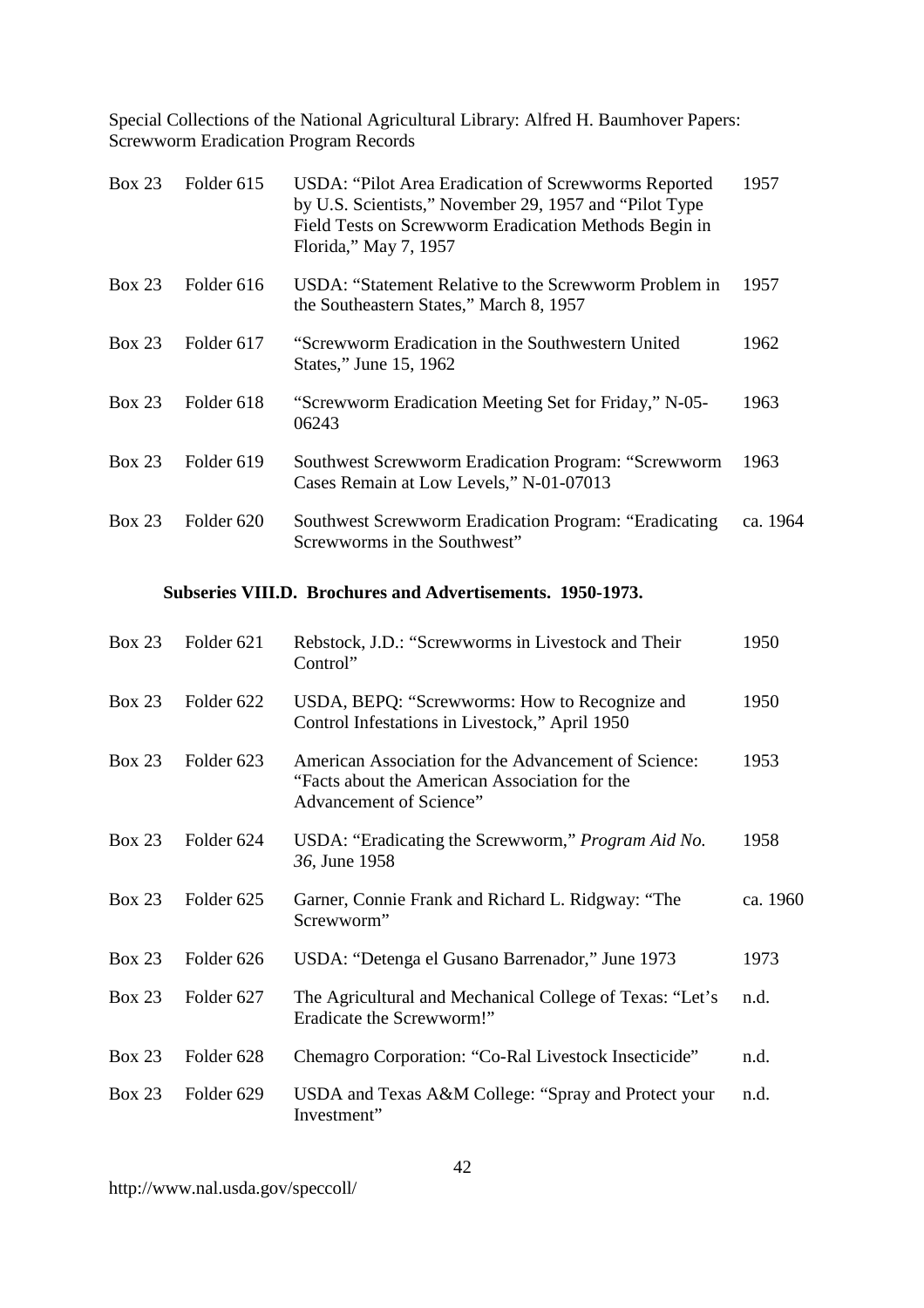### **Subseries VIII.E. Information/Promotional Materials. 1962-1976.**

| <b>Box 23</b> | Folder 630 | "The Sterile Screwworm Fly Production Plant, Mission,<br>Texas" (See Box 29, Folder 765)                                              | ca. 1962-<br>1963 |
|---------------|------------|---------------------------------------------------------------------------------------------------------------------------------------|-------------------|
| <b>Box 23</b> | Folder 631 | Western, Joe: "Costly Cattle Pest Faces Eradication in Big<br>Sterilization Drive," The Wall Street Journal, Tuesday July<br>16, 1963 | 1963              |
| <b>Box 23</b> | Folder 632 | <b>Southwest Promotional Packet for Southwest Eradication</b><br>Effort (See Oversize Box 29, Folder 765)                             | ca. 1964          |
| Box 23        | Folder 633 | USDA-APHIS: "Screwworm Life-Cycle," chart, April<br>1975                                                                              | 1975              |
| Box 23        | Folder 634 | USDA: Screwworm Information Folders (See Oversize)<br>Box 27, Folder 722)                                                             | 1976              |
| Box 23        | Folder 635 | "La Planta de Produccion de Moscas Esteriles del Gusano"<br>Barrenador del Ganado"                                                    | n.d.              |

#### **Subseries VIII.F. Travel Information. 1950-1976.**

| Box 23 | Folder 636 | "Vieques Greets You!" Puerto Rico guidebook                                                           | ca. 1950s |
|--------|------------|-------------------------------------------------------------------------------------------------------|-----------|
| Box 23 | Folder 637 | Department of State: "Background Notes on Mexico" June<br>1975                                        | 1975      |
| Box 23 | Folder 638 | Visitor Information for the Opening of the Tuxtla Plant in<br>Mexico                                  | 1976      |
| Box 23 | Folder 639 | The Netherlands West Indies Tourist Committee: "The<br>Netherlands Windward Islands in the Caribbean" | n.d.      |
| Box 23 | Folder 640 | The St. Croix Chamber of Commerce, U.S. Virgin Islands:<br>"Tours in Photogenic St. Croix"            | n.d.      |

### **Series IX. Directories. 1953-1976. 0.25 box.**

### **Subseries IX.A. General. 1957-1966.**

|  | Box 23 Folder 641 Personnel directories (See Oversize Box 27, Folder 723) 1957-1958, |  |
|--|--------------------------------------------------------------------------------------|--|
|  |                                                                                      |  |

### **Subseries IX.B. Southeast United States. 1953-1958.**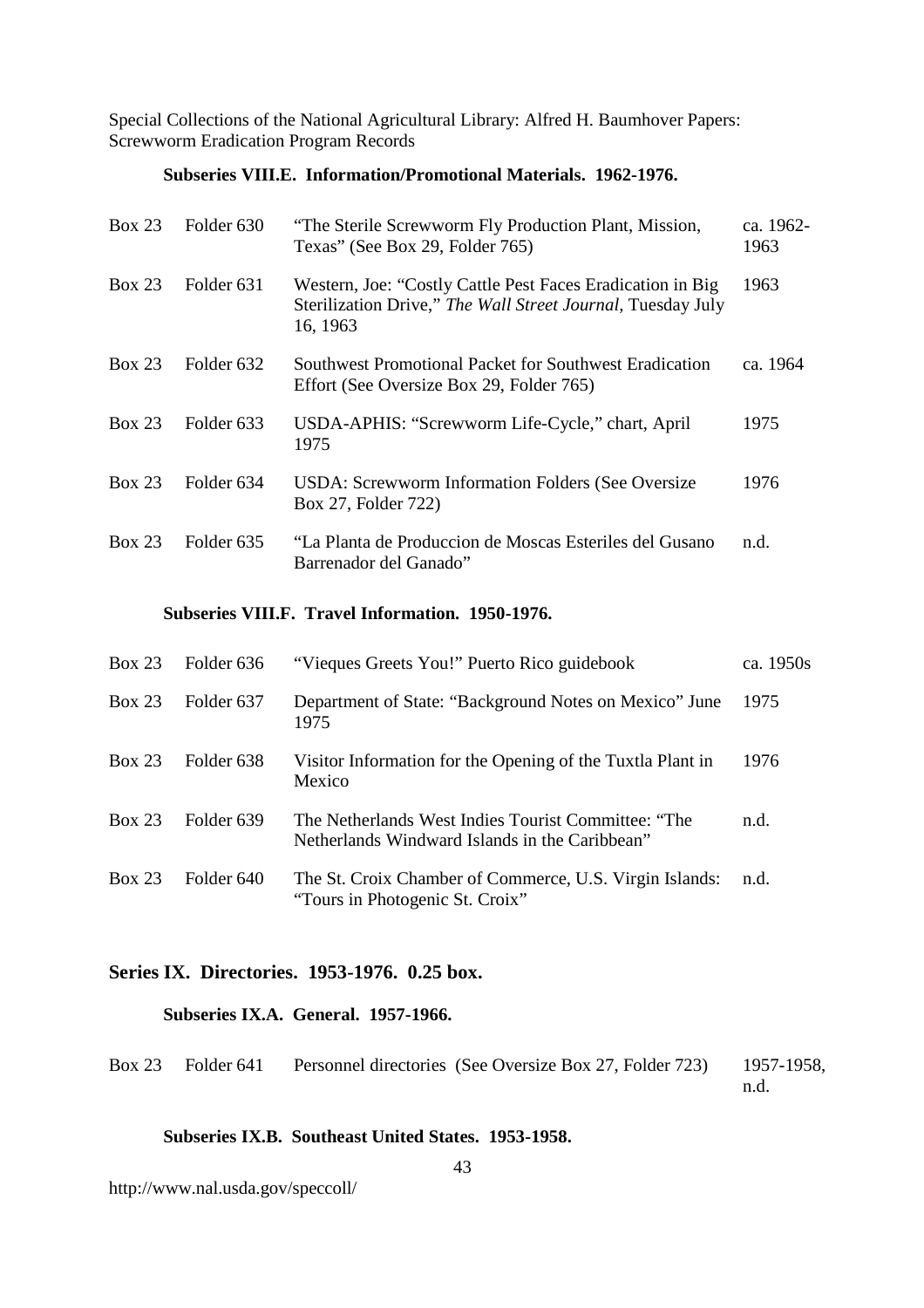| <b>Box 23</b> | Folder 642 | USDA, Bureau of Entomology and Plant Quarantine,<br>personnel directory, November 1953 | 1953 |
|---------------|------------|----------------------------------------------------------------------------------------|------|
| <b>Box 23</b> | Folder 643 | Florida Livestock Board, State directory                                               | 1958 |
| <b>Box 23</b> | Folder 644 | USDA-ARS-Animal Disease Eradication Division,<br>personnel directory                   | 1958 |
|               |            | Subseries IX.C. Southwest United States. 1961-1964.                                    |      |

| $Box 23$ Folder 645 | Livestock Insect Research - professional staff, July 1, 1961 | -1961             |
|---------------------|--------------------------------------------------------------|-------------------|
| $Box 23$ Folder 646 | California and Arizona visitors to Mission, Texas Plant      | ca. 1962-<br>1964 |

#### **Subseries IX.D. Puerto Rico. 1974-1976.**

| Box 23 Folder 647 Staff directory | 1974-1976 |
|-----------------------------------|-----------|
|-----------------------------------|-----------|

# **Series X. Photographs. 1935-1966. 0.25 box.**

### **Subseries X.A. General. 1953-1963.**

| Box 24        | Folder 648 | Screwworm survey and legend (From Box 9, Folder 282)                                                  | 1953 |
|---------------|------------|-------------------------------------------------------------------------------------------------------|------|
| Box 24        | Folder 649 | Negatives and slide (color) used in <i>True</i> article (From Box<br>$2$ , Folder $65$ )              | 1963 |
| <b>Box 24</b> | Folder 650 | Various photographs surveyed for inclusion in 1997<br>Florida Entomology Society lecture but not used | n.d. |
| Box 24        | Folder 651 | Various photographs surveyed for inclusion in 1997<br>Florida Entomology Society lecture but not used | n.d. |
| Box 24        | Folder 652 | Negatives [screwworm rearing/research]                                                                | n.d. |
|               |            | Subseries X.B. Curaçao. 1954-1955.                                                                    |      |
| Box 24        | Folder 653 | First screwworm release on Curacao                                                                    | 1954 |

Box 24 Folder 654 Alfred H. Baumhover knighted 1955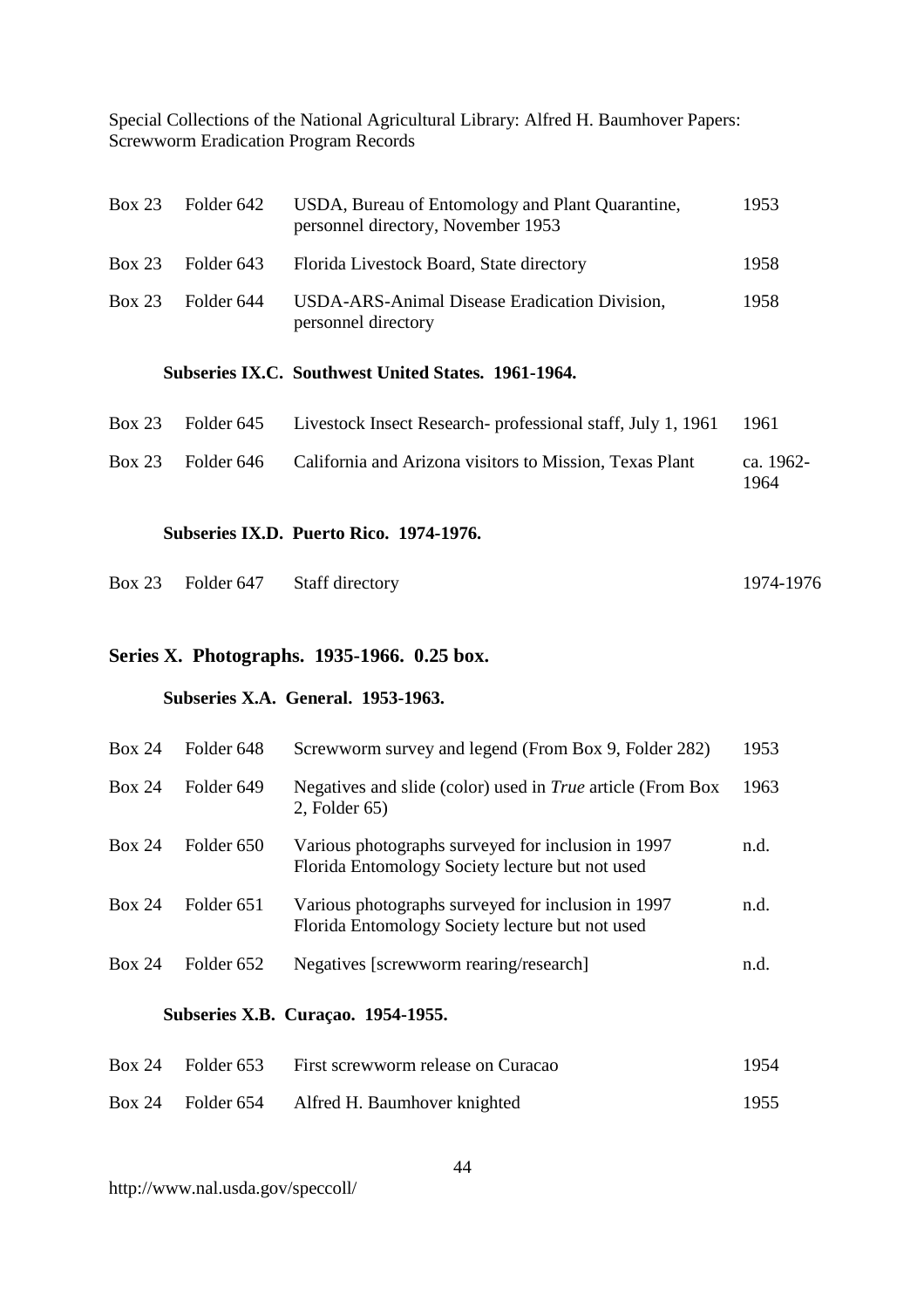| Box 24 Folder $655$ | Map of Curacao showing locations of goat pens (From | ca. 1955 |
|---------------------|-----------------------------------------------------|----------|
|                     | Box 9, Folder 316)                                  |          |

#### **Subseries X.C. Southeast United States. 1935-1957.**

| <b>Box 24</b> | Folder 656 | Graphs of screwworm infestation, predisposing cases<br>(From Box 8, Folder 236)                                                                                              | 1935      |
|---------------|------------|------------------------------------------------------------------------------------------------------------------------------------------------------------------------------|-----------|
| Box 24        | Folder 657 | Percent of screwworm infestations, Florida; Predisposing<br>cases of screwworm infestations, Florida; and Losses from<br>screwworm attack, Florida (From Box 10, Folder 344) | 1935      |
| <b>Box 24</b> | Folder 658 | Maps of Sanibel Island, Florida (From Box 25, Folder<br>689)                                                                                                                 | 1951-1953 |
| <b>Box 24</b> | Folder 659 | Screwworm survey, August 1952 (From Box 11, Folder<br><b>360</b> )                                                                                                           | 1952      |
| <b>Box 24</b> | Folder 660 | Navigational chart of "Estero Bay to Lemon Bay," Sanibel<br>screwworm release area (From Box 4, Folder 118)                                                                  | 1953      |
| <b>Box 24</b> | Folder 661 | Sanibel Island, Florida, study area, sterile male screwworm<br>release, January thru April 1953 (From Box 8, Folder 249)                                                     | 1953      |
| <b>Box 24</b> | Folder 662 | <b>Screwworm Training Conference</b>                                                                                                                                         | 1957      |
| <b>Box 24</b> | Folder 663 | A Photographic Record of a Pilot Test with Sterilized<br>Screwworm Flies Southeast of Orlando, Florida, May-<br>August 1957                                                  | 1957      |

# **Subseries X.D. Southwest United States. 1955-1965.**

| Box 24 Folder $664$ | Service Award, Kerrville, Texas Laboratory, September<br>12, 1955 (From Box 1, Folder 4) | 1955 |
|---------------------|------------------------------------------------------------------------------------------|------|
|                     | Box 24 Folder 665 Dedication of Mission, Texas Plant                                     | 1962 |
| $Box 24$ Folder 666 | Screwworm research cited                                                                 | 1965 |

### **Subseries X.E. Mexico. 1966.**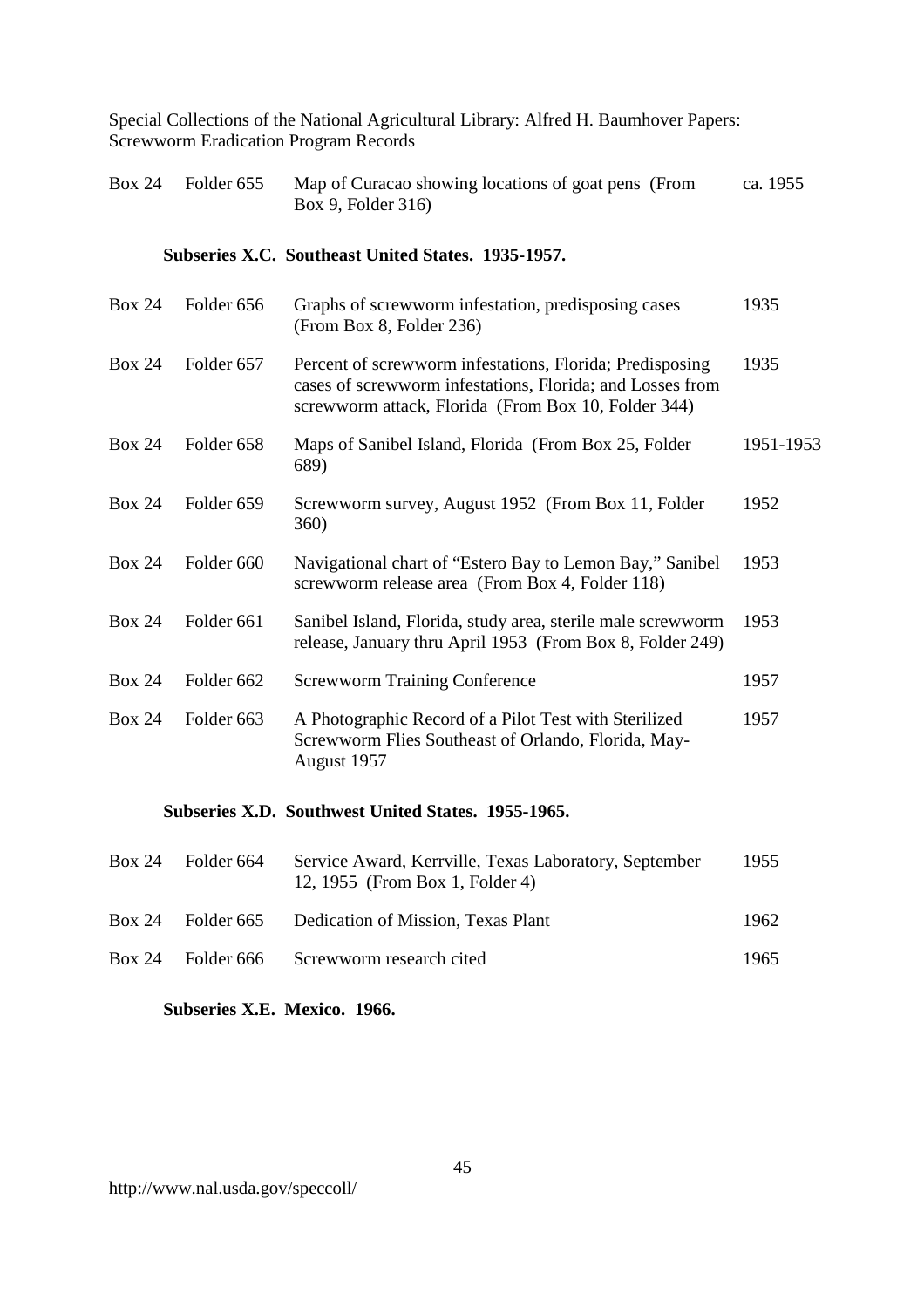Box 24 Folder 667 The vegetation zones of Mexico; Infestations reported through submission of larval specimens, August-December 1965; Infestations reported through submission of larval specimens, January-September 1966 (From Box 27, folder 715) 1966

#### **Series XI. Artifacts. 1956. 2 folders.**

Box 24 Folder 668 Screwworm release boxes n.d.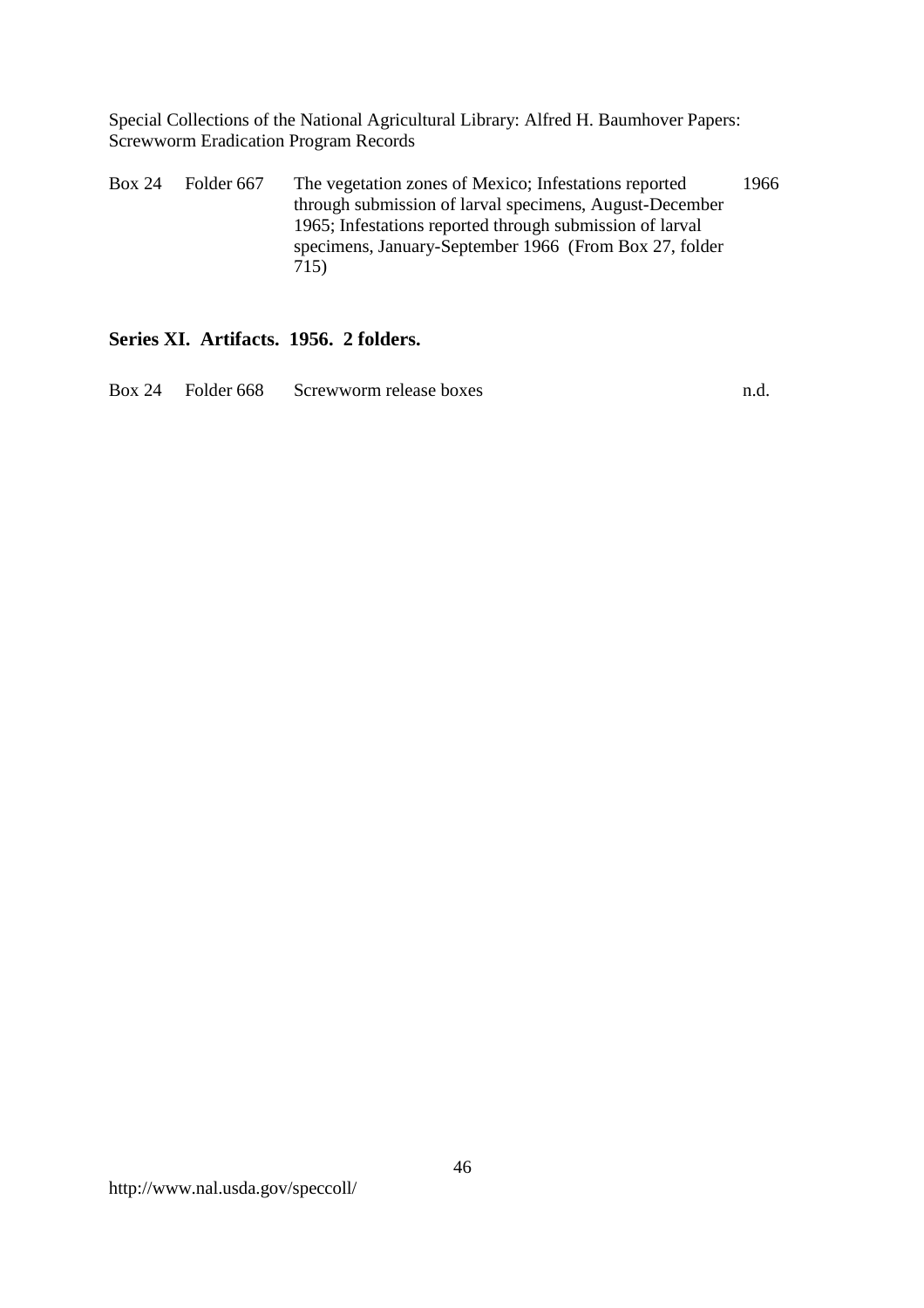# **Oversize Boxes**

| <b>Box 25</b> | Folder 669            | Clewiston, Florida field tests                                                                                   | 1956      |
|---------------|-----------------------|------------------------------------------------------------------------------------------------------------------|-----------|
| <b>Box 25</b> | Folder 670            | Awards and recognition (From Box 1, folder 4)                                                                    | 1958      |
| <b>Box 25</b> | Folder 671            | Bahamas survey (From Box 1, Folder 9)                                                                            | 1959      |
| <b>Box 25</b> | Folder 672            | Baumhover, Alfred H. Regarding the special report file at<br>Uvalde                                              | n.d.      |
| <b>Box 25</b> | Folder 673            | Reinfestation of Curacao                                                                                         | 1971-1976 |
| <b>Box 25</b> | Folder 674            | Correspondence and notes regarding the 1960 Screwworm<br>Symposium                                               | 1958-1960 |
| <b>Box 25</b> | Folder 675            | Bahamas survey (From Box 2, folder 76)                                                                           | 1952      |
| <b>Box 25</b> | Folder 676            | Preliminary survey of Curacao                                                                                    | 1953      |
| <b>Box 25</b> | Folder 677            | Memoranda from Andrew J. Graham and Donald E.<br>Hopkins regarding shipments from Orlando to Curacao             | 1954      |
| <b>Box 25</b> | Folder 678            | Clewiston, Florida, field tests                                                                                  | 1956      |
| <b>Box 25</b> | Folder 679            | Screwworm research recommendations (From Box 5,<br>Folder 149)                                                   | ca. 1963  |
| <b>Box 25</b> | Folder 680            | Survey of Puerto Rico and the Virgin Islands (From Box<br>6, Folder 177)                                         | 1953      |
| <b>Box 25</b> | Folder 681            | Screwworm critique agenda and notes, Puerto Rico                                                                 | 1973      |
| <b>Box 25</b> | Folder 682            | Staff meetings and conferences (From Box 8, Folder 219)                                                          | 1973      |
| <b>Box 25</b> | Folder <sub>683</sub> | Minimum units of some equipment and materials needed<br>for the screwworm eradication program, February 20, 1958 | 1958      |
| <b>Box 25</b> | Folder 684            | Meteorological data                                                                                              | 1947-1958 |
| <b>Box 25</b> | Folder 685            | Meteorological data                                                                                              | 1952-1964 |
| <b>Box 25</b> | Folder 686            | Control checks on screwworms shipped from Orlando,<br>Florida to Curacao, Netherlands Antilles                   | 1954      |
| <b>Box 25</b> | Folder 687            | Host pens and flight lanes                                                                                       | 1954      |
| <b>Box 25</b> | Folder 688            | Host pens and flight lanes                                                                                       | 1954      |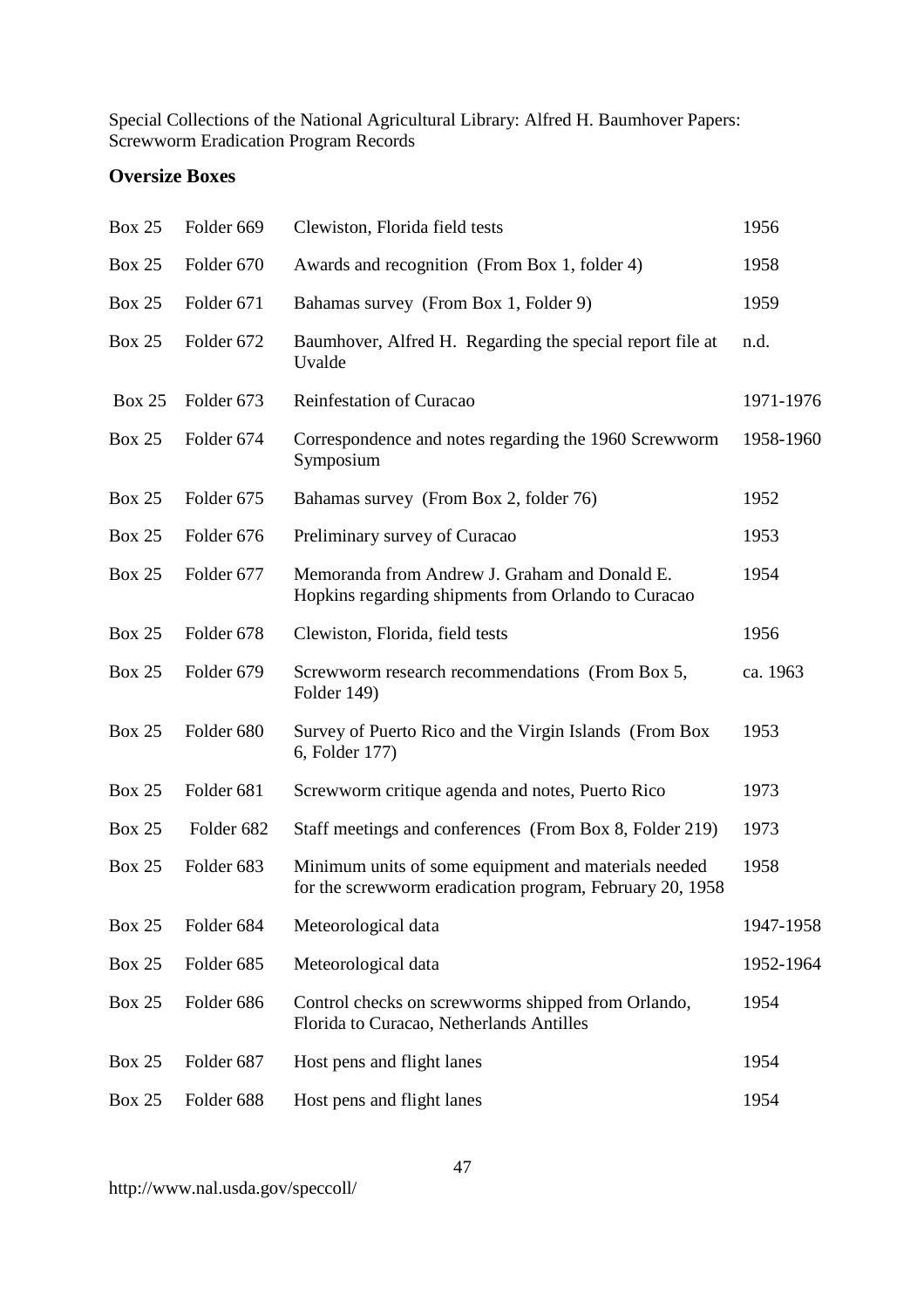| <b>Box 25</b> | Folder 689 | Maps of Sanibel Island, Florida (See Box 24, Folder 658<br>and Oversize Box 29, Folder 753)                    | ca.1950-<br>1953 |
|---------------|------------|----------------------------------------------------------------------------------------------------------------|------------------|
| <b>Box 25</b> | Folder 690 | Weekly reports (egg mass data)                                                                                 | 1951-1952        |
| <b>Box 25</b> | Folder 691 | Florida fly trap collection data                                                                               | 1952-1959        |
| <b>Box 25</b> | Folder 692 | Weekly production requirements                                                                                 | 1953-1959        |
| <b>Box 25</b> | Folder 693 | Clewiston, Florida, field tests                                                                                | 1956             |
| <b>Box 25</b> | Folder 694 | Tour of duty information (From Box 8, Folder 256)                                                              | 1957             |
| <b>Box 25</b> | Folder 695 | Temperature readings in Florida (1943-1957) vs.<br>screwworm overwintering (ca. 1958-1960)                     | 1958-1960        |
| <b>Box 25</b> | Folder 696 | Fly releases, Sebring, Florida, date work sheet for graphs<br>(From Box 9, Folder 267)                         | 1958-1960        |
| <b>Box 25</b> | Folder 697 | Airplane/aircraft information (From Box 4, Folder 122)<br>(See Map Case A, Drawer 14, Folder 769)              | 1958, n.d.       |
| <b>Box 25</b> | Folder 698 | Survey results for Broward, Palm Beach and Miami-Dade<br>counties (Florida) 'Last Stronghold of the Screwworm' | 1959             |
| <b>Box 25</b> | Folder 699 | Report of activity                                                                                             | 1959             |
| <b>Box 25</b> | Folder 700 | Screwworm spread and overwintering in the Southwest<br><b>United States</b>                                    | 1946-1950        |
| <b>Box 26</b> | Folder 701 | Costs incurred by the screwworm eradication program                                                            | 1962 - 1963      |
| <b>Box 26</b> | Folder 702 | Information regarding 1977 fly security report by Alfred<br>H. Baumhover (From Box 9, Folder 299)              | 1975-1977        |
| <b>Box 26</b> | Folder 703 | Insect samples identified June 11, 1984 thru June 15, 1984                                                     | 1984             |
| <b>Box 26</b> | Folder 704 | Samples identified December 14, 1984 through December<br>28, 1984                                              | 1984             |
| <b>Box 26</b> | Folder 705 | <b>USDA-ARS: "Screwworm Biology and Control, Fourth</b><br>Quarterly Report, 1974" (From Box 10, Folder 336)   | 1974             |
| <b>Box 26</b> | Folder 706 | "1963 Fall Screwworm Eradication Information Plan"                                                             | 1963             |
| <b>Box 26</b> | Folder 707 | USDA, ARS, ANH: "Weekly Screwworm Report"                                                                      | 1971             |
| <b>Box 26</b> | Folder 708 | USDA, APHIS, US: "Weekly Screwworm Report"                                                                     | 1972             |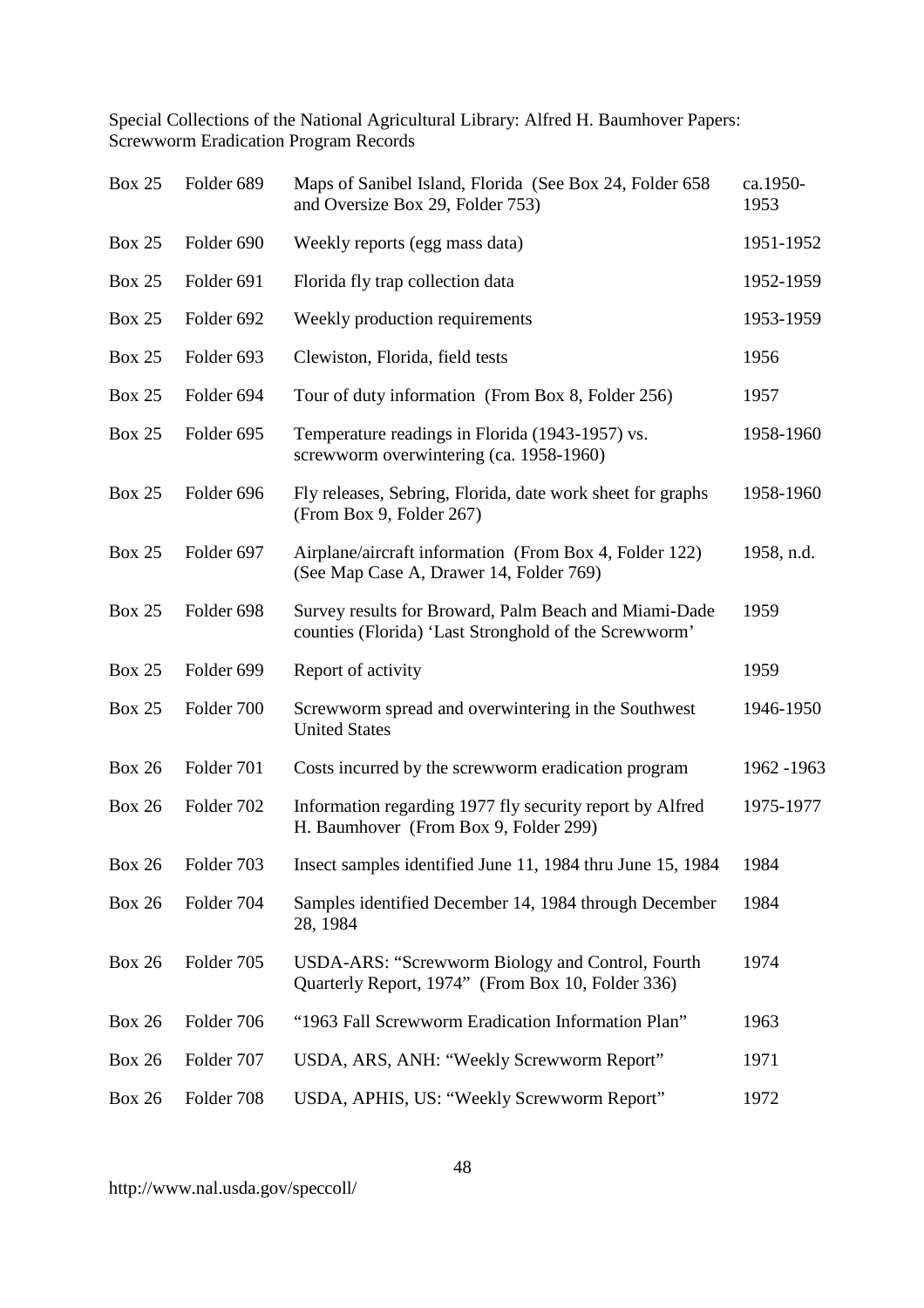| <b>Box 26</b> | Folder 709 | "Weekly Screwworm Status Reports," November 1973-<br>December 1973 (From Box 14, Folder 414)                                                                                                                                    | 1973               |
|---------------|------------|---------------------------------------------------------------------------------------------------------------------------------------------------------------------------------------------------------------------------------|--------------------|
| <b>Box 26</b> | Folder 710 | "Weekly Screwworm Status Reports," January 1974-<br>March 1974                                                                                                                                                                  | 1974               |
| <b>Box 26</b> | Folder 711 | "Weekly Screwworm Status Reports," January 1974-<br>March 1974                                                                                                                                                                  | 1974               |
| <b>Box 26</b> | Folder 712 | "Weekly Screwworm Status Reports," April 1974- July<br>1974                                                                                                                                                                     | 1974               |
| <b>Box 26</b> | Folder 713 | "Weekly Screwworm Status Reports," April 1974- July<br>1974                                                                                                                                                                     | 1974               |
| <b>Box 26</b> | Folder 714 | "Report of Findings of the Mexico-United States<br>Screwworm Survey and Plan of Operations for a Possible<br>Eradication Program in Mexico," pp 1-48                                                                            | 1966               |
| <b>Box 26</b> | Folder 715 | "Report of Findings of the Mexico-United States<br>Screwworm Survey and Plan of Operations for a Possible<br>Eradication Program in Mexico," pp 49-52, figures 1-18<br>(See Box 24, Folder 667 and Oversize Box 29, Folder 763) | 1966               |
| <b>Box 26</b> | Folder 716 | "Caron Release Test over the Flight Line at Rainey AFB"                                                                                                                                                                         | 1972               |
| <b>Box 26</b> | Folder 717 | Bushland, Raymond C.: Insecticide reprints                                                                                                                                                                                      | 1945               |
| <b>Box 26</b> | Folder 718 | Costello, William G. and Howard M. Taylor:<br>"Mathematical Models of the Sterile Male Technique of<br><b>Insect Control</b> "                                                                                                  | 1975               |
| <b>Box 26</b> | Folder 719 | USDA and Florida Livestock Board: Press release, no. 2,<br>January 14, 1959                                                                                                                                                     | 1959               |
| <b>Box 26</b> | Folder 720 | USDA and Florida Livestock Board: Press release,<br>October 9, 1959                                                                                                                                                             | 1959               |
| <b>Box 27</b> | Folder 721 | Screwworm eradication information packets                                                                                                                                                                                       | ca. 1962-<br>1970  |
| <b>Box 27</b> | Folder 722 | Screwworm information folders (From Box 23, Folder<br>636)                                                                                                                                                                      | 1976               |
| <b>Box 27</b> | Folder 723 | Personnel directories (From Box 24, Folder 641)                                                                                                                                                                                 | 1957-1966,<br>n.d. |
| <b>Box 27</b> | Folder 724 | Fly release cartons                                                                                                                                                                                                             | ca. 1956           |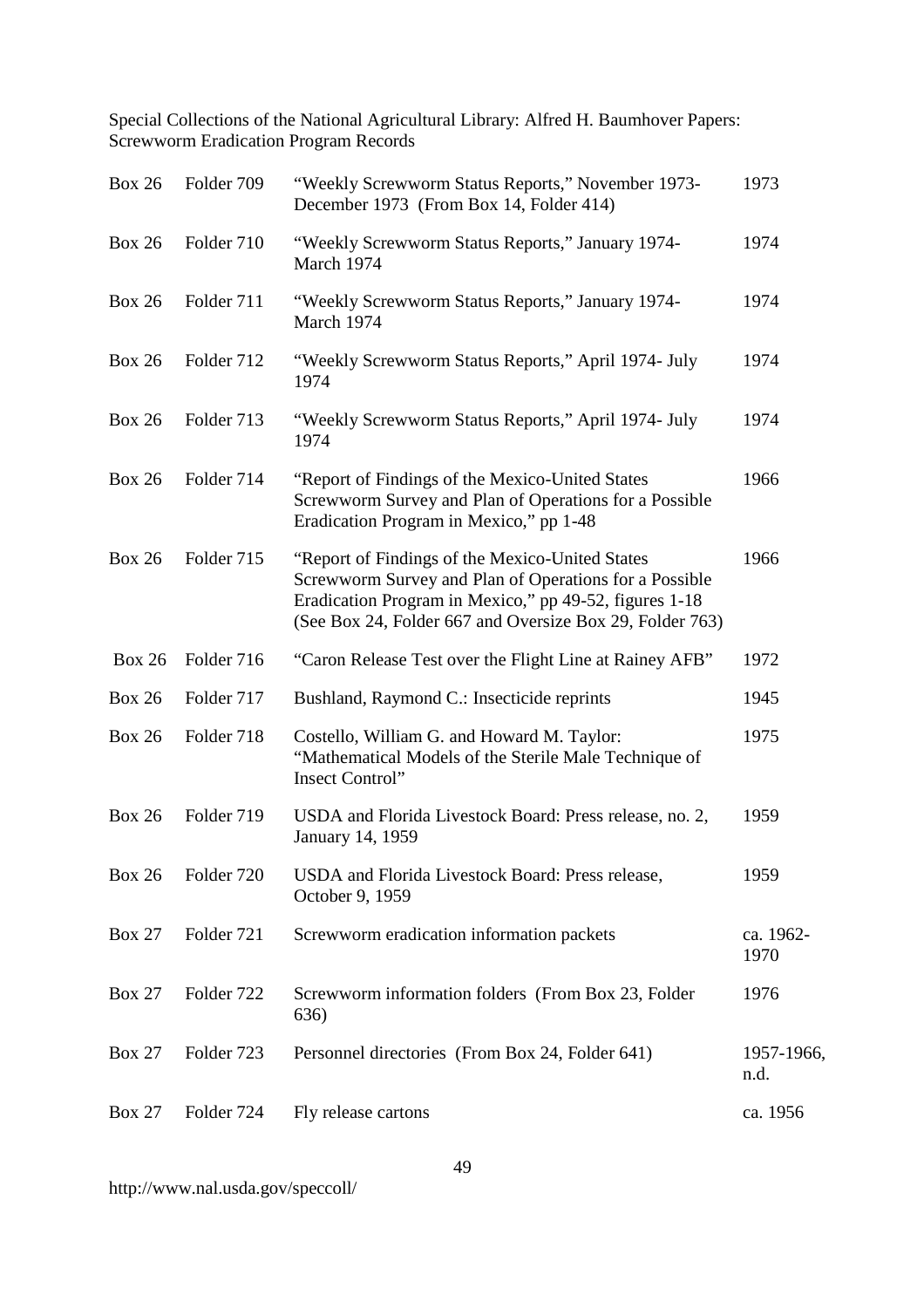| <b>Box 28</b> | Folder 725 | Award presented to the USDA from Government of the<br>Netherlands Antilles for "Operation Screwworm" (From<br>Box 1, Folder 3)                                                                                                               | 1955      |
|---------------|------------|----------------------------------------------------------------------------------------------------------------------------------------------------------------------------------------------------------------------------------------------|-----------|
| <b>Box 28</b> | Folder 726 | Notes for Baumhover's Florida Entomologist article<br>manuscript (From Box 1, Folder 22)                                                                                                                                                     | 2002      |
| <b>Box 28</b> | Folder 727 | Screwworm survey (From Box 3, Folder 99)                                                                                                                                                                                                     | 1943      |
| <b>Box 28</b> | Folder 728 | Trenton, Florida, reports and data (From Box 4, Folder<br>114)                                                                                                                                                                               | 1953      |
| <b>Box 28</b> | Folder 729 | USDA-APHIS: The effectiveness of various screwworm<br>strains (From Box 5, Folder 162)                                                                                                                                                       | 1974-1975 |
| <b>Box 28</b> | Folder 730 | Sterile screwworm release areas in Texas and adjacent<br>areas in Mexico, February 4, 1964 (From Box 5, Folder<br>170)                                                                                                                       | 1964      |
| <b>Box 28</b> | Folder 731 | Livestock shipments, 1954                                                                                                                                                                                                                    | 1954      |
| <b>Box 28</b> | Folder 732 | Meteorological data                                                                                                                                                                                                                          | 1954      |
| <b>Box 28</b> | Folder 733 | Temperature readings in Florida (1943-1957) U.S.<br>screwworm overwintering (1957?)                                                                                                                                                          | 1957      |
| <b>Box 28</b> | Folder 734 | Non-screwworm collections, Sebring, Florida                                                                                                                                                                                                  | 1958-1959 |
| <b>Box 28</b> | Folder 735 | Sterile fly release data.                                                                                                                                                                                                                    | 1958-1959 |
| <b>Box 28</b> | Folder 736 | Fly release, Sebring, Florida (From Box 9, Folder 267)                                                                                                                                                                                       | 1958-1960 |
| <b>Box 28</b> | Folder 737 | Dispersing stations, Texas-Mexico                                                                                                                                                                                                            | n.d.      |
| <b>Box 28</b> | Folder 738 | Texas overwintering                                                                                                                                                                                                                          | n.d.      |
| <b>Box 28</b> | Folder 739 | Bushland, Raymond C. and Donald E. Hopkins: "Special<br>Report K-35: Laboratory Studies on Screwworm Flies<br>Treated with Gamma Rays" August 21, 1952 (From Box<br>9, Folder 311 and Box 12, Folder 386)                                    | 1952      |
| <b>Box 28</b> | Folder 740 | Baumhover, Alfred H., Andrew J. Graham, Donald E.<br>Hopkins, Weston D. New, Frank H. Dudley, Gaines W.<br>Eddy, and Edward Fred Knipling: "Special Report K-40:<br>Field Tests with Sterilized Screwworm Flies" (From Box<br>9, Folder 313) | 1953      |
| <b>Box 28</b> | Folder 741 | "Trenton, Florida, Third Quarterly Report and Data"<br>(From Box 11, Folder 364)                                                                                                                                                             | 1953      |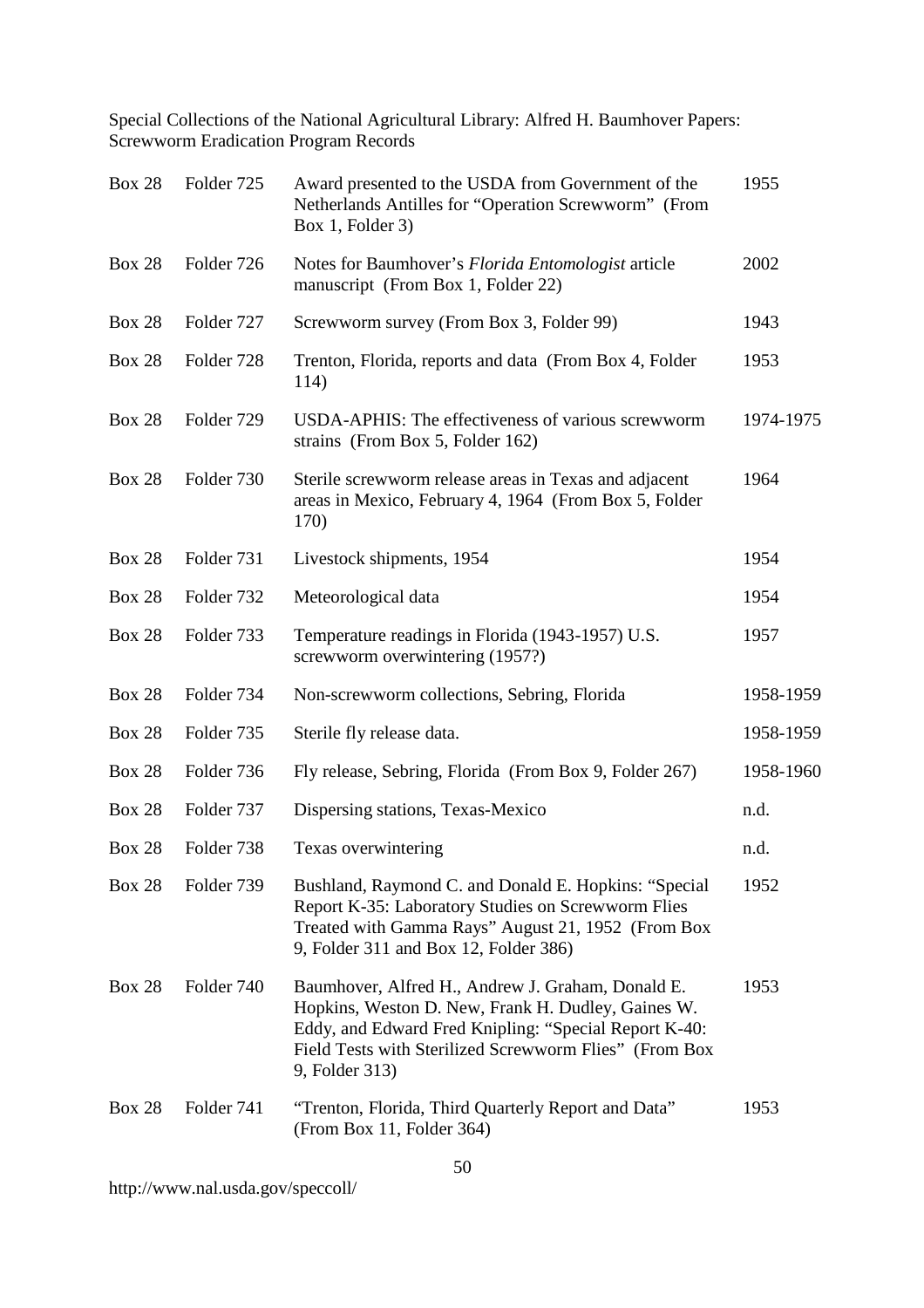| <b>Box 28</b> | Folder 742 | USDA-ARS: "First Quarterly Report for Kerrville Station"<br>(From Box 12, Folder 387)                                     | 1954       |
|---------------|------------|---------------------------------------------------------------------------------------------------------------------------|------------|
| <b>Box 28</b> | Folder 743 | USDA-ARS: "Second Quarterly Report for Kerrville<br>Station" (From Box 12, Folder 388)                                    | 1954       |
| <b>Box 28</b> | Folder 744 | <b>USDA-ARS: "Third Quarterly Report for Kerrville</b><br>Station" (From Box 12, Folder 389)                              | 1954       |
| <b>Box 28</b> | Folder 745 | USDA-ARS: "First Quarterly Report for 1955, Kerrville<br>Station" (From Box 13, Folder 391)                               | 1955       |
| <b>Box 28</b> | Folder 746 | USDA-ARS: "Second Quarterly Report for 1955, Kerrville<br>Station" (From Box 13, Folder 392)                              | 1955       |
| <b>Box 29</b> | Folder 747 | Presentation, slide series (map of sterile screwworm fly<br>production plant, Mission, Texas) (From Box 6, Folder<br>201) | 1963, 1974 |
| <b>Box 29</b> | Folder 748 | World aeronautical charts                                                                                                 | 1947-1963  |
| <b>Box 29</b> | Folder 749 | The battlefields of the Civil War                                                                                         | 1961       |
| <b>Box 29</b> | Folder 750 | USAF operational navigational charts                                                                                      | 1963       |
| <b>Box 29</b> | Folder 751 | Generalized vegetation map of Florida                                                                                     | 1938       |
| <b>Box 29</b> | Folder 752 | Screwworm overwintering, North and South Carolina                                                                         | 1949-1950  |
| <b>Box 29</b> | Folder 753 | General highway and transportation map of Lee County,<br>Florida (From Box 25, Folder 689)                                | 1952       |
| <b>Box 29</b> | Folder 754 | Clewiston swath width test                                                                                                | ca. 1953   |
| <b>Box 29</b> | Folder 755 | Florida soil and flood plain                                                                                              | 1957, n.d. |
| <b>Box 29</b> | Folder 756 | Broward County, shows location of ranches, traps                                                                          | 1958       |
| <b>Box 29</b> | Folder 757 | Map of Florida                                                                                                            | 1958       |
| <b>Box 29</b> | Folder 758 | Fly release, Sebring, Florida (From Box 9, Folder 267)                                                                    | 1958-1960  |
| <b>Box 29</b> | Folder 759 | Screwworm spread in Texas and Mexico                                                                                      | 1963       |
| <b>Box 29</b> | Folder 760 | Screwworm monthly data                                                                                                    | n.d.       |
| <b>Box 29</b> | Folder 761 | Puerto Rico roadmap                                                                                                       | n.d.       |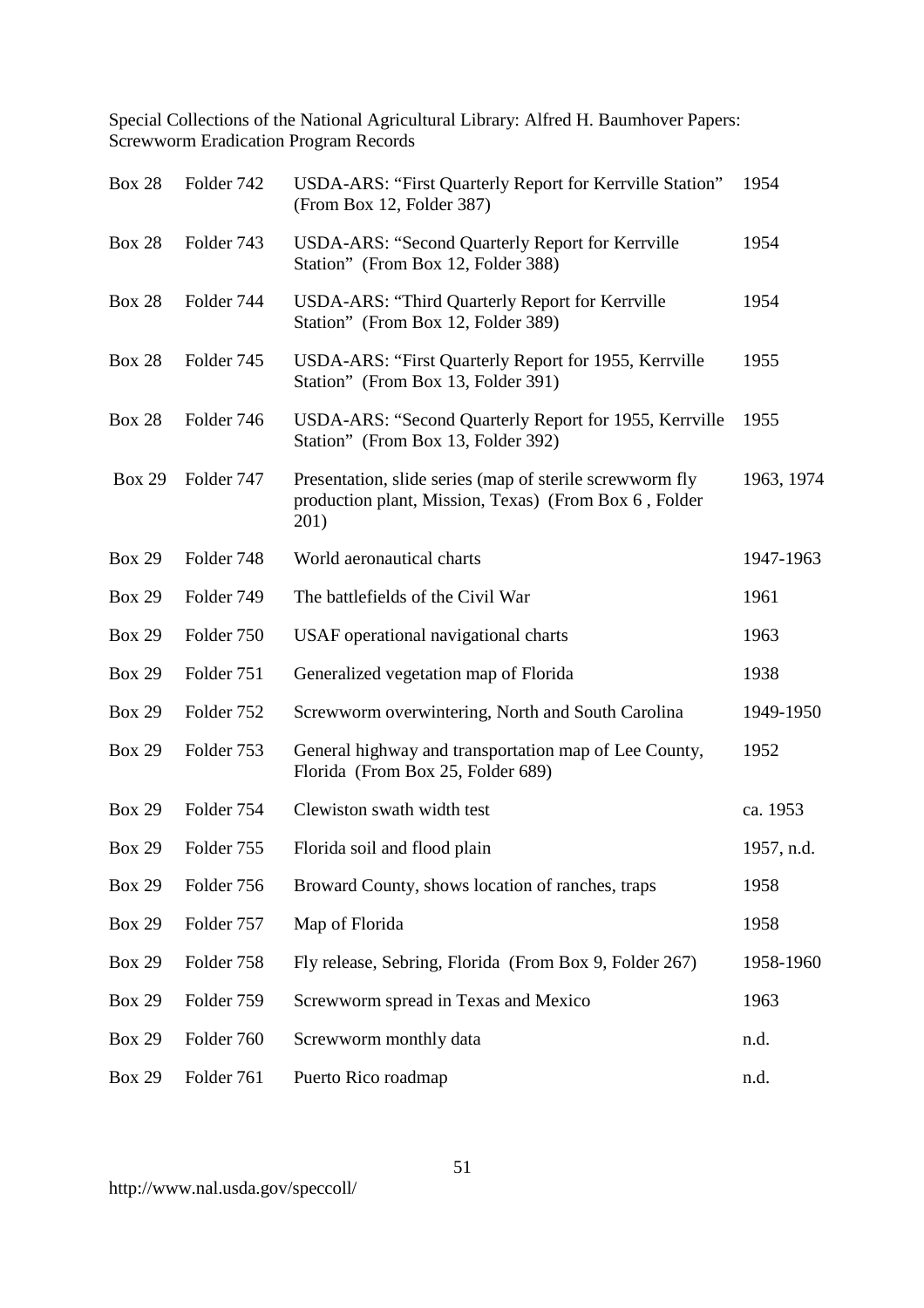| <b>Box 29</b>            | Folder 762 |      | Kendra, Edward J.: "Project Screwworm Predesign<br>Concept for the Rearing of 50 Million Flies per Week,"<br>July 1956 (From Box 10, Folder 319)                | 1956              |
|--------------------------|------------|------|-----------------------------------------------------------------------------------------------------------------------------------------------------------------|-------------------|
| <b>Box 29</b>            | Folder 763 | 715) | "Report of Findings of the Mexico-United States<br>Screwworm Survey and Plan of Operation for a Possible<br>Eradication Program in Mexico" (From Box 26, Folder | 1966              |
| <b>Box 29</b>            | Folder 764 |      | Henderson, J.R.: "The Soils of Florida," "Generalized Soil<br>Map of Florida" (From Box 23, Folder 605)                                                         | ca. 1939          |
| <b>Box 29</b>            | Folder 765 |      | Sterile screwworm fly production plant, Mission, Texas<br>(From Box 23, Folder 630 and Folder 632)                                                              | ca. 1962-<br>1963 |
| Map Case A,<br>Drawer 14 | Folder 766 |      | Pilot chart of the Central American waters                                                                                                                      | 1952              |
| Map Case A,<br>Drawer 14 | Folder 767 |      | Flight lanes and goat pens                                                                                                                                      | 1954              |
| Map Case A,<br>Drawer 14 | Folder 768 |      | <b>Southeastern United States</b>                                                                                                                               | 1947              |
| Map Case A,<br>Drawer 14 | Folder 769 |      | 2000 mile field test, Orlando, Florida (From Box 8,<br>Folder 257)                                                                                              | 1957              |
| Map Case A,<br>Drawer 14 | Folder 770 |      | Miami, sectional aeronautical chart (From Oversize<br>Box 25, Folder 697)                                                                                       | 1958              |
| Map Case A,<br>Drawer 14 | Folder 771 |      | Florida status traps prior to eradication                                                                                                                       | 1959              |
| Map Case A,<br>Drawer 14 | Folder 772 |      | Sebring Plant floor plan                                                                                                                                        | n.d.              |
| Map Case A,<br>Drawer 14 | Folder 773 |      | Screwworm infested counties (Texas)                                                                                                                             | 1962-1974         |
| Map Case A,<br>Drawer 14 | Folder 774 |      | Cases                                                                                                                                                           | 1963              |
| Map Case A,<br>Drawer 14 | Folder 775 |      | "Texas with sight-seeing guide," cases June 2, 1963<br>(From Box 9, Folder 299)                                                                                 | 1963              |
| Map Case A,<br>Drawer 14 | Folder 776 |      | Blueprints of the Kendra (Mission) Plant                                                                                                                        | n.d.              |